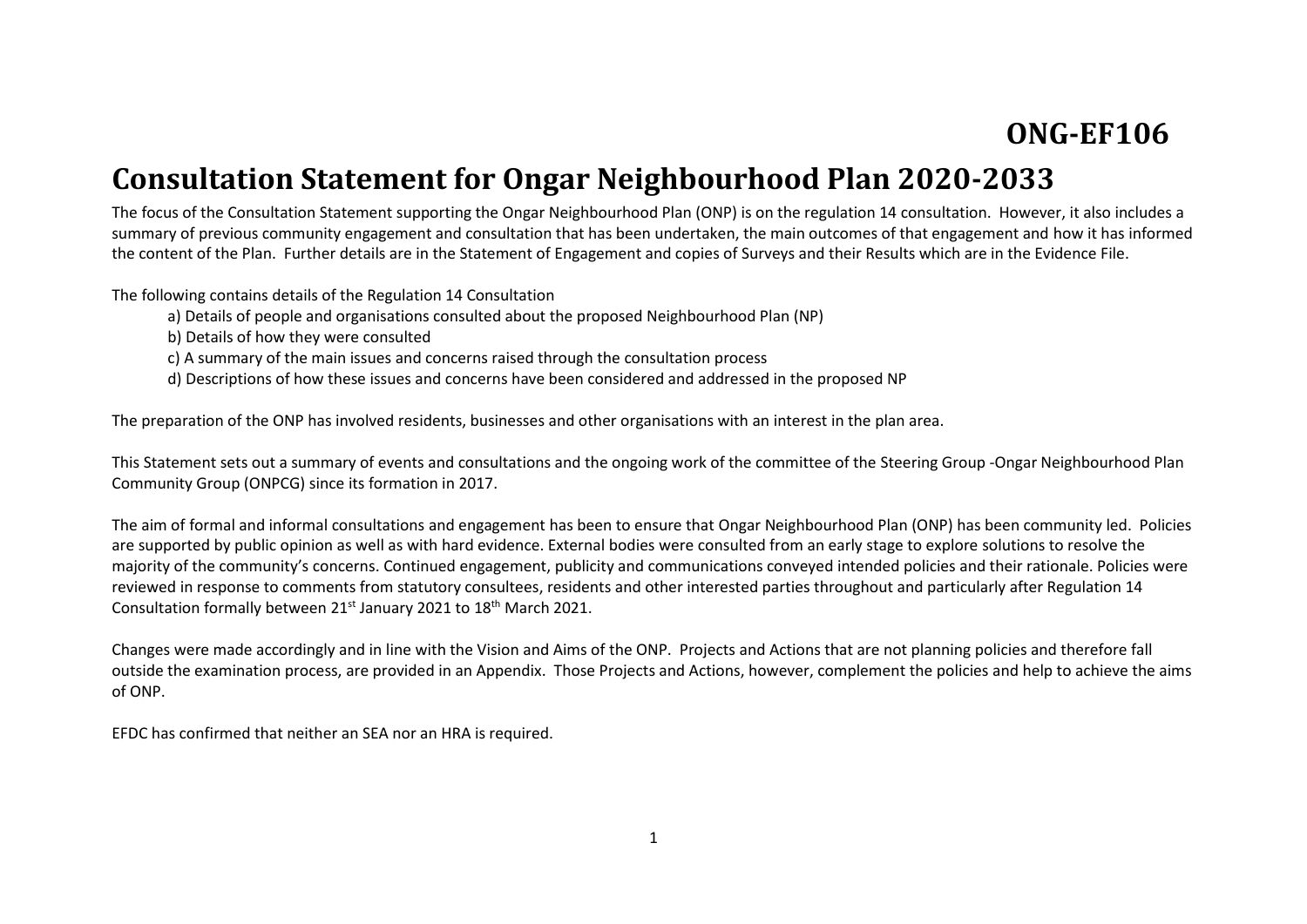It should also be noted that EFDC's work on its Local Plan 2011-2033 was advanced before a steering group was set up for an Ongar Neighbourhood Plan. It had allocated new residential sites in the civil parish of Ongar, from a selection that were offered, all of which are in the existing Metropolitan Green Belt. ONPCG, and representing Ongar Town Council (OTC) made appropriate Representations on several aspects, and attended several days of the EFDC Local Plan Examiner Public Hearing in 2018. ONP is in conformity with the proposed Local Plan 2011-33 policies, whilst also with the adopted Policies as appropriate.

#### **Background**

Ongar Town Council (OTC) as the qualifying body set up a Working Party for a Neighbourhood Plan in spring 2017. The Steering Group -Ongar Neighbourhood Plan Community Group was set up following a successful public meeting on 3<sup>rd</sup> July 2017 attended by over 60 interested stakeholders. EFDC approved the designated neighbourhood plan area to be consistent with the civil parish boundaries of Ongar on 2<sup>nd</sup> June 2017.

ONPCG met regularly from 6<sup>th</sup> September 2017 with open meetings. Topic Subgroups were formed Initial brainstorming and SWOT analysis included a workshop and at various local events such as at the Annual Town Meeting and Annual School Fete carried out.

Research and background analysis of the Neighbourhood got underway and the ONPCG made Representations at the Local Plan Public Enquiry in 2018 on various aspects including proposed allocated residential sites in the civil parish of Ongar.

Consultations about the Neighbourhood Plan include local residents and businesses and various government bodies and organisations, from 2018.

ONPCG promoted the producing of a Neighbourhood Plan reached out widely within the community for involvement through articles in Ongar News and other published papers and magazines, specific advertising of events, banners in the town, stalls at local events. ONPCG commissioned banners to promote the NP at events and set up a website and Facebook page.

Consultations with local residents and businesses took the form of:

- Talks and Questions and Answer sessions to at least 12 specific organisations, Schools, Businesses, or their representatives,
- Interested parties including residents, businesses, landowners and developers and residents' associations were invited to and attended our meetings from time to time,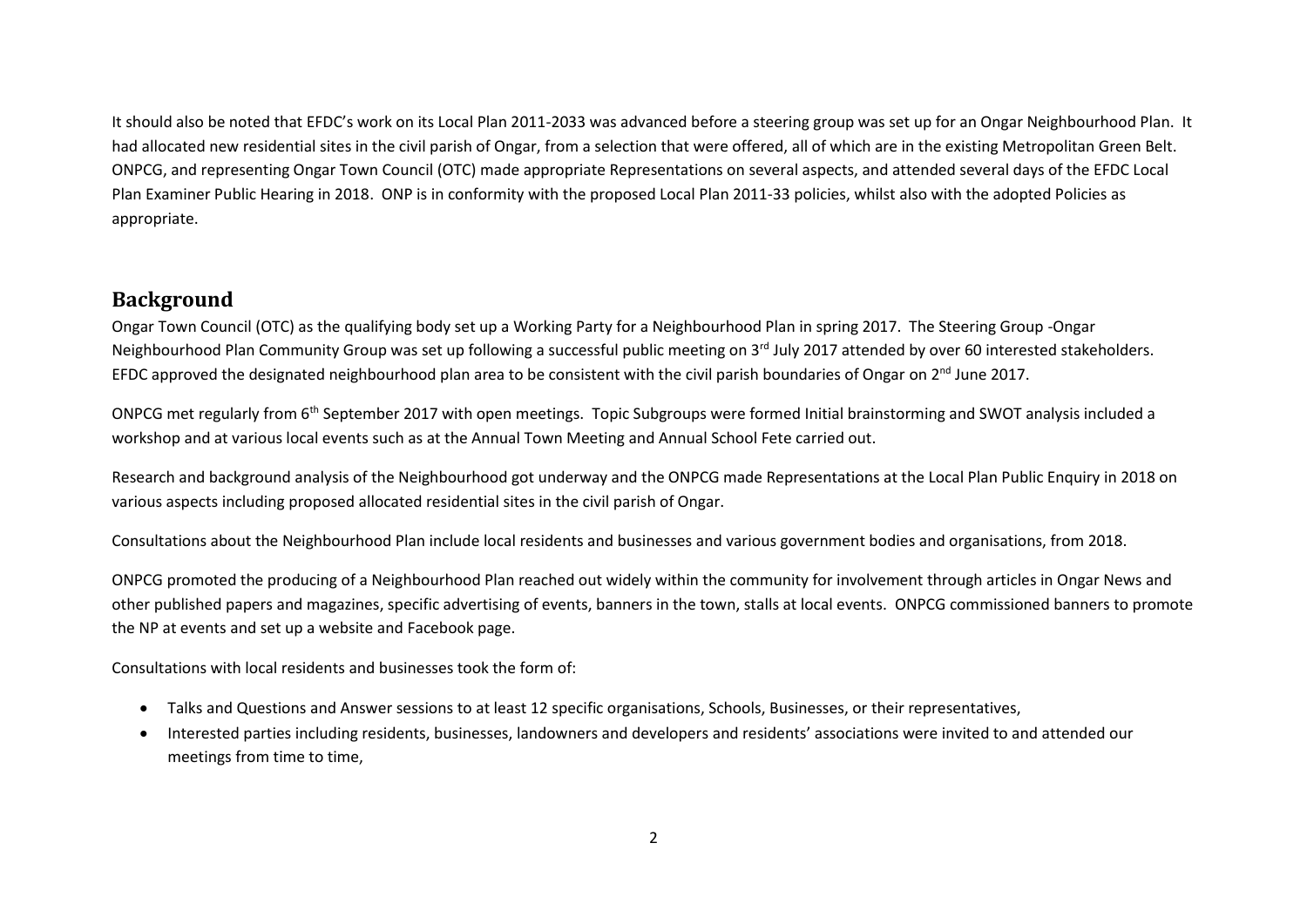- Surveys covered a variety of specific topics such as housing, youth, town centre, sports provision and a more comprehensive Residents Survey which was delivered to every household in early 2019.
- The main event was a two day Exhibition in October 2018 in the centre of Chipping Ongar town centre, attended by over 300 people

ONPCG had consultations about the NP – by letter, phone and face to face-with a variety of specialist departments or organisations including EFDC, ECC, Ongar Health Centre, Sport England, Historic England, CPRE, Community Land Trusts, RCCE, Essex Police

#### Process

- 1. From the beginning of the process a number of glad/sad boards and SWOT were conducted at local events and a workshop with OTC councillors. The issues/aspects raised led to our Vision statement and priorities, and guided our research for policies and evidence. Research helped formulate policies covering the community's priorities.
- 2. Continued engagement and consultation, as indicated above, including with experts in the field, enabled constructive criticism and helped with more detail for our policies. Topic questionnaires were also a feature during engagement events. Our most comprehensive community engagement was the two day exhibition in October 2018 (over 300 attendees) and the Residents Survey in February 2019 (around 20% completed returned surveys) Full details and analysis is in the Evidence File
- 3. Survey results and analysis and continued interactions of engagement shaped the Policies and Justification/Rationale of the Ongar Neighbourhood Plan. These included the top priorities of:
	- Retaining our rural character, prevailing density and height of new homes;
	- Maintaining a balanced housing mix;
	- Ensuring sufficient off street car parking for future homes
- 4. Where issues or aspects were outside the remit of planning policies, ONPCG started putting together some Projects and Actions (see separate Appendix Projects and Actions) which would complement the neighbourhood plan policies. These included aspects to regenerate the town centre, enhance the natural environment and improve sustainable local transport options.
- 5. Policies were further reviewed within groups of the community and experts in their field.

#### **Regulation 14 detail**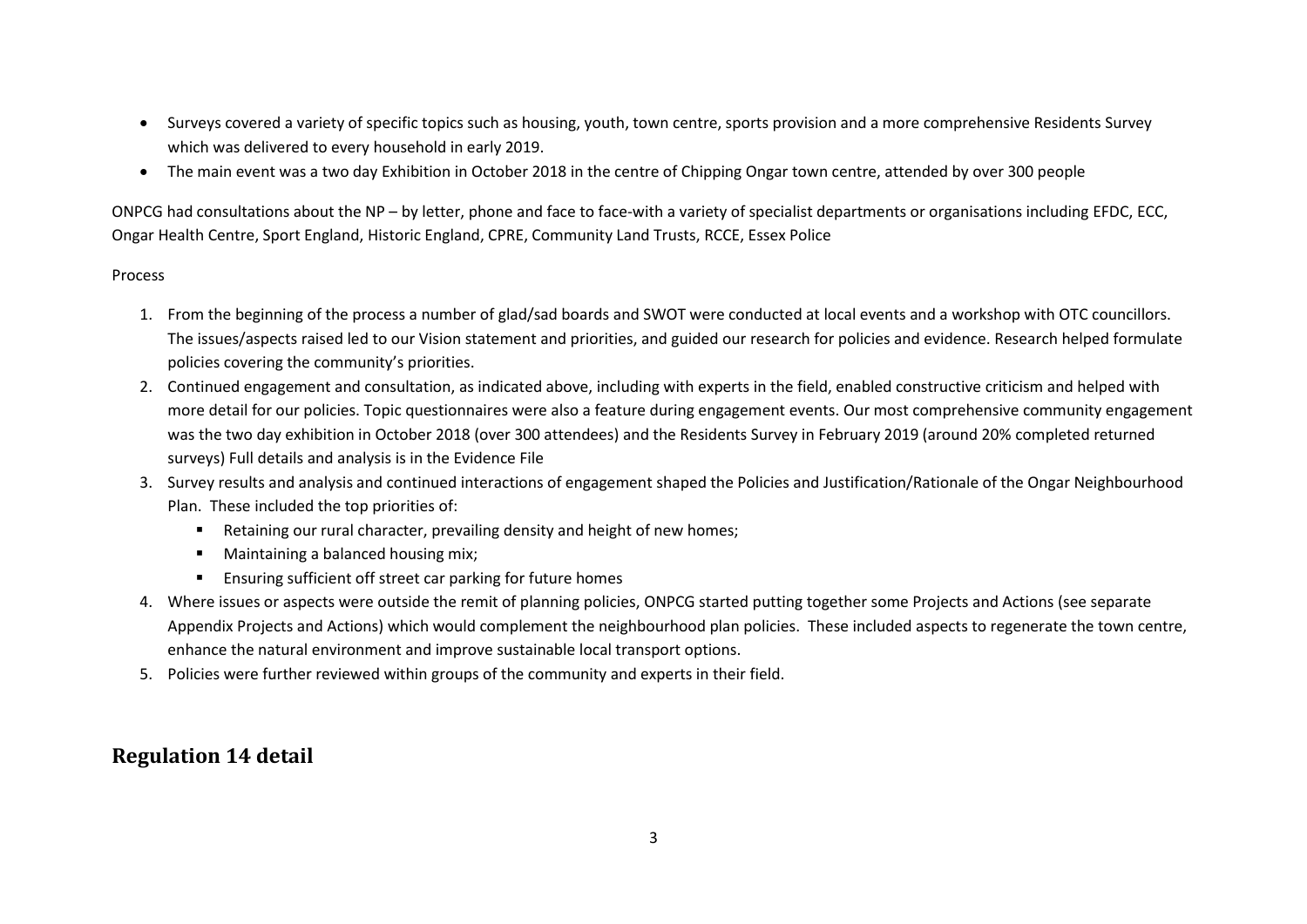Regulation 14 Version of ONP had its 6 week consultation from 21st January 2021 until 18<sup>th</sup> March 2021, during lockdown for Covid-19. Methods of promoting the consultation widely yet within the lockdown restrictions were agreed with various bodies including RCCE.

Consultation was widely advertised and promoted by OTC through its website, and social media (Facebook), notice boards. ONPCG also advertised it through Ongar News, on ONPCG website, social media (Facebook) and the social media of local organisations such as Anything Ongar as well as a link to OTC website. OTC made paper copies available by request from OTC office

- Ongar Neighbourhood Plan reg 14 draft and ONP Projects and Actions, Glossary and Ongar design Guide were posted on OTC website, and Ongar Neighbourhood Plan website with the ability to download the documents. Paper versions were available by phoning OTC Office. The Library was closed during this time
- Dates of Reg 14 were posted on OTC website, social media (Facebook) and noticeboards, ONPCG website and Facebook, Anything Ongar Facebook with a link from all these platforms to the Response form. In addition Everythingeppingforest Facebook also posted details and also reminded its followers before the end of the Consultation period
- Links were made available to the OTC Survey Monkey response questionnaire (which included identification of resident/business under GDPR restrictions.) See Appendix for the questions on personal information and the number of responses in the Reg 14 Questionnaire and OTC GDPR policy
- Paper copies of the response questionnaire were available on request from the OTC office-who would post or deliver…the returned questionnaire to be put in OTC office post box- or posted back to OTC
- ONPCG published several articles in Ongar News over several months detailing many of the policies and publicising the Consultation. The monthly free magazine has a circulation of around 2000 (there are just over 2500 homes in Ongar) and is also available on its Facebook page [\(20+\) Ongar](https://www.facebook.com/OngarNews/)  [News | Facebook](https://www.facebook.com/OngarNews/) . Vision Ongar & Brentwood published an article about the consultation in February [VisionBrentwood-Edition-56-February-21-](https://visionmag.co.uk/brentwood/wp-content/uploads/sites/7/2021/02/VisionBrentwood-Edition-56-February-21-FINAL-LOW-RES.pdf) [FINAL-LOW-RES.pdf \(visionmag.co.uk\)](https://visionmag.co.uk/brentwood/wp-content/uploads/sites/7/2021/02/VisionBrentwood-Edition-56-February-21-FINAL-LOW-RES.pdf) . This is a free monthly delivered to Ongar residents and businesses.
- Instead of drop-in sessions in person, 2 dates were agreed for Q and A sessions for the public by zoom Thurs 25<sup>th</sup> Feb at 10am and Thurs 4<sup>th</sup> March at 7pm. The dates were advertised by OTC and ONPCG on their websites and Facebook pages and on other local Facebook pages such as Anything Ongar. Everythingeppingforest also advertised these Q and A zoom sessions
- OTC emailed over 40 statutory consultees (supplied by EFDC) by email as listed below:

| Stanford Rivers PC          | LB Redbridge                | Network Rail                       | <b>Epping Ongar Railway</b>           |
|-----------------------------|-----------------------------|------------------------------------|---------------------------------------|
| Moreton, Bobbingworth & The | LB Waltham Abbey            | Highways England                   | <b>Voluntary Action Epping Forest</b> |
| Lavers PC                   | <b>Brentwood Council BC</b> | Marine Management Organisation     | <b>Epping Forest Transport Action</b> |
| Fyfield PC                  | Kelvedon Hatch PC           | BT                                 | Group                                 |
| High Ongar PC               | <b>Stondon Massey PC</b>    | The West Essex CCG covers Chigwell |                                       |
| <b>Harlow DC</b>            | <b>Essex County Council</b> | Parish                             |                                       |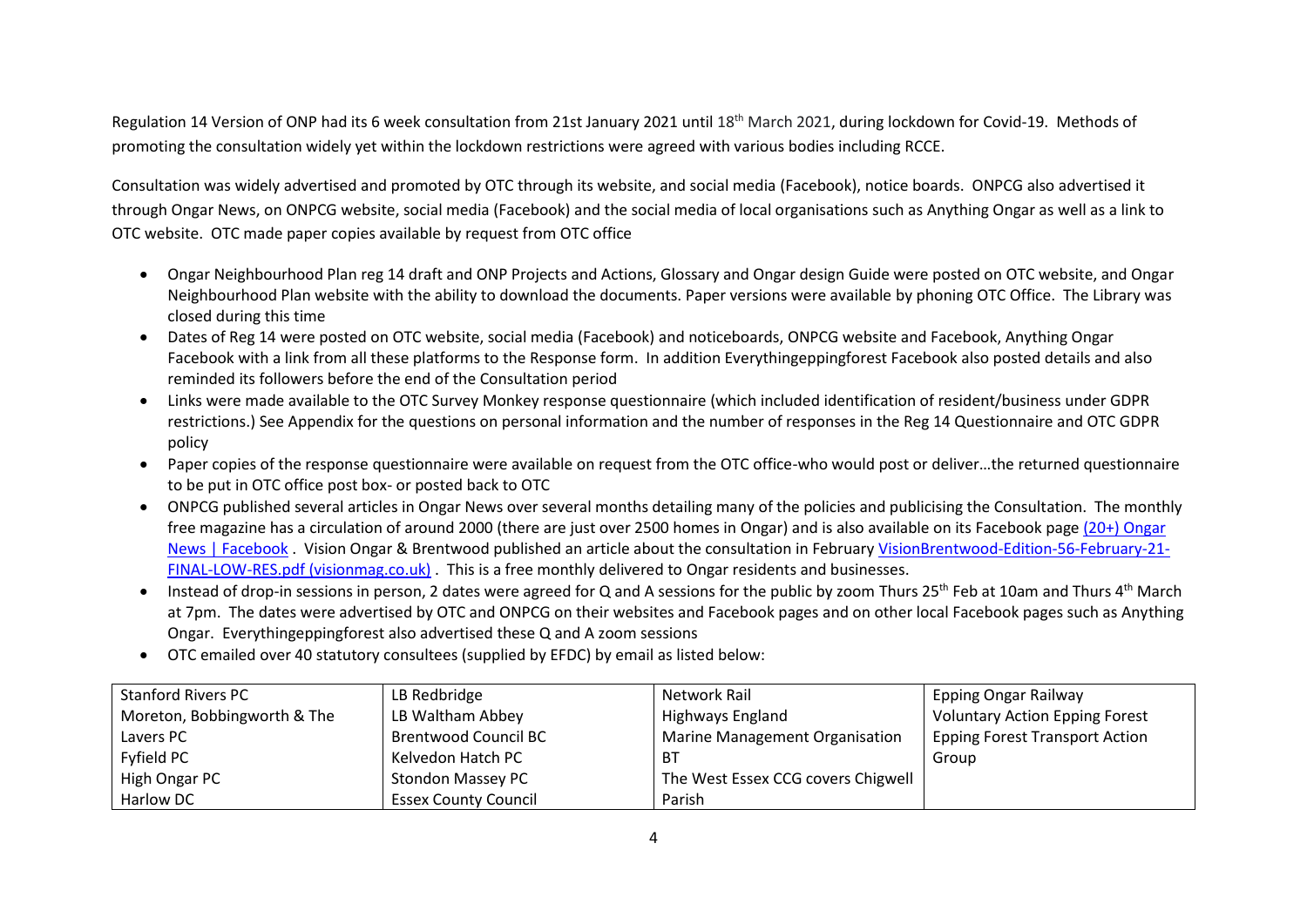| <b>Uttlesford</b>              | Hertfordshire County Council | <b>National Grid</b>     |  |
|--------------------------------|------------------------------|--------------------------|--|
| Broxbourne BC                  | The Coal Authority           | <b>UK Power Networks</b> |  |
| East Herts                     | Homes and Communities Agency | <b>Uniper Energy</b>     |  |
| <b>Chelmsford City Council</b> | Natural England              | Cadent                   |  |
| LB Enfield                     | <b>Environment Agency</b>    | Anglian Water            |  |
| LB Havering                    | <b>Historic England</b>      | Thames Water             |  |
|                                |                              | <b>Affinity Water</b>    |  |

Ongar Neighbourhood Plan has been amended to account for the valid representations made as a result of Regulation 14. This consists of clarification of some wording within a Policy and removing some parts of a Policy where justification was not deemed to be robust. Further clarification or justification has been added to some Rationales and in a few cases the interpretation has been made clearer. It is our Consultant Chartered Town Planner's opinion that the changes do not require a further Reg 14 Consultation.

# **Regulation 14 Consultation Analysis**

#### **Introduction**

ONPCG is grateful for the detailed representations from Statutory Consultees and also from individuals with an interest in the Civil Parish of Ongar. The following is an analysis of all the representations made in response to the Regulation 14 consultation for the Ongar Neighbourhood Plan:

- Residents of the Civil Parish of Ongar
- Epping Forest District Council (18th March 2021)
- National Grid (15th March 2021)
- Historic England (18th March 2021)
- Thames Water (18th March 2021)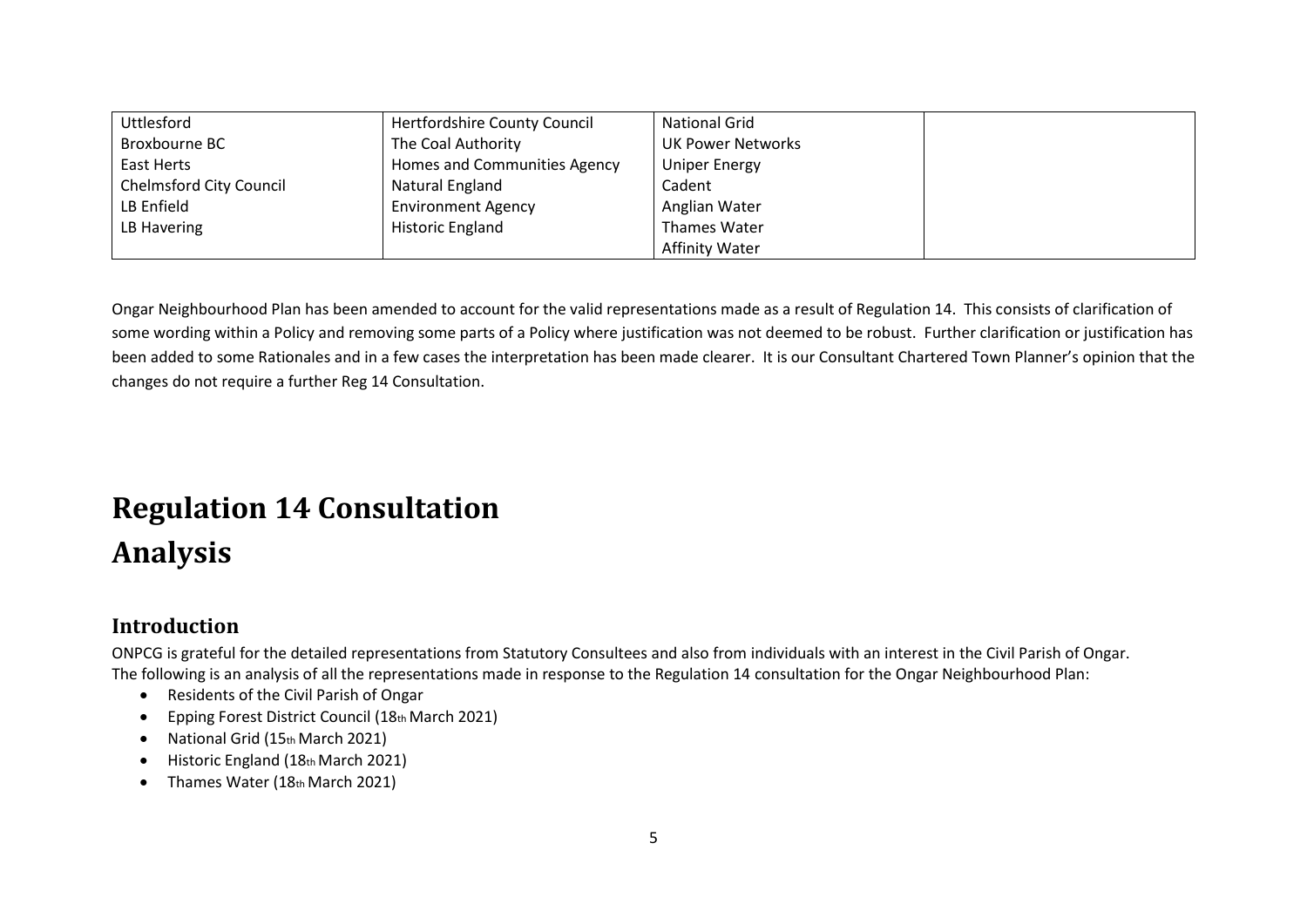- Natural England (Annex only)
- Essex County Council (18th March 2021)
- Environment Agency (21st February 2021)

This document summarises representations made by Statutory Consultees, so should be read in conjunction with the detailed comments in the representation letters, which accompany this statement. Several of the representations include notes by statutory undertakers and others, which are not relevant to policies, but are now added as helpful guidance at the end of the NP.

Our Planning Consultant has advised us relating to both our written responses and also any changes that have been made to the wording of the Policies or additional Justification.

### **Residents of the Civil Parish of Ongar**

Despite being open to local organisations and businesses as well, the only representations came from individual residents, as indicated on the completed forms. Broad support for the plan was received by informal means on social media pages etc. and 30 residents responded. Although this was at first, considered to be a disappointing number, RCCE and other Parish Councils conferred that this level was average for the area. The vast majority of responses were in agreement or strongly agreed with the policies. Several comments considered that some policies did not go far enough. The few that did not agree, by and large thought our policy was in the right direction but not strong enough. Some responders wanted the NP to do something outside its remit and responsibility. Responses came from a wide age range, but none from the under 25s. 25% were 25-44, 32% 45-64 and 43% over 65. Most had lived in Ongar for over 10 years.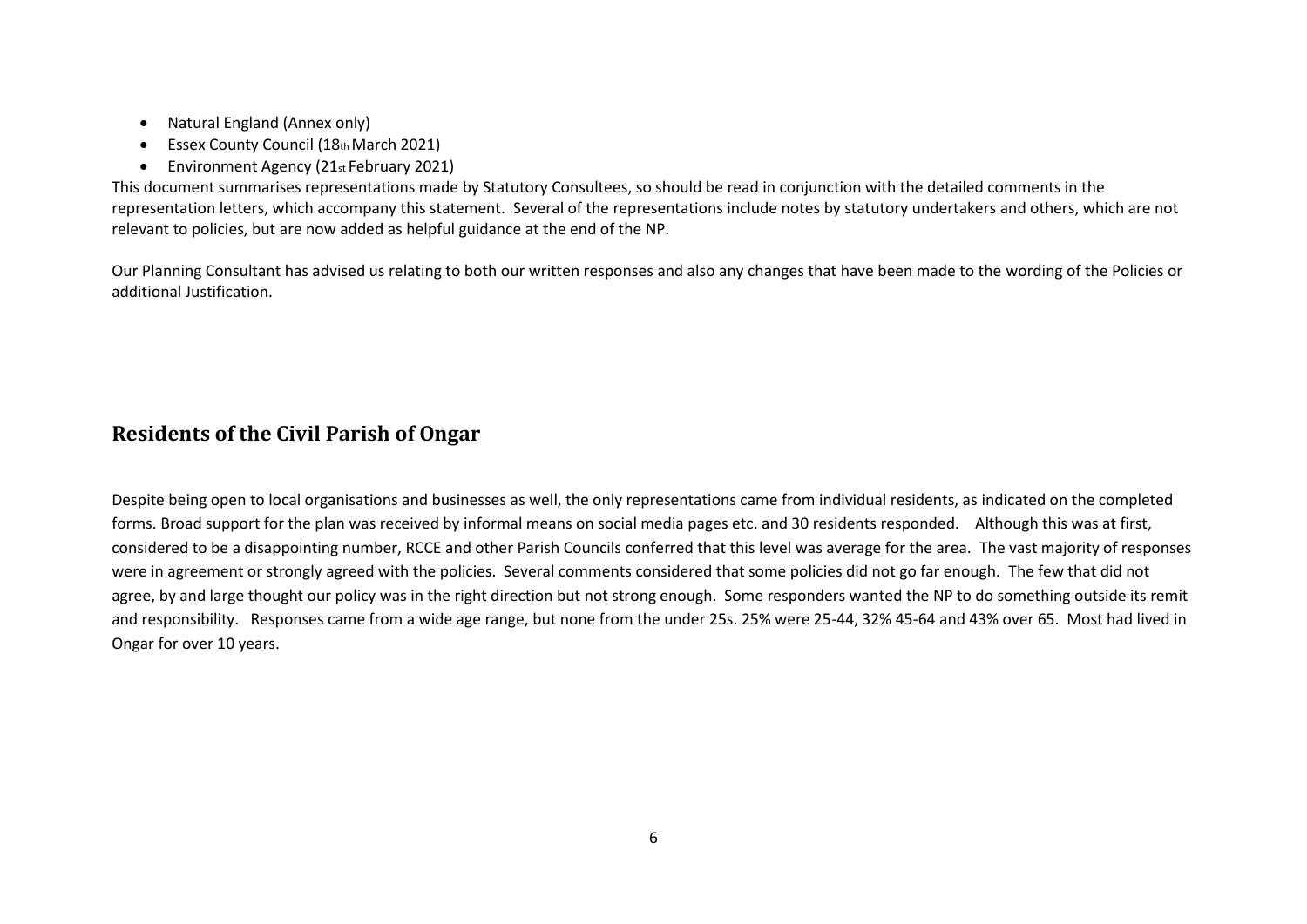|                                                                                        |             |            | <b>Ongar Neighbourhood Plan Regulation 14 Responses from Ongar residents</b>                                                                                                                                                                                                                                                                  |                                                                                                                                                                                                                                                                                                                                                                                                                              |
|----------------------------------------------------------------------------------------|-------------|------------|-----------------------------------------------------------------------------------------------------------------------------------------------------------------------------------------------------------------------------------------------------------------------------------------------------------------------------------------------|------------------------------------------------------------------------------------------------------------------------------------------------------------------------------------------------------------------------------------------------------------------------------------------------------------------------------------------------------------------------------------------------------------------------------|
| Question                                                                               |             | dis-       | <b>Comment</b>                                                                                                                                                                                                                                                                                                                                | <b>Response from OTC / ONPCG</b>                                                                                                                                                                                                                                                                                                                                                                                             |
|                                                                                        | agree       | agree      |                                                                                                                                                                                                                                                                                                                                               |                                                                                                                                                                                                                                                                                                                                                                                                                              |
| Do you agree<br>with Policy<br>ONG-RR1:<br>Employment<br>and Rural<br>Diversification? | 96%<br>(26) | 4% (1)     | none                                                                                                                                                                                                                                                                                                                                          |                                                                                                                                                                                                                                                                                                                                                                                                                              |
| Do you agree<br>with Policy<br>ONG-RR2:<br>Chipping Ongar<br><b>High Street?</b>       | 85%<br>(23) | 15%<br>(4) | After the pandemic, it is likely that there will<br>be a lack of businesses willing to lease<br>ground floor retail properties. These should<br>be let go from A1 retail and returned to<br>residential.                                                                                                                                      | Government Policy enables this, including via Permitted<br>Development Directions/Rights (PDR). ONP wants to retain a critical<br>number of business and retail for a successful centre for the<br>community of Ongar to meet and socialise within the Chipping Ongar<br>Conservation Area. NPPF 2021 Paragraph 53 enables the LPA to have<br>Article 4 Directions removed where it undermines the vitality and<br>viability |
|                                                                                        |             |            | I do not agree with resisting converting<br>business premises back to residential. There<br>are quite a few old houses along the high<br>street which have at some point been<br>converted to shops, and many of them are<br>now empty. They could be made into nice<br>homes which would enhance Ongar much<br>more than having empty shops. | see comment above. The Policy would enable businesses other than<br>shops to provide businesses or community and leisure facilities in<br>order to keep the value of a centre where local people meet and<br>socialise. Historically, many shopkeepers lived behind and above the<br>shop. Most houses are outside the primary shopping frontage, and<br>this would continue.                                                |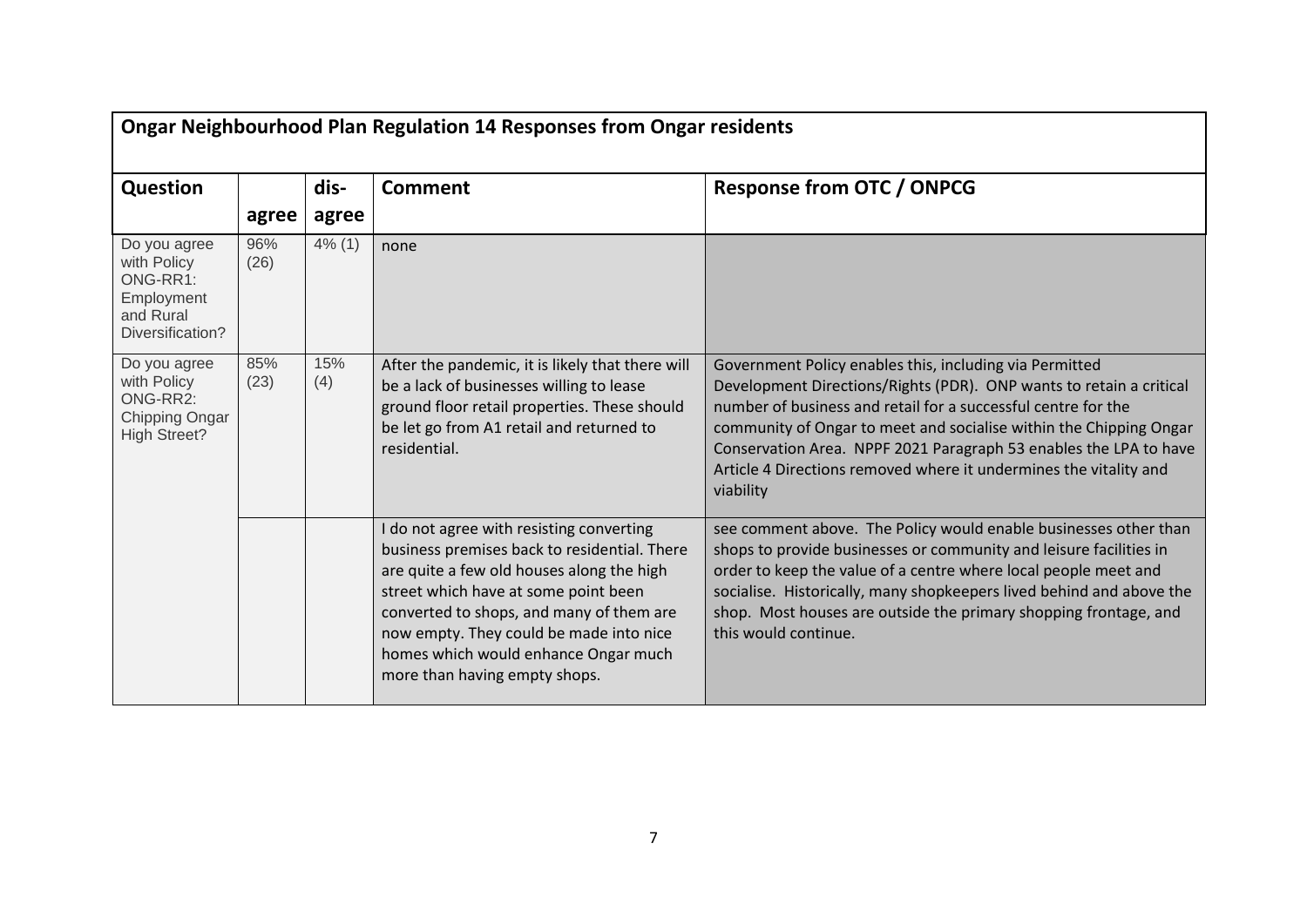| Do you agree<br>with policy<br>ONG-RR3:<br>New Housing<br>Mix and<br>Standards? | 73%<br>(19) | 27%<br>(7) | Need to identify the needs for people in<br>Ongar. Not sure many residents need small<br>accommodation                                                                                                                                                                                                                                                                                                   | EFDC carried out a housing need analysis with other Local<br>Authorities, based on ONS population figures and migration into and<br>out of the area. Its housing needs are district wide. The housing<br>need mix for the district is similar to the existing mix for Ongar with a<br>need for 70% of market housing to be 3+ bedrooms and of affordable<br>to be nearly 67% 3+ bedrooms. See SHMA 2015 report table 4.1<br>EB405 & EB406 |
|---------------------------------------------------------------------------------|-------------|------------|----------------------------------------------------------------------------------------------------------------------------------------------------------------------------------------------------------------------------------------------------------------------------------------------------------------------------------------------------------------------------------------------------------|-------------------------------------------------------------------------------------------------------------------------------------------------------------------------------------------------------------------------------------------------------------------------------------------------------------------------------------------------------------------------------------------------------------------------------------------|
|                                                                                 |             |            | Priority for affordable housing should be<br>given to people with local links (employment,<br>parents, etc).                                                                                                                                                                                                                                                                                             | Whilst we agree with this, EFDC maintains a district wide list only.<br>We have requested that EFDC consider changing its lists to be able to<br>accommodate local links by town or parish.                                                                                                                                                                                                                                               |
|                                                                                 |             |            | It doesn't go far enough. I have heard over<br>and over again Ongar people talking about<br>the need for our children to be able to afford<br>to buy in Ongar - it is a big issue here. We<br>need to ensure that affordable housing stays<br>affordable. Therefore, we need to design it in<br>such a way that it cannot easily be extended<br>and sold for a profit just a few years down<br>the line. | see comments above. Government and Housing Associations have<br>recently changed the shared ownership and help to buy schemes so<br>that homes remain affordable in perpetuity rather than just<br>benefiting the first owner/part owner.                                                                                                                                                                                                 |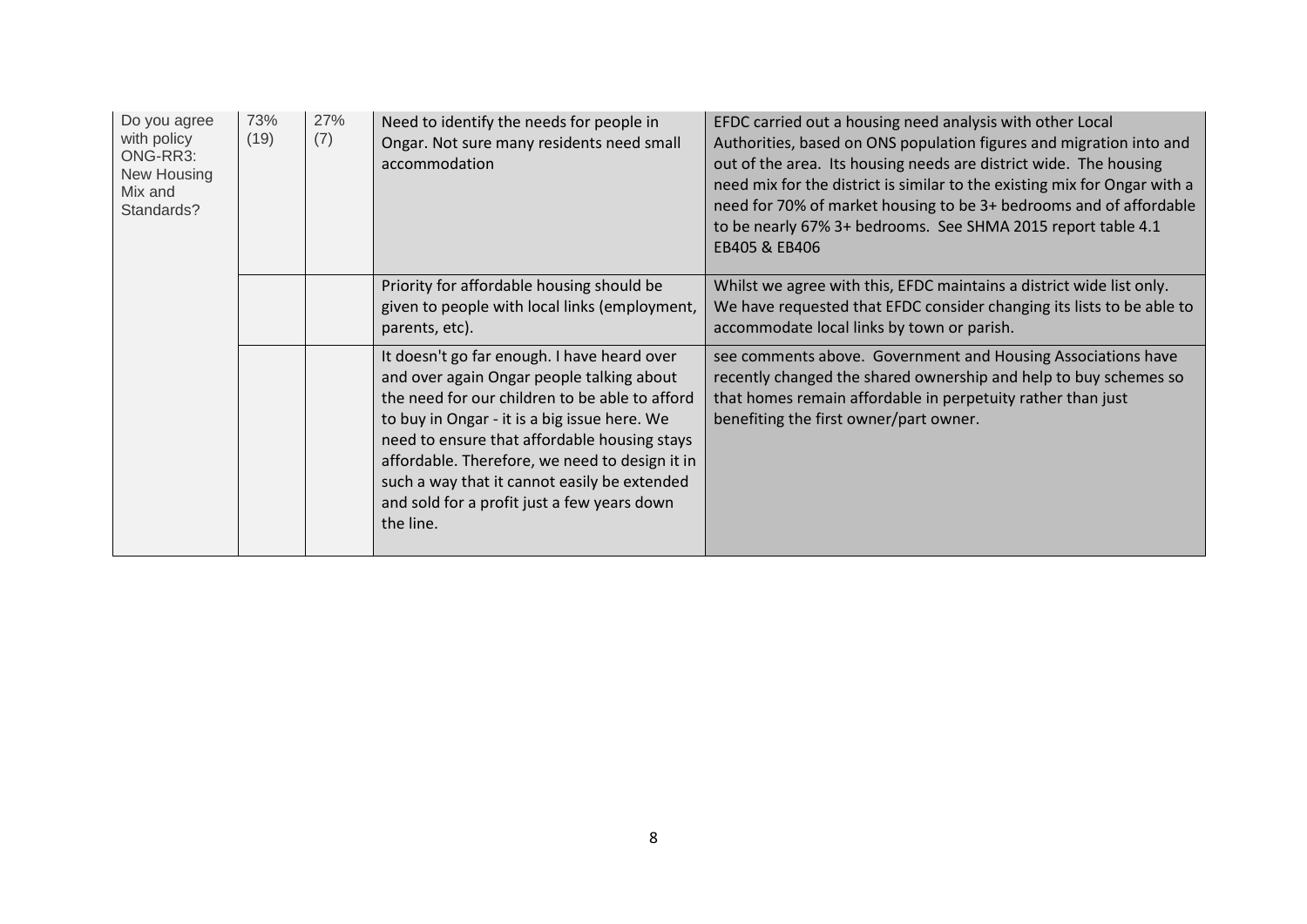|  | I don't believe that Ongar is the type of town<br>first time buyers are attracted too, so<br>disagree with more provision for 1 bed<br>property's for this group. First time buyers<br>usually want a busy town, with good night<br>life, shopping and transport links, e.g.<br>Brentwood, Epping and Loughton. In fact<br>when a first time myself, I bought in<br>Brentwood for those very reasons, moving to<br>Ongar 10 yrs. later when settled in a<br>relationship and ready to start a family. | This is our understanding from surveys and engagement with the<br>public too. That is why this NP wants the majority of new homes to<br>be family homes. High Streets Task Force states that almost 50% of<br>inner-city populations are under 30s. ONS statistics give 21.7% of the<br>population as under 18 but the 18-40 range is lower than other<br>groups, confirming Ongar as a choice for families. ONP approves of<br>one bed flats in the centre, including conversions but wants<br>predominantly family homes elsewhere                                                                                                                                                        |
|--|-------------------------------------------------------------------------------------------------------------------------------------------------------------------------------------------------------------------------------------------------------------------------------------------------------------------------------------------------------------------------------------------------------------------------------------------------------------------------------------------------------|---------------------------------------------------------------------------------------------------------------------------------------------------------------------------------------------------------------------------------------------------------------------------------------------------------------------------------------------------------------------------------------------------------------------------------------------------------------------------------------------------------------------------------------------------------------------------------------------------------------------------------------------------------------------------------------------|
|  | Greater emphasis on family houses and on<br>bungalows for downsizing based on the rural<br>are and lack of transport links                                                                                                                                                                                                                                                                                                                                                                            | This is our emphasis too, based on engagement with local people and<br>surveys, supported by evidence from ONS and SHMA                                                                                                                                                                                                                                                                                                                                                                                                                                                                                                                                                                     |
|  | We have enough housing and not enough<br>infrastructure. we need our train back not<br>that polluting affair we have now                                                                                                                                                                                                                                                                                                                                                                              | Population studies including ONS indicate that there is a net growth<br>in population in EFDC. More housing is dependent on additional<br>infrastructure being provided as per EFDC Infrastructure Delivery<br>Programme. The costs of providing a commuter rail link to Epping<br>were explores by EFDC, but is unlikely to happen. The railway is in<br>private ownership, but for use as a commuter or public line, it would<br>be economically unviable, partly due to the varied commuter<br>destinations of residents and the more flexible working hours. Air<br>quality monitoring is in place close to the historic railway, and it fully<br>complies within pollution parameters. |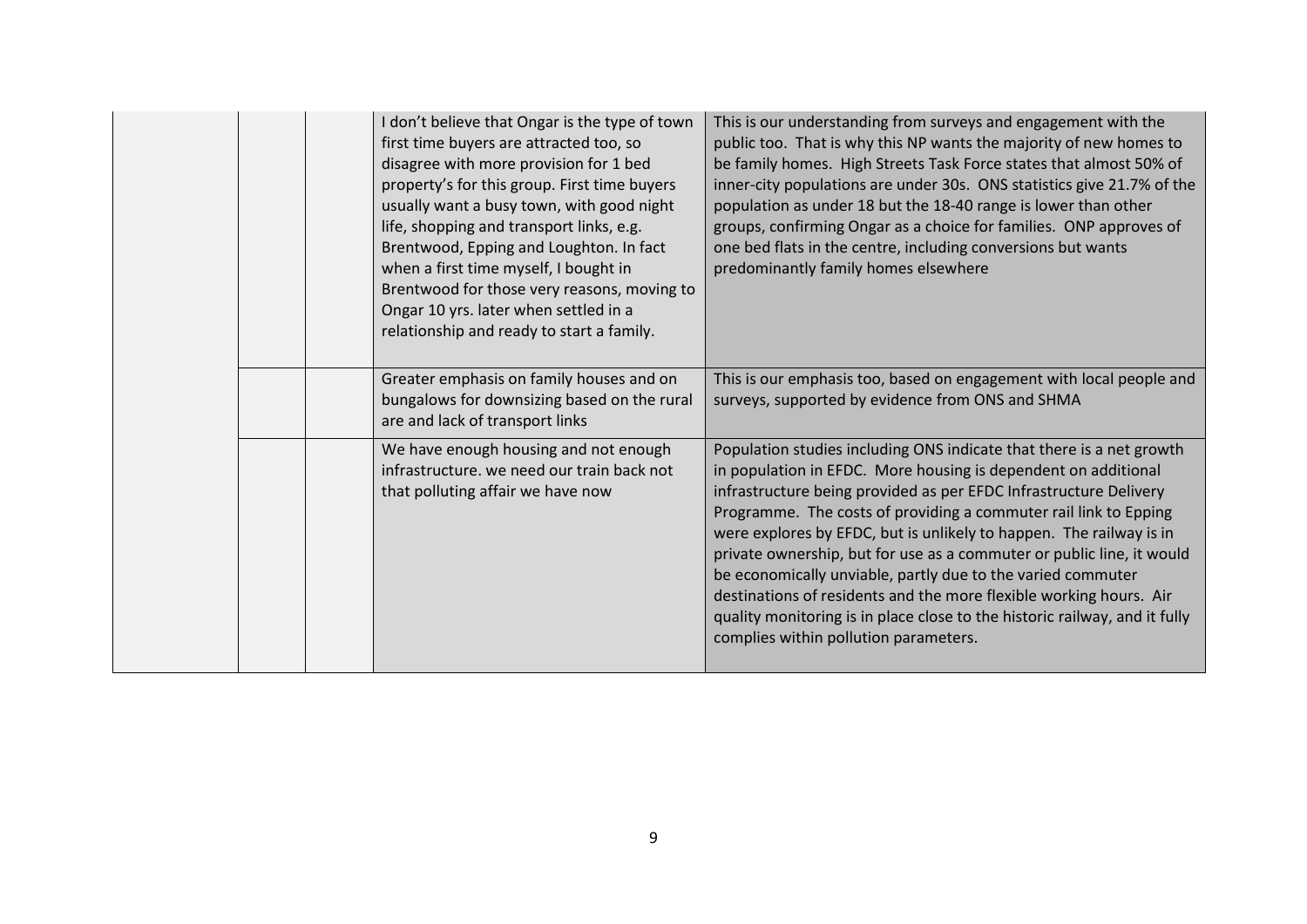|                                                                                       |              |            | The area needs more work with flooding,<br>and schools than housing.                                                                                                                            | We agree that flooding, including surface water flooding, is a serious<br>issue for Ongar. See policy ONG-ED4 part 4. Work is continuing with<br>ECC and EFDC to improve matters including outside the work of the<br>ONP committee. The ONPCG committee met with ECC relating to<br>school provision. There is sufficient provision or ability to increase<br>provision in Ongar's primary schools and Secondary school to<br>accommodate the expected increase in number of pupils. Pre-school<br>provision is insufficient but is a top priority for the EFDC<br>Infrastructure Delivery Programme and ONP see ONG-CT4<br>Infrastructure Priorities. |
|---------------------------------------------------------------------------------------|--------------|------------|-------------------------------------------------------------------------------------------------------------------------------------------------------------------------------------------------|---------------------------------------------------------------------------------------------------------------------------------------------------------------------------------------------------------------------------------------------------------------------------------------------------------------------------------------------------------------------------------------------------------------------------------------------------------------------------------------------------------------------------------------------------------------------------------------------------------------------------------------------------------|
|                                                                                       |              |            | But parking provision is key when building<br>new homes                                                                                                                                         | We had wanted to have a more ambitious car park provision policy,<br>but were told that an External Examiner would strike it out. We have<br>therefore aligned with government guidelines, also adopted by ECC<br>Parking Standards which now specifies minimum parking spaces e.g.<br>2 off-street spaces for a 2-bed flat or house                                                                                                                                                                                                                                                                                                                    |
| Do you agree<br>with policy<br>ONG-RR4:<br>Broadband?                                 | 92%<br>(24)  | $8\%$ (2)  | none                                                                                                                                                                                            |                                                                                                                                                                                                                                                                                                                                                                                                                                                                                                                                                                                                                                                         |
| Do you agree<br>with policy<br>ONG-ED1:<br>Local<br>Character?                        | 100%<br>(26) | $0\%$ (0)  | none                                                                                                                                                                                            |                                                                                                                                                                                                                                                                                                                                                                                                                                                                                                                                                                                                                                                         |
| Do you agree<br>with policy<br>ONG-ED2:<br>Design and<br>Character in<br>the Chipping | 88%<br>(23)  | 12%<br>(3) | I am concerned that a business which has<br>taken over Poulton's Funeral Directors in the<br>very centre of the Conservation area does<br>not complement the historic character of the<br>town. | We do not comment on individual businesses but have and will alert<br>EFDC Enforcement Officers where policies relating to Conservation<br>Areas and High Street trading breaches planning policies.                                                                                                                                                                                                                                                                                                                                                                                                                                                    |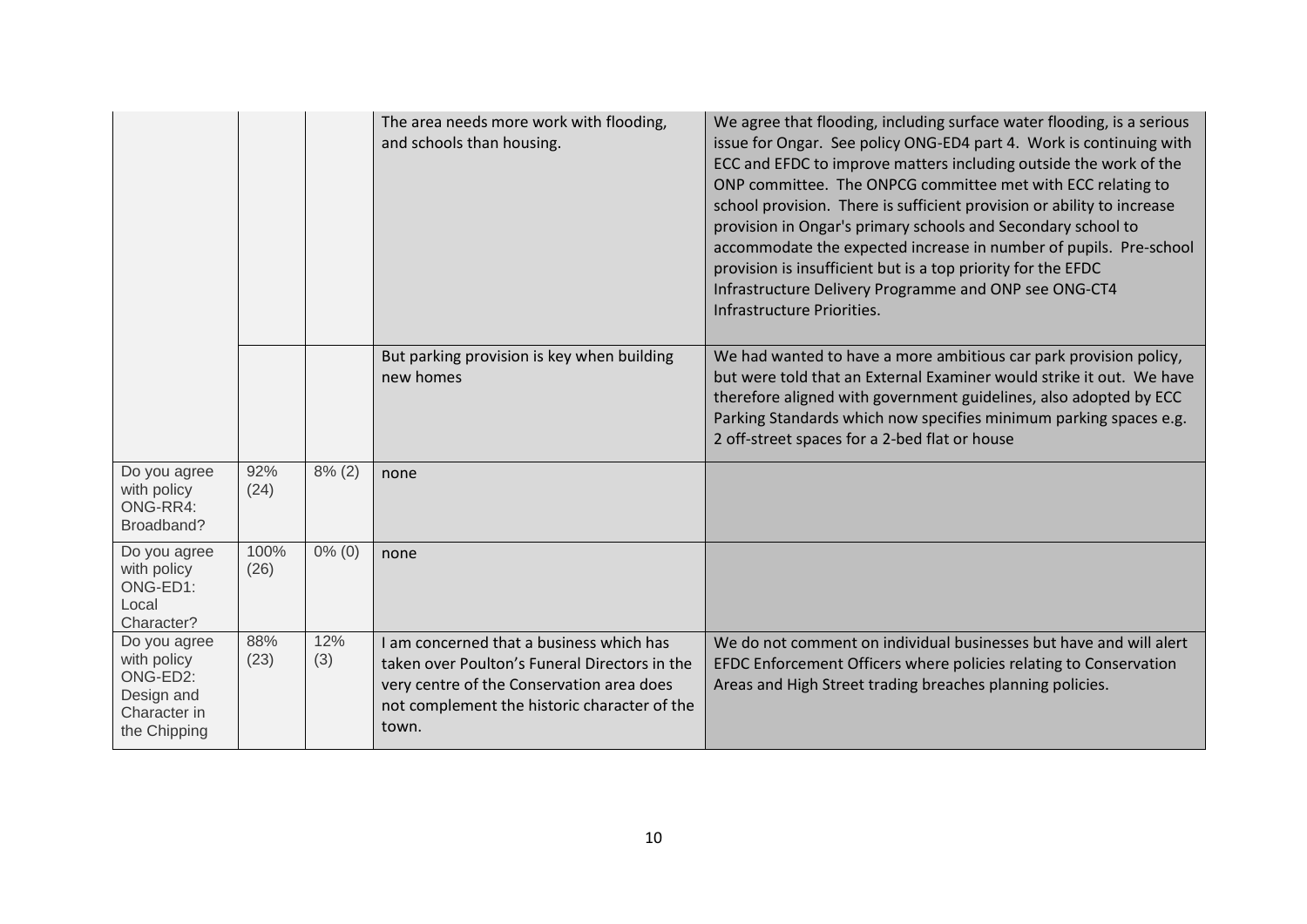| Ongar<br>Conservation<br>Area?                                    |              |           | I agree with the main idea. However, one<br>concern is that in all the talk of the historic<br>character of the High Street there is no<br>mention of which decade, even century, we<br>want to promote the most. I am concerned<br>about a new and very non-British trend<br>which has crept in recently to change the<br>character of our town centres, namely the<br>prevalence of continental style pavement<br>cafes and other eating establishments. Do<br>we want this in Ongar? In particular, do we<br>want flimsy modern extensions to buildings<br>to be permitted to clutter up our pavements<br>just so that people can be shaded from the<br>wind while eating outside? | The historic character of Chipping Ongar High Street is described by<br>Maria Medlycott in her appraisal of the Conservation Area. The<br>Listed buildings range over several centuries and are protected.<br>Permanent and Temporary 'extensions' requiring listed building<br>planning consent are dealt with by EFDC's specialist officers and<br>actions are taken against breaches, although these take some time. |
|-------------------------------------------------------------------|--------------|-----------|---------------------------------------------------------------------------------------------------------------------------------------------------------------------------------------------------------------------------------------------------------------------------------------------------------------------------------------------------------------------------------------------------------------------------------------------------------------------------------------------------------------------------------------------------------------------------------------------------------------------------------------------------------------------------------------|-------------------------------------------------------------------------------------------------------------------------------------------------------------------------------------------------------------------------------------------------------------------------------------------------------------------------------------------------------------------------------------------------------------------------|
|                                                                   |              |           | Not enough parking for new builds                                                                                                                                                                                                                                                                                                                                                                                                                                                                                                                                                                                                                                                     | See comment above                                                                                                                                                                                                                                                                                                                                                                                                       |
|                                                                   |              |           | Even though Ongar is a historic town, and<br>the centre should look that way, a mix of<br>designs and up to date architecture should<br>still be allowed.                                                                                                                                                                                                                                                                                                                                                                                                                                                                                                                             | Our policy does not prevent up-to date architecture, but requires a<br>high standard of design detail and materials and to complement the<br>original building and its setting.                                                                                                                                                                                                                                         |
|                                                                   |              |           | This is vital to preserve the character and<br>history that is unique to Chipping Ongar                                                                                                                                                                                                                                                                                                                                                                                                                                                                                                                                                                                               |                                                                                                                                                                                                                                                                                                                                                                                                                         |
| Do you agree<br>with policy<br>ONG-ED3:<br>Historic<br>Buildings? | 100%<br>(26) | $0\%$ (0) | As in my previous comment re Policy ED2, I<br>am concerned that a business which has<br>taken over Poulton's Funeral Directors in the<br>very centre of the Conservation area does<br>not complement the historic character of the<br>town.                                                                                                                                                                                                                                                                                                                                                                                                                                           | see above comment. Please report your concerns to EFDC<br>Conservation Officer and Planning Enforcement. Policies and law are<br>already in place to deal with this.                                                                                                                                                                                                                                                    |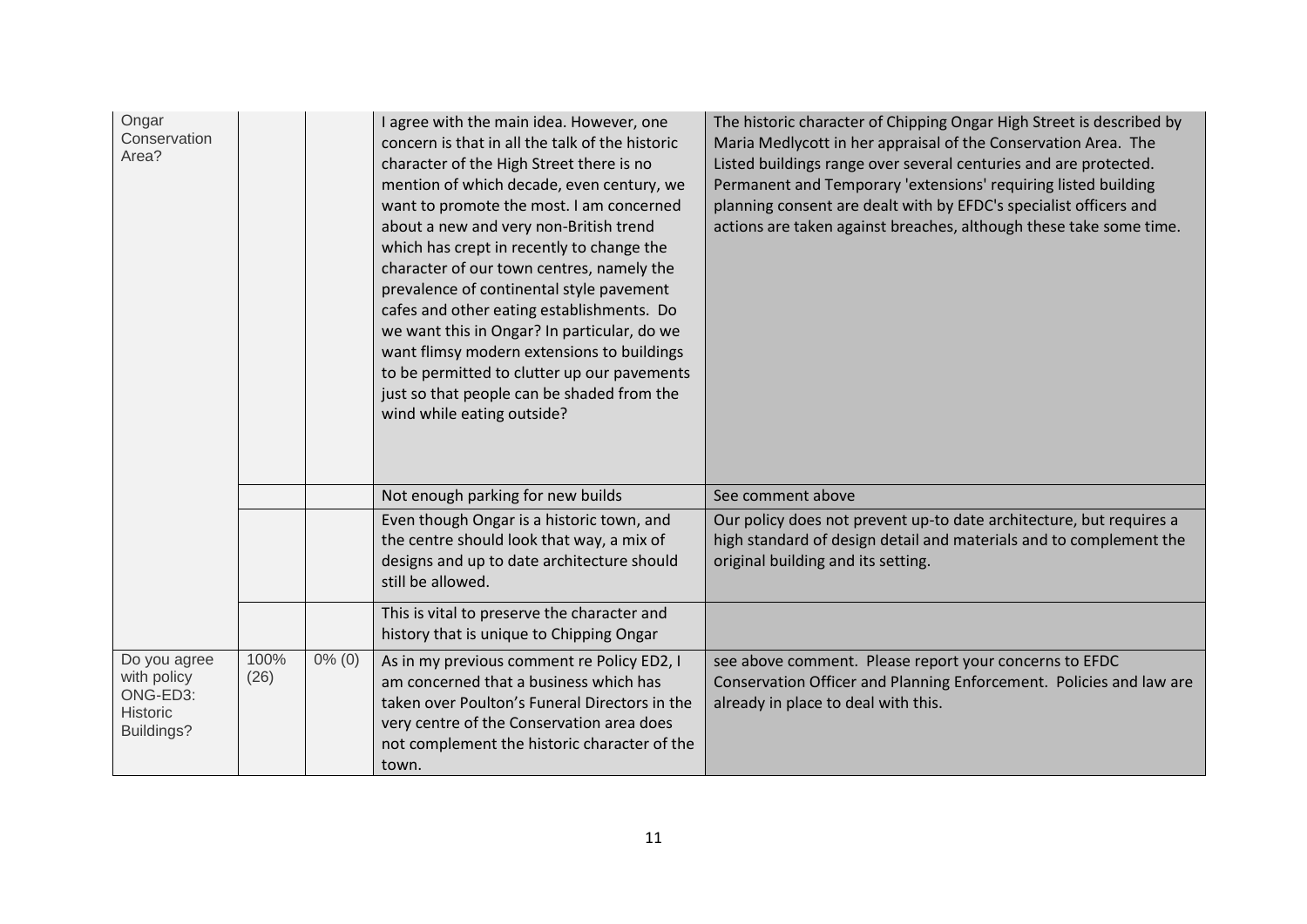|                                                                   |             |            | Not too much glass, please. Personally I do<br>not like the new Ongar Health Centre<br>building which is both ugly (I think) and<br>impractical (too hot in the waiting area inside<br>in summer).                                                                                                           | Ongar Health Centre is not an historic building and would be not<br>complement any building or setting in Chipping Ongar Conservation<br>Area. Any use of glass would still have to comply with all parts of<br>Policy ONG- ED3 and ONG-ED2 if applicable, in addition to the NPPF<br>and EFDC Local Plan                                                                                                                                    |
|-------------------------------------------------------------------|-------------|------------|--------------------------------------------------------------------------------------------------------------------------------------------------------------------------------------------------------------------------------------------------------------------------------------------------------------|----------------------------------------------------------------------------------------------------------------------------------------------------------------------------------------------------------------------------------------------------------------------------------------------------------------------------------------------------------------------------------------------------------------------------------------------|
| Do you agree<br>with policy<br>ONG-ED4:<br>Sustainable<br>Design? | 85%<br>(22) | 15%<br>(4) | Mostly agree but cars are a fact of life,<br>especially here with poor transport<br>connections. So cars must also be<br>considered not pushed to a secondary role.                                                                                                                                          | We agree and state that the car should not dominate the street<br>scene. Sufficient off street car park provision must be included in the<br>design of all new developments. See also ONG-CT3 Transport and<br>Movement.                                                                                                                                                                                                                     |
|                                                                   |             |            | Design must incorporate the latest energy-<br>saving standards, and allow for the<br>installation of solar panel where appropriate.<br>Some forms of natural surveillance are<br>intrusive on privacy. Increased provision of<br>local policing instead would go some way to<br>reducing crime levels.       | The latest Building Regulations will incorporate energy saving<br>standards. Standard Solar panels are not likely to be approved on<br>most Listed Buildings, but Ongar Design Guide encourages solar<br>panels and other methods of energy saving. Secured by Design 2019<br>(a police initiative) is now included as recommended. There are EFDC<br>policies and national standards to prevent loss of private amenity and<br>overlooking. |
|                                                                   |             |            | It does not go far enough. You mention the<br>Climate Emergency. We should be<br>addressing how to generate electricity in a<br>sustainable (even if inefficient) manner. One<br>way to tackle this would be for all new<br>houses to be angled appropriately and have<br>solar panels right from the start. | Climate Change is being addressed nationally, at County level and at<br>district level. Their subsequent policies and revised Building<br>Regulations proposals will also apply to any planning application in<br>Ongar. It is not considered that Ongar parish has any different<br>requirements specific to this parish and therefore an additional<br>policy is not required                                                              |
|                                                                   |             |            | We have virtually No public transport you<br>need a car to live in Ongar                                                                                                                                                                                                                                     | This is acknowledged in the argument for provision of car park<br>spaces. See also ONG-CT3 The Appendix Projects and Actions is<br>calling for Improved Public transport in section 2.3                                                                                                                                                                                                                                                      |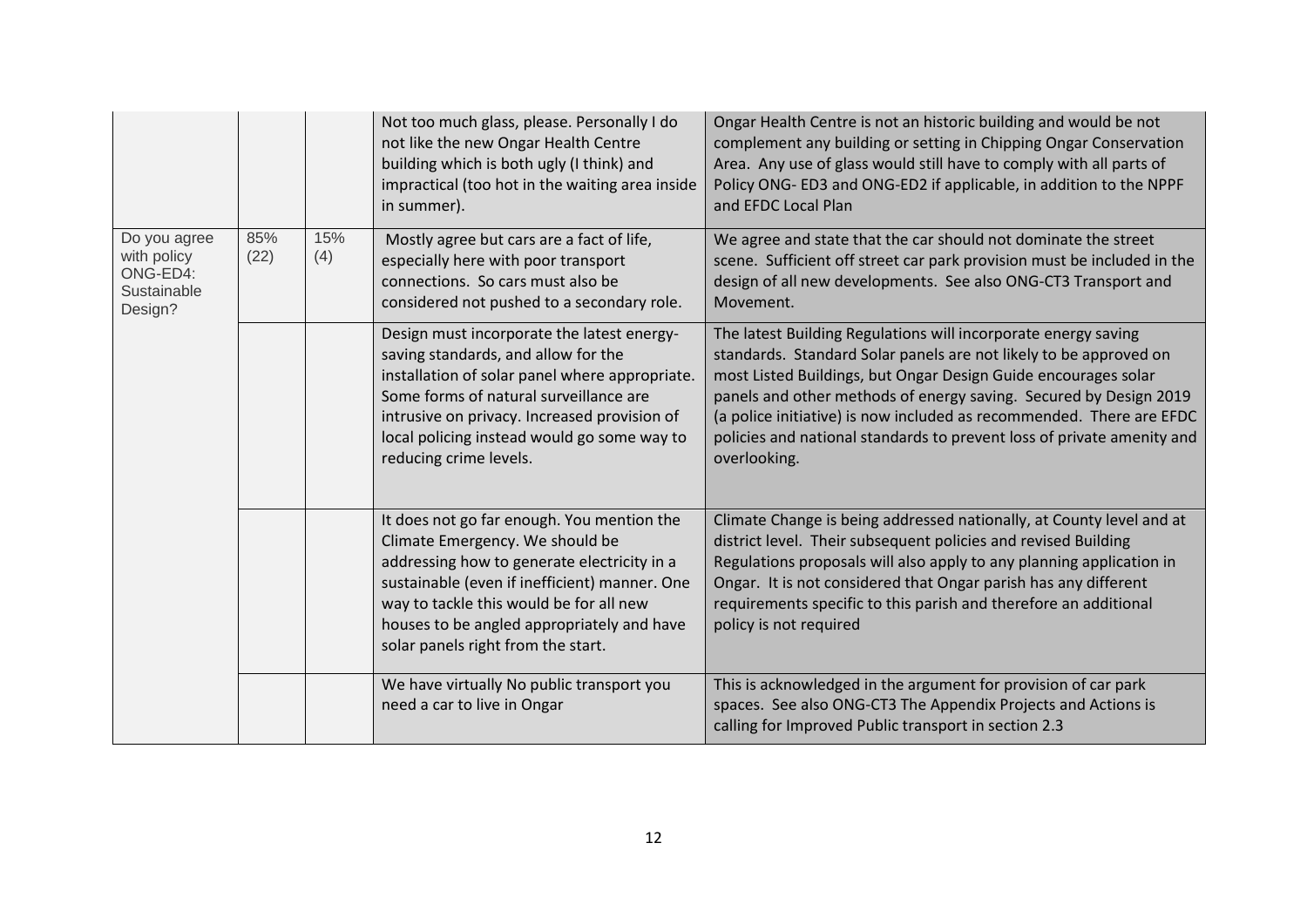| Do you agree<br>with policy<br>ONG-ED5:<br>Environment?          | 96%<br>(25)  | 4% (1)    | Much more could be done in terms of<br>planting trees in buffer zones alongside<br>developments to screen them from air<br>pollution from traffic; creating landscaped<br>ponds to improve drainage; monitoring<br>biodiversity; reducing Artificial Light At Night,<br>especially adjacent to Green Belt; restricting<br>development on Green Belt land; and<br>creative use of new plantings in green<br>spaces.                                                                                                                       | NPPF July 2021 now include a requirement to plant trees and<br>biodiversity net gain. Interpretation of Policy ONG-ED6 Landscape<br>Buffers covers tree planting. ONG-ED4 part 2 includes incorporating<br>sustainable urban drainage into the landscape design with the use of<br>ponds. A planning Policy cannot insist on improvement to existing<br>drainage though. Avoiding illumination of wildlife habitats is<br>included in part 1 of ONG ED5. There are strict limits in place<br>nationally relating to building in the Green Belt. The ONP Appendix<br>Projects and Actions part 3 Environment includes improving existing<br>green spaces. |
|------------------------------------------------------------------|--------------|-----------|------------------------------------------------------------------------------------------------------------------------------------------------------------------------------------------------------------------------------------------------------------------------------------------------------------------------------------------------------------------------------------------------------------------------------------------------------------------------------------------------------------------------------------------|----------------------------------------------------------------------------------------------------------------------------------------------------------------------------------------------------------------------------------------------------------------------------------------------------------------------------------------------------------------------------------------------------------------------------------------------------------------------------------------------------------------------------------------------------------------------------------------------------------------------------------------------------------|
| Do you agree<br>with policy<br>ONG-ED6:<br>Landscape<br>Buffers? | 100%<br>(26) | $0\%$ (0) | Plantings should favour native species and be<br>dense enough to provide visual screening<br>and pollution filtering. They must also have a<br>maintenance provision, or they will turn into<br>unattractive wasteland.                                                                                                                                                                                                                                                                                                                  | Indigenous local species of trees and hedges is included in the<br>interpretation of ONG ED5. Maintenance provision is being<br>considered for inclusion in the interpretation, including Landscape<br>Buffers Policy ONG-ED6 However, unless such provision of planting is<br>provided as part of a housing development, it is not within a planning<br>policy to ensure a private landowner maintains land to a specified<br>standard.                                                                                                                                                                                                                 |
|                                                                  |              |           | I agree in theory. Unfortunately many of the<br>spaces we do have at present are not well<br>maintained. Basically there is a serious<br>problem with litter. Open spaces are not<br>good for wildlife if they are full of plastic and<br>glass. We have what should be nice areas,<br>but even a day or two after clearing litter<br>more is deposited. E.g. of areas: between the<br>Czericay Garden / library area and the castle,<br>behind Sainsbury's, and the Jubilee Nature<br>Reserve. We don't want more places like<br>those. | The maintenance of existing public spaces is a matter for the<br>authority that owns them. Landscape buffers are different spaces<br>from those to which you refer. We are looking to include<br>Maintenance provision for interpretation of this policysee<br>comment above                                                                                                                                                                                                                                                                                                                                                                             |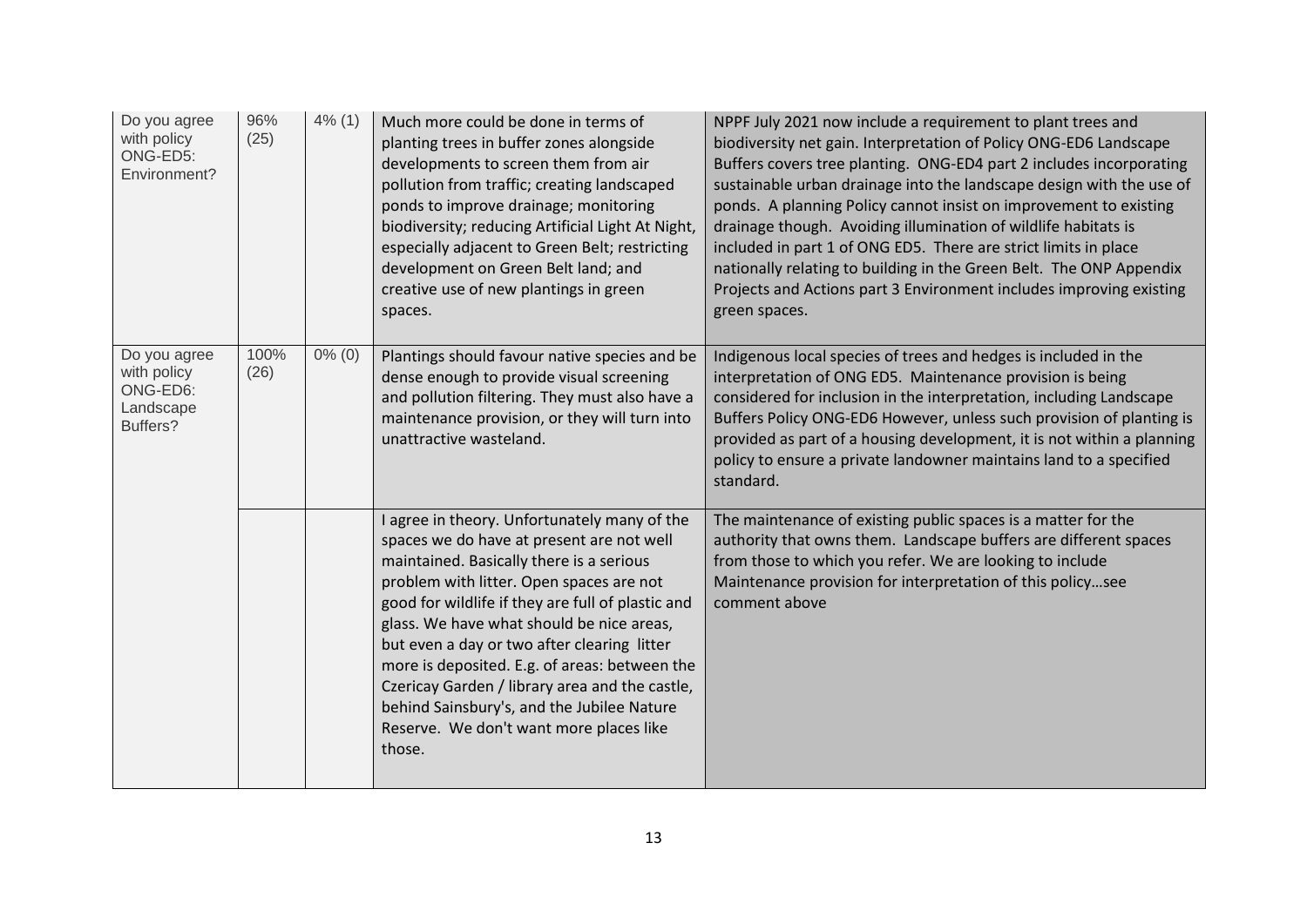| Do you agree<br>with policy<br>ONG-CT1:<br><b>Local Green</b><br>Space?                                           | 100%<br>(26) | $0\%$ (0) | none                                                                                                                                                                                                                                                                                                                                                                                                                                       |                                                                                                                                                                                                                                                                                                                                                             |
|-------------------------------------------------------------------------------------------------------------------|--------------|-----------|--------------------------------------------------------------------------------------------------------------------------------------------------------------------------------------------------------------------------------------------------------------------------------------------------------------------------------------------------------------------------------------------------------------------------------------------|-------------------------------------------------------------------------------------------------------------------------------------------------------------------------------------------------------------------------------------------------------------------------------------------------------------------------------------------------------------|
| Do you agree<br>with policy<br>ONG-CT2:<br>Community,<br>Cultural,<br>Leisure and<br><b>Sports</b><br>Facilities? | 100%<br>(26) | $0\%$ (0) | none                                                                                                                                                                                                                                                                                                                                                                                                                                       |                                                                                                                                                                                                                                                                                                                                                             |
| Do you agree<br>with policy<br>ONG-CT3:<br>Transport and<br>Movement?                                             | 96%<br>(25)  | 4% (1)    | Sufficient car parking spaces are essential.<br>Ongar has very limited public transport<br>options and limited employment<br>opportunities. Car ownership is required for<br>residents to commute to their place of<br>employment, for social and recreational<br>purposes, shopping at larger retail<br>towns/outlets. Cycling and walking are not<br>viable forms of transport for these purposes<br>and are primarily for leisure only. | These are also our arguments for greater car park provision<br>throughout Ongar                                                                                                                                                                                                                                                                             |
|                                                                                                                   |              |           | When will something be actually done to<br>restrict HGVs on the High Street? This is a<br>major issue, frequently talked about in the<br>town, and has been for a long time, but all<br>we have seen is the blocks put in 20 years or<br>so ago to slow the traffic down, being<br>removed!                                                                                                                                                | This is in ONP Appendix Projects and Actions. Members of ONPCG<br>are still actively pursuing the restrictions of HGVs, with the support of<br>the MP. It is a slow process unfortunately because of the status of<br>the High Street as a Priority Route 1. ONPCG was against the<br>replacement of the blocks with black tarmac for the reason you state. |
|                                                                                                                   |              |           | Large HGV should be banned from Ongar<br>high Street                                                                                                                                                                                                                                                                                                                                                                                       | see comments above                                                                                                                                                                                                                                                                                                                                          |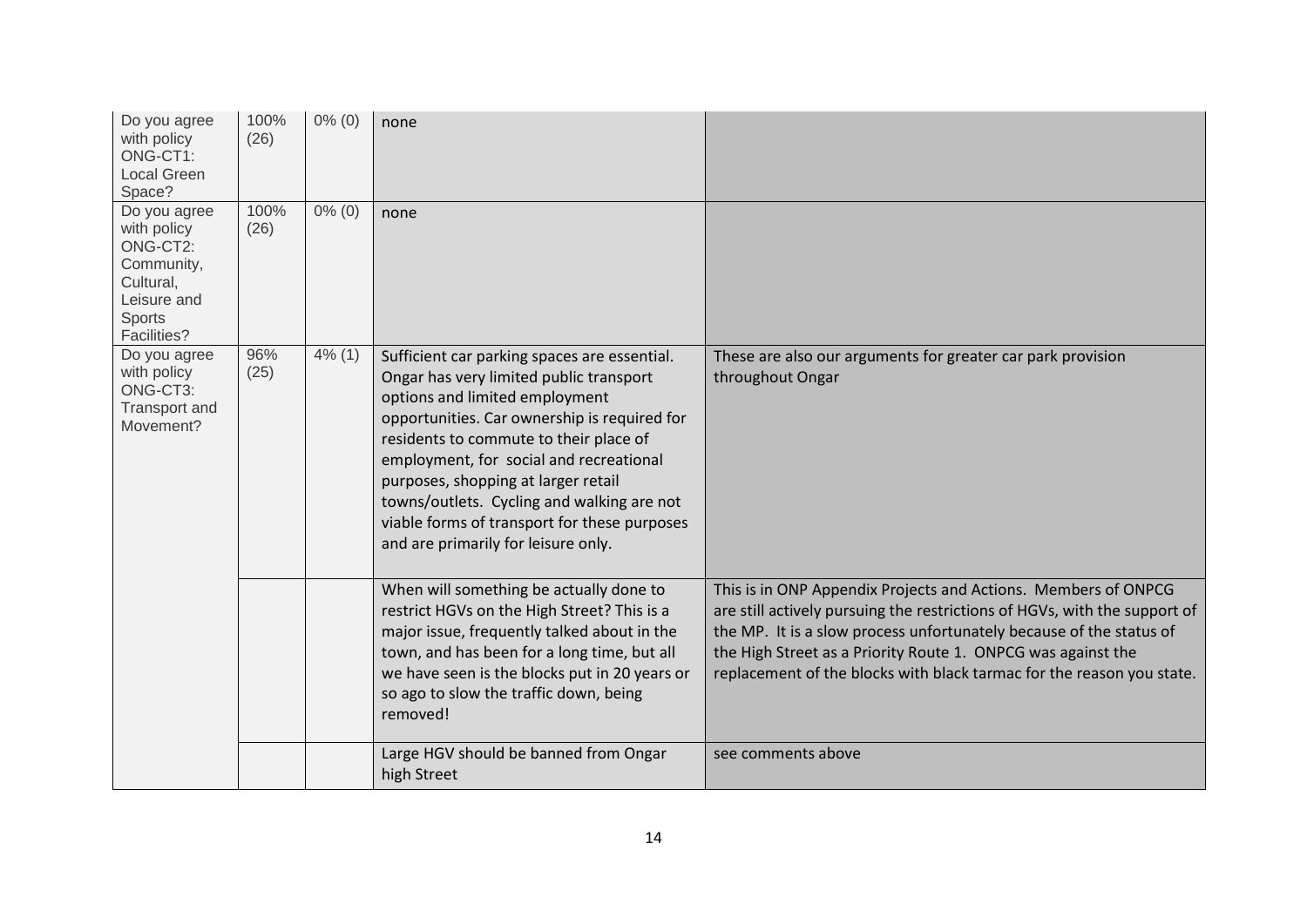| Do you agree<br>with policy<br>ONG-CT4:<br>Infrastructure<br>Priorities? | 84%<br>(21) | 16%<br>(4) | A new 'town' park should not be built to the<br>detriment of existing agricultural land. It<br>should not be tied to a property owner's<br>desire to build yet more houses on their<br>land, now or in the future.                                                                                                                                                                                                                                                                                                                                              | That is not the intention of ONPCG                                                                                                                                                                                                                                                                                                                                             |
|--------------------------------------------------------------------------|-------------|------------|-----------------------------------------------------------------------------------------------------------------------------------------------------------------------------------------------------------------------------------------------------------------------------------------------------------------------------------------------------------------------------------------------------------------------------------------------------------------------------------------------------------------------------------------------------------------|--------------------------------------------------------------------------------------------------------------------------------------------------------------------------------------------------------------------------------------------------------------------------------------------------------------------------------------------------------------------------------|
|                                                                          |             |            | 1. If we want a "town park" I suggest<br>upgrading the play area and field behind the<br>castle, rather than creating an entirely new<br>park. We do not need the sort of park that<br>they have in the middle of cities, because we<br>are already located in beautiful countryside.<br>2. Extending the footpath network has to be<br>a good thing, but we need to remember that<br>we are in the countryside, and therefore we<br>can expect paths to be muddy at some times<br>of the year. Only paths and pavements<br>within the town should be surfaced. | 1. This is already one proposal and could more aptly called a country<br>park. 2. Narrowing of some country footpaths has degraded the soil<br>consistency. A biodegradable surface is envisaged to improve the<br>soil. Pavements or footways within the built environment and linking<br>estates will require different surfaces as will any designated new<br>cycle routes. |
|                                                                          |             |            | Priority should be A working police station<br>and full time fire station and ambulance<br>station and another Drs                                                                                                                                                                                                                                                                                                                                                                                                                                              | The infrastructure contributions from developers do not cover<br>ongoing operational expenditure of policing and fire station costs                                                                                                                                                                                                                                            |
|                                                                          |             |            | I agree but would ask that funds are<br>identified for on-going maintenance of these<br>facilities                                                                                                                                                                                                                                                                                                                                                                                                                                                              | s106 or other contributions from Developers usually cover<br>maintenance provision for a few years, followed by maintenance<br>being transferred to a private management company for the<br>development, the local council or district council. In the latter cases<br>maintenance is then covered by council tax                                                              |
|                                                                          |             |            | I am concerned, who will pay for the on-<br>going maintenance?                                                                                                                                                                                                                                                                                                                                                                                                                                                                                                  | see above                                                                                                                                                                                                                                                                                                                                                                      |
|                                                                          |             |            | Not sure what is meant by a 'new town park'<br>within the historic area of the motte and<br>Bailey?                                                                                                                                                                                                                                                                                                                                                                                                                                                             | One suggestion is the existing field beside the sports ground and<br>Pleasance car park, but possibly extending around the outside of the<br>Outer Bailey by extending the width of an existing footpath leading<br>to Castle Street                                                                                                                                           |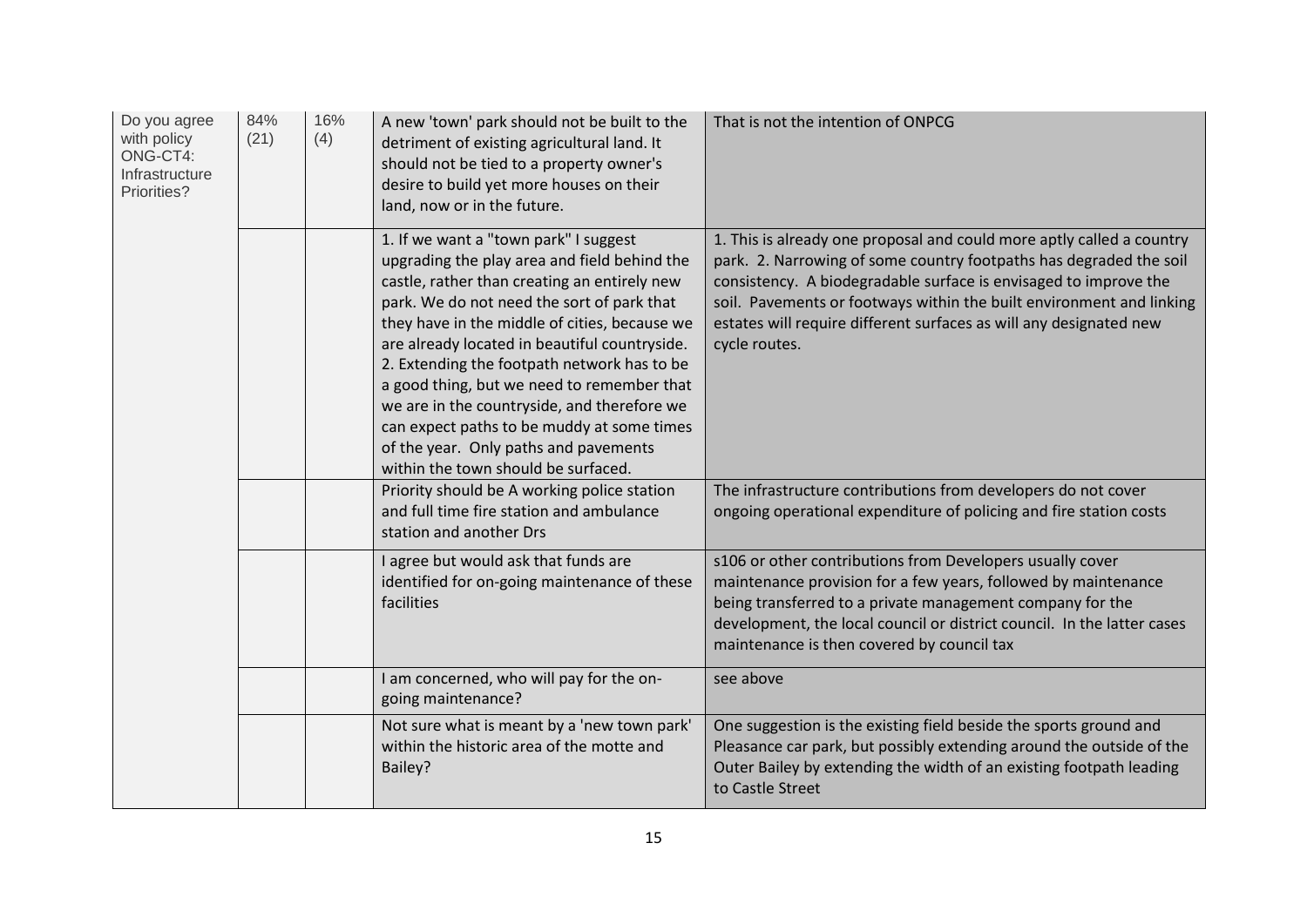| Do you agree<br>with policy<br>ONG-CT5:<br>Footpaths and<br>Cycle Route? | 100%<br>(26) | $0\%$ (0) | Any low level landscaping needs to be<br>maintained long term. Brambles are<br>currently a problem adjacent to some<br>footpaths. Again, the litter problem needs to<br>be addressed. It makes our open spaces both<br>unattractive to people and dangerous to<br>wildlife. | This is not something that a NP Planning Policy can facilitate. Existing<br>footpaths (PROWS) surfaces should be maintained by ECC. However,<br>there are also individuals and volunteer groups locally and in other<br>parts of the country that help by cutting brambles etc and litter<br>picking. OTC organises litter picks regularly and Ongar in Bloom and<br>EFDC Countrycare also organise groups to look after our local<br>environment in a variety of ways. |
|--------------------------------------------------------------------------|--------------|-----------|-----------------------------------------------------------------------------------------------------------------------------------------------------------------------------------------------------------------------------------------------------------------------------|-------------------------------------------------------------------------------------------------------------------------------------------------------------------------------------------------------------------------------------------------------------------------------------------------------------------------------------------------------------------------------------------------------------------------------------------------------------------------|
|--------------------------------------------------------------------------|--------------|-----------|-----------------------------------------------------------------------------------------------------------------------------------------------------------------------------------------------------------------------------------------------------------------------------|-------------------------------------------------------------------------------------------------------------------------------------------------------------------------------------------------------------------------------------------------------------------------------------------------------------------------------------------------------------------------------------------------------------------------------------------------------------------------|

#### **Epping Forest District Council**

**SEA and HRA Screening:**– the LPA has confirmed that a separate screening is not required.

#### **General Points:**

- On a number of occasions, the LPA makes comments that 'must' should not be used in policy. Our Planning Consultant has advised us that this is not supported in the outcomes of examinations or in national programme guidance. In some instances 'should' may be better, in others 'must' is the better word to use. Each case for change of wording has been individually reconsidered accordingly.
- Also, we are advised that where the LPA's suggestion that phrases like 'normally' or where possible' should be used is in fact poor practice, rendering the policies ineffective.
- A few of the Rationales have been edited for greater clarity and specific relevance or additional evidence in support of the Policy.
- We are advised that these minor changes do not require Regulation 14 to be repeated.
- Overall EFDC has been supportive, and we have acted on advice to strengthen our rationale or amend our content where ONP Policies are not compromised

| <b>Policy</b> | <b>Comments from EFDC summary</b>           | Response                                                                           |
|---------------|---------------------------------------------|------------------------------------------------------------------------------------|
| ONG-RR1       | <b>Employment and Rural Diversification</b> |                                                                                    |
|               | Previous concerns have been addressed.      | No change.                                                                         |
|               |                                             |                                                                                    |
| ONG-RR2       | <b>Chipping Ongar High Street</b>           |                                                                                    |
|               | Changes to Use Class E and permitted        | Redrafted policy now refers to Use Class E (town centre uses).                     |
|               | development rights changes necessitate      | The proposed permitted development rights to allow changes of use to residential   |
|               | updating of policy and rationale.           | has been considered, but will be resisted within the conservation area of the High |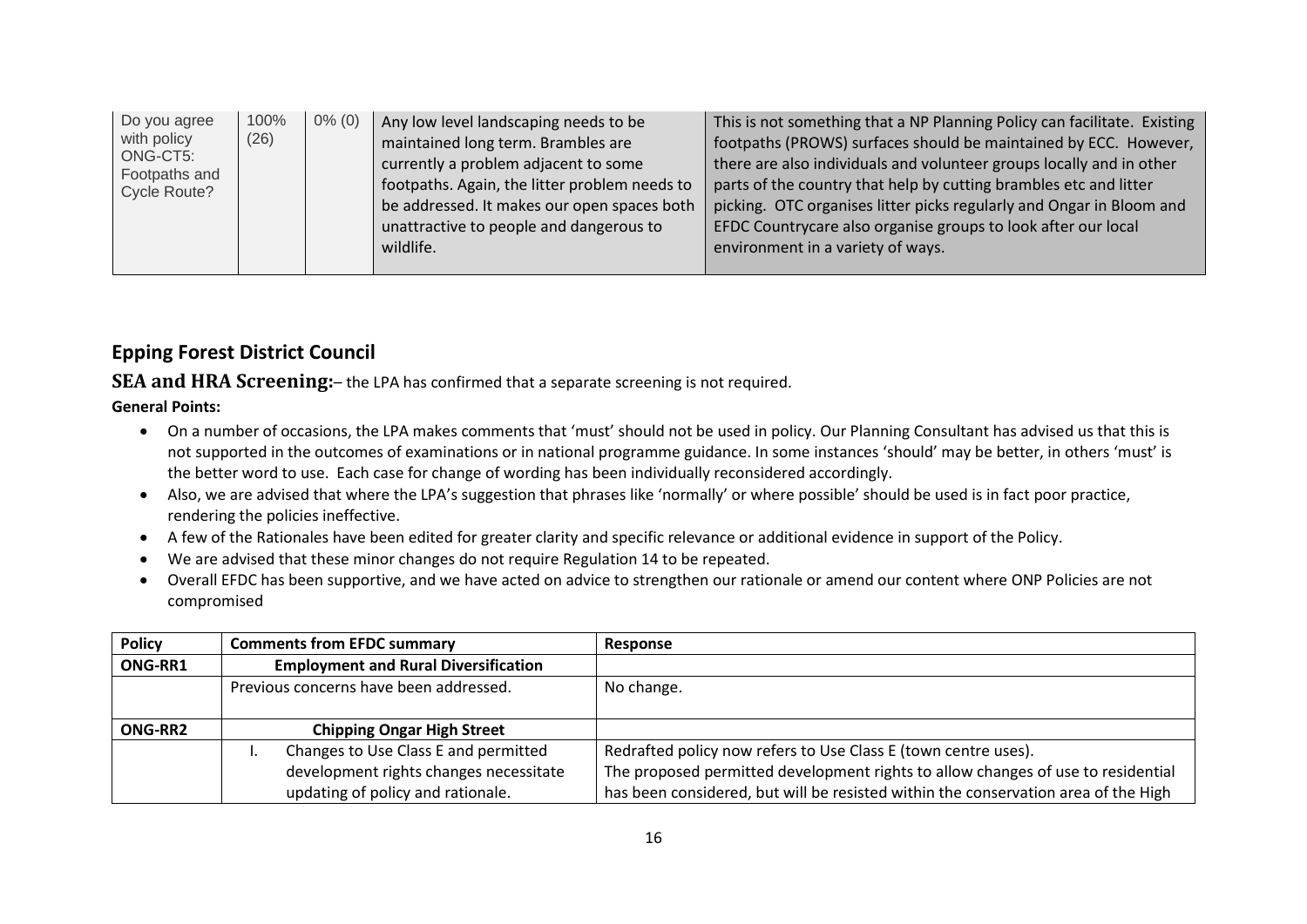|         | II.          | Pleasance Car Park has previously been<br>rejected for housing development.                                                                                                                                                                                                                                                                         | Street, where it would seriously undermine the viability or vitality of the town<br>centre. NPPF Para 53 enables PDR to be withdrawn via Article 4 Directions in such<br>cases, and it is hoped that EFDC would do so to protect the amenity.<br>It is not the intention to enable redevelopment of the Pleasance Car Park for<br>housing. However, more efficient use of land could involve retaining the car<br>parking, but also providing recreational or community facility as well. This could<br>involve ground floor amenity with upper floors car parking, or undercroft parking to<br>the amenity. <sup>1</sup> This would enhance/regenerate the town centre and could generate<br>more income. Alternatively, the displaced car spaces could be moved to another<br>site close by. |
|---------|--------------|-----------------------------------------------------------------------------------------------------------------------------------------------------------------------------------------------------------------------------------------------------------------------------------------------------------------------------------------------------|------------------------------------------------------------------------------------------------------------------------------------------------------------------------------------------------------------------------------------------------------------------------------------------------------------------------------------------------------------------------------------------------------------------------------------------------------------------------------------------------------------------------------------------------------------------------------------------------------------------------------------------------------------------------------------------------------------------------------------------------------------------------------------------------|
| ONG-RR3 |              | <b>Housing Mix and Standards</b>                                                                                                                                                                                                                                                                                                                    |                                                                                                                                                                                                                                                                                                                                                                                                                                                                                                                                                                                                                                                                                                                                                                                                |
|         | $\mathsf{L}$ | The mix of Housing must reflect latest<br>evidence of local housing need (but smaller<br>developments may not make this feasible<br>due to responding to specific site<br>constraints). Wording to say for example<br>rather than including suggested would<br>overcome the concern. Market and<br>Affordable Housing needs have different<br>mixes | Part 1 has not changed from 'including', but the mix is now worded to reflect the<br>local need in Ongar without specifying % mix on specific sites. Evidence from ONS<br>statistics and compared with SHMA 2015 report and Table 4.1, shows them to be<br>very similar. Maintaining this mix would ensure that a balanced mixed society is<br>retained moving forward.<br>Part 2 is deleted                                                                                                                                                                                                                                                                                                                                                                                                   |
|         | П.           | The indicative capacity and as set out in<br>the LPSV for allocated sites should be the<br>starting point in assessing the appropriate<br>mix for any new development.                                                                                                                                                                              | Density is moved to Part 2, subsuming the former bullet points dealing with<br>sufficient outside private space and requirement of % of larger homes on most sites<br>(which together determine density). It is evidenced from NPPF, 2021, local land<br>statistics on density, National Design Guide 2021, The Secretary of State for<br>Housing (see letter) and EFDC's CEO (see letter), as indicated in the rationale<br>section 6.4. Although EFDC's starting indicative density is 30pha, Ongar parish is in<br>the rural part of the district, rather than the suburban south, with an average of<br>24pha. NPPF 124 expects that achieving appropriate densities and supporting                                                                                                        |

<sup>&</sup>lt;sup>1</sup> See Essex Design Guide and parking design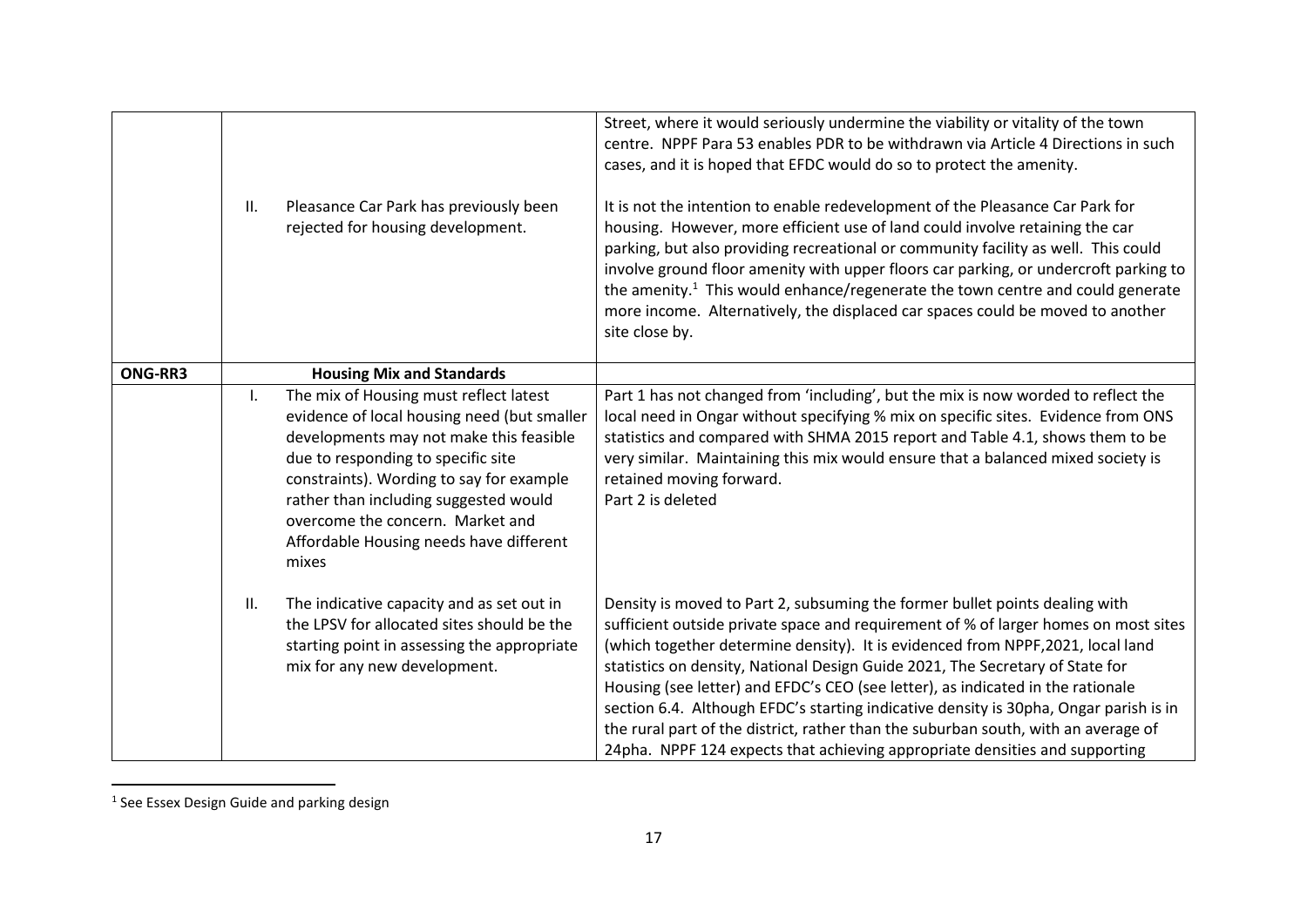|         |                                                                                                                            | efficient use of land, should maintain an area's prevailing character and setting.<br>The Policy provides a pragmatic approach to indicate where higher density in more<br>sustainable locations would comply with national policies, thus also enabling more<br>similar densities to existing estates at edge of settlement. |
|---------|----------------------------------------------------------------------------------------------------------------------------|-------------------------------------------------------------------------------------------------------------------------------------------------------------------------------------------------------------------------------------------------------------------------------------------------------------------------------|
|         | III.<br>National space standards are welcomed<br>but 'prescribed' should read 'described'<br>and may require more evidence | Part 3 has been simplified, with expectations written into the Rationale.<br>'prescribed' has been replaced by 'described' and<br>replace 'exceed' with 'comply with'.                                                                                                                                                        |
|         | Dwell standards may need more evidence<br>IV.                                                                              | Part 4 has been deleted, but encouraged in the interpretation.                                                                                                                                                                                                                                                                |
|         | V.<br>Outdoor space standards may need more<br>evidence                                                                    | Part 5 has been deleted but referred to in the Rationale. Car park provision is in<br>ONG-CT3                                                                                                                                                                                                                                 |
| ONG-RR4 | <b>Broadband</b>                                                                                                           |                                                                                                                                                                                                                                                                                                                               |
|         | The LPA questions the use of the word 'must' and                                                                           | As stated above, EFDC's comment on the use of the word 'must' is not reflected in                                                                                                                                                                                                                                             |
|         | also the requirement to require all                                                                                        | outcomes from Independent Examinations or national programme guidance.                                                                                                                                                                                                                                                        |
|         | new development to include broadband provision.                                                                            | Broadband is a necessity for all residential and business development.                                                                                                                                                                                                                                                        |
|         |                                                                                                                            | No change.                                                                                                                                                                                                                                                                                                                    |
| ONG-ED1 | <b>Local Character</b>                                                                                                     |                                                                                                                                                                                                                                                                                                                               |
|         | Comments suggest weaker wording on tree                                                                                    | NPPF 2021 gives greater emphasis on the important contribution of trees in Ch 12                                                                                                                                                                                                                                              |
|         | protection.                                                                                                                | and para 131 in particular. The LPA's comments would render the policy<br>ineffective. Wording in the Rationale now makes it clear that where tree loss is                                                                                                                                                                    |
|         |                                                                                                                            | unavoidable, such as because of disease, replacement trees must be provided                                                                                                                                                                                                                                                   |
|         |                                                                                                                            | elsewhere in the site. In the Policy 'native' now replaces 'indigenous' species.                                                                                                                                                                                                                                              |
|         |                                                                                                                            |                                                                                                                                                                                                                                                                                                                               |
|         | Comments that the housing numbers put forward                                                                              | Although density, and therefore housing numbers, influences local character, this is                                                                                                                                                                                                                                          |
|         | by EFDC Local Plan for each site are 'appropriate'                                                                         | covered in Policy RR3 Housing Mix and Standards, and its Rationale section 6.4 see<br>response above                                                                                                                                                                                                                          |
| ONG-ED2 | Design and Character in the Chipping Ongar                                                                                 |                                                                                                                                                                                                                                                                                                                               |
|         | <b>Conservation Area</b>                                                                                                   |                                                                                                                                                                                                                                                                                                                               |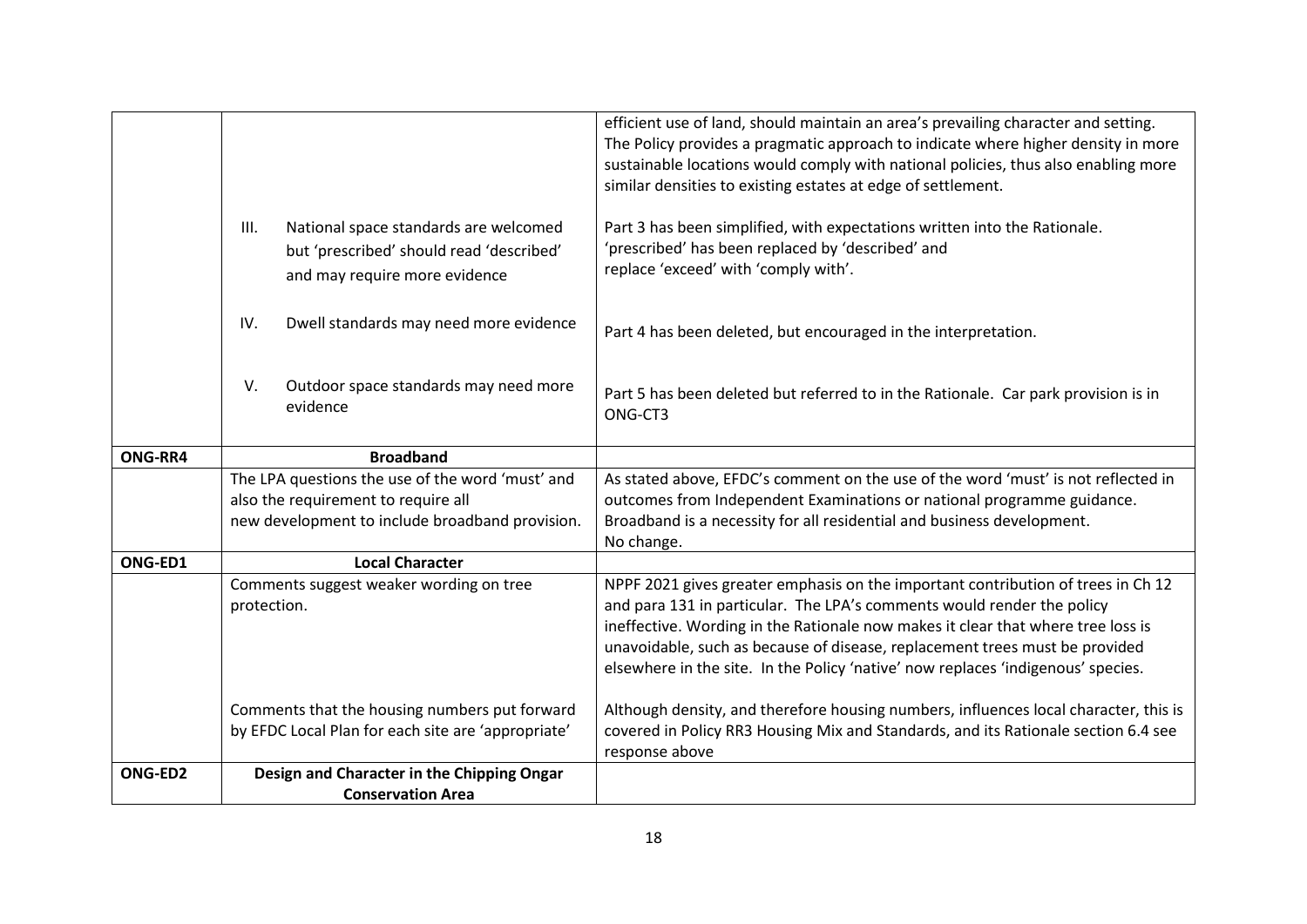|         | 'Must' should be avoided and changed to 'should'<br>or 'should normally'                                         | The LPA's comment on the use of the word 'must' is not reflected in outcomes from<br>Independent Examinations or national programme guidance.                                                                                                                                                                                                                                                                                                                                                                |
|---------|------------------------------------------------------------------------------------------------------------------|--------------------------------------------------------------------------------------------------------------------------------------------------------------------------------------------------------------------------------------------------------------------------------------------------------------------------------------------------------------------------------------------------------------------------------------------------------------------------------------------------------------|
|         | References to architectural diversity need more<br>specification with reference to Ongar Design Guide            | Architectural diversity is covered in EFDC Chipping Ongar Conservation Area<br>Appraisal and explained in the Rationale, in addition to Ongar Design Guide. Both<br>are now included in the Interpretation of the Policy.                                                                                                                                                                                                                                                                                    |
|         | Instead of shutters, grilles should be used as solid<br>shutters have a deadening effect on the street<br>scene. | Wording of the Policy has been amended to refer to' shutters, grilles or other "<br>and the requirement for them not to be solid.                                                                                                                                                                                                                                                                                                                                                                            |
| ONG-ED3 | <b>Historic Buildings</b>                                                                                        |                                                                                                                                                                                                                                                                                                                                                                                                                                                                                                              |
|         | Suggest deletion of parts 1, 2 and 3.                                                                            | ONP is adding detail to national policy, which will strengthen the requirement for<br>conservation and enhancement of irreplaceable resources. Ongar has suffered<br>demolition or indiscriminate inappropriate alterations to historic buildings and their<br>Settings in the past due to lack of robust Policies. This seeks to prevent further<br>harm to such assets. Thus, No change.                                                                                                                   |
|         | Suggestion as a minimum that Part 3 removes the<br>need to be a reversible alteration                            | This provides flexibility of use for today's changes of use or lifestyle e.g. for smaller<br>rooms. They are, however, likely to change again in the future. In order to be able<br>to enjoy historic buildings today, enabling reversible alterations will ensure that<br>future generations will also still be able to benefit from those buildings as trends<br>inevitably change again for how buildings can be used. In building construction<br>terms, this is a workable requirement. Thus, no change |
|         | Part 6 does not define constructional detail.                                                                    | An explanation is now included in the Interpretation                                                                                                                                                                                                                                                                                                                                                                                                                                                         |
| ONG-ED4 | <b>Sustainable Design</b>                                                                                        |                                                                                                                                                                                                                                                                                                                                                                                                                                                                                                              |
|         | Should all hard surfaces be permeable?                                                                           | More justification has been added relating to the natural drainage of the area and<br>the Policy amended to exclude housing foundations. Elsewhere it is considered to<br>be beneficial to use permeable materials.                                                                                                                                                                                                                                                                                          |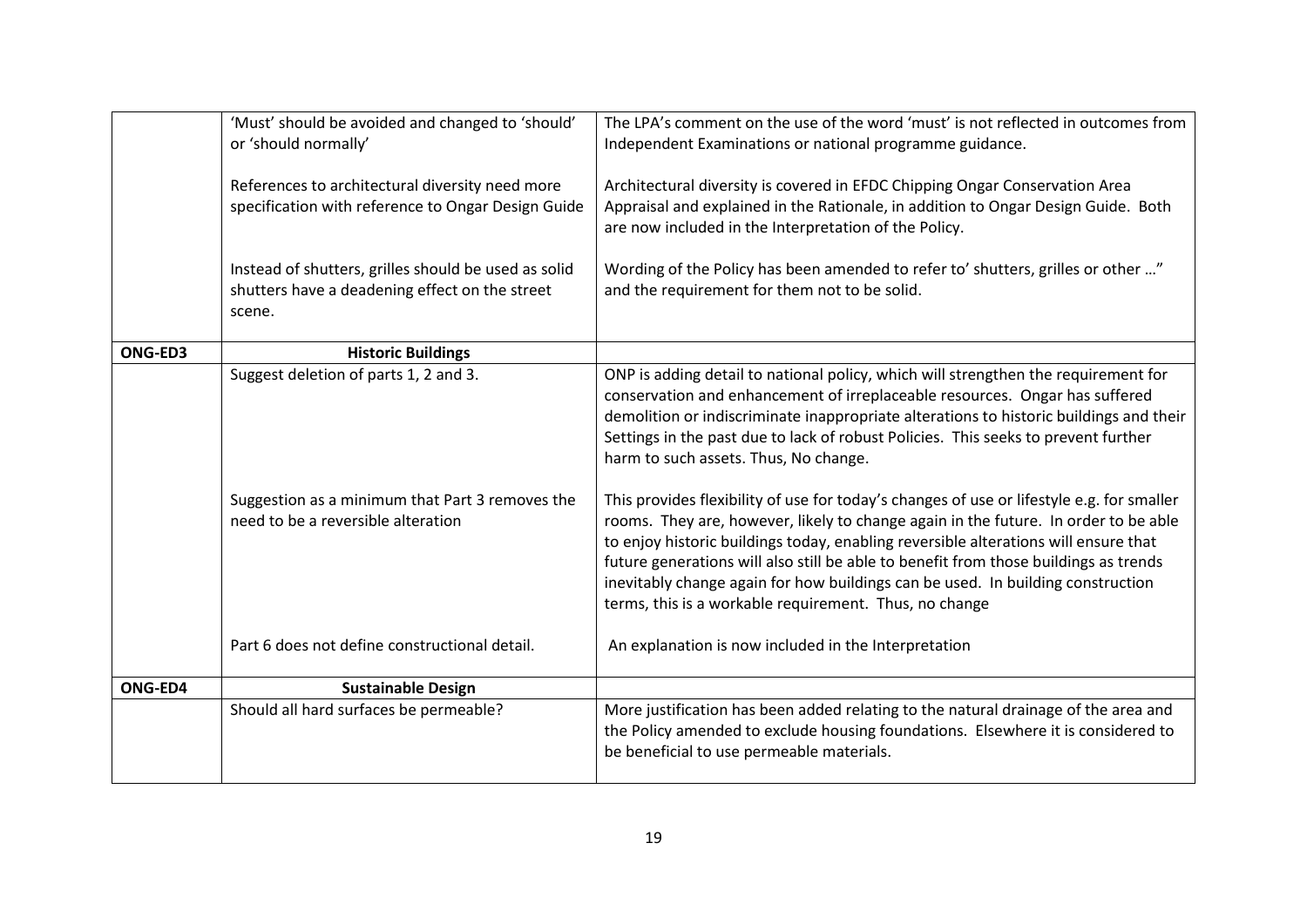|                | Implications that Part 2 'precludes other<br>opportunities to incorporate high quality public<br>realmetc.' and to be contrary to EFDC Policy SP7<br>MM which applies to all development.                                                                                  | Part 2 of the policy relating only to developments which include layout of new<br>roads and footpaths, has been separated for clarity. ONP policies, here and<br>throughout, encourage good and sustainable design. However, it is considered<br>unreasonable to expect the smallest or individual plots or extensions and<br>conversions to comply with all aspects of Part 2, whilst not preventing it. Further                                                                                                                                                                                                                                                  |
|----------------|----------------------------------------------------------------------------------------------------------------------------------------------------------------------------------------------------------------------------------------------------------------------------|--------------------------------------------------------------------------------------------------------------------------------------------------------------------------------------------------------------------------------------------------------------------------------------------------------------------------------------------------------------------------------------------------------------------------------------------------------------------------------------------------------------------------------------------------------------------------------------------------------------------------------------------------------------------|
|                |                                                                                                                                                                                                                                                                            | clarification has been included in the Interpretation of the Policy. Thus, this policy<br>is not considered to be contrary to EFDC Policy SP7.                                                                                                                                                                                                                                                                                                                                                                                                                                                                                                                     |
|                | Suggestion therefore to combine part 1 and Part2.                                                                                                                                                                                                                          | This has been retained for clarity- see explanation above                                                                                                                                                                                                                                                                                                                                                                                                                                                                                                                                                                                                          |
| <b>ONG-ED5</b> | <b>Environment</b>                                                                                                                                                                                                                                                         |                                                                                                                                                                                                                                                                                                                                                                                                                                                                                                                                                                                                                                                                    |
|                | Previous concerns have been addressed                                                                                                                                                                                                                                      | No change necessary.                                                                                                                                                                                                                                                                                                                                                                                                                                                                                                                                                                                                                                               |
| ONG-ED6        | <b>Landscape Buffers</b>                                                                                                                                                                                                                                                   |                                                                                                                                                                                                                                                                                                                                                                                                                                                                                                                                                                                                                                                                    |
|                | In respect of the buffer to ONG-R1/R2<br>ı.<br>West Ongar Concept, it appears to<br>preclude vehicular access to the EFDC<br>preferred site entrance at the High Street.                                                                                                   | This is not the intention, but that the approach access road via the High Street<br>should form part of the Landscape Buffer with trees shrubs and hedging particularly<br>adjacent to the existing homes in The Pavilions. Wording in the Rationale has been<br>amended for clarity.                                                                                                                                                                                                                                                                                                                                                                              |
|                | It is not considered compatible with the<br>II.<br>strategic polices of the Local Plan. It could<br>reduce the amount of development that<br>can be accommodated, compromising the<br>Local Plan, through lower yield or not<br>making the most effective use of the land. | A Landscape Buffer is needed to protect against the loss of existing Ongar residents'<br>amenity and privacy in some cases <sup>2</sup> , and is supported by Government in a variety of<br>Policies and Design Guides <sup>3</sup> etc.<br>In response to EFDC concern that it could lead to a lower yield, it is normal to<br>assume that the LPA's final and full analysis and assessment of a site leading to<br>proposed housing numbers took full account of the need for amenity separation<br>and green space/public realm. We also draw your attention to the Examiner of<br>EFDC Local Plan who at the hearings commented that the numbers allocated for |

<sup>&</sup>lt;sup>2</sup> The Policy is intended to avoid permanent loss or adverse effect on existing residents' privacy and amenity. (In particular, some of Ongar's late 20<sup>th</sup> century homes have short back gardens and views over adjoining fields and open green space).

<sup>&</sup>lt;sup>3</sup> Developers need to appreciate and understand the local characteristics, prevailing character and possible restrictions, before embarking on the more detailed aspects of design, architectural detail etc. for a site. Protecting such amenity is supported by government policy and design guides (NPPF 2021, National Design Guide and Code 2021 and Building Beautiful Report 2020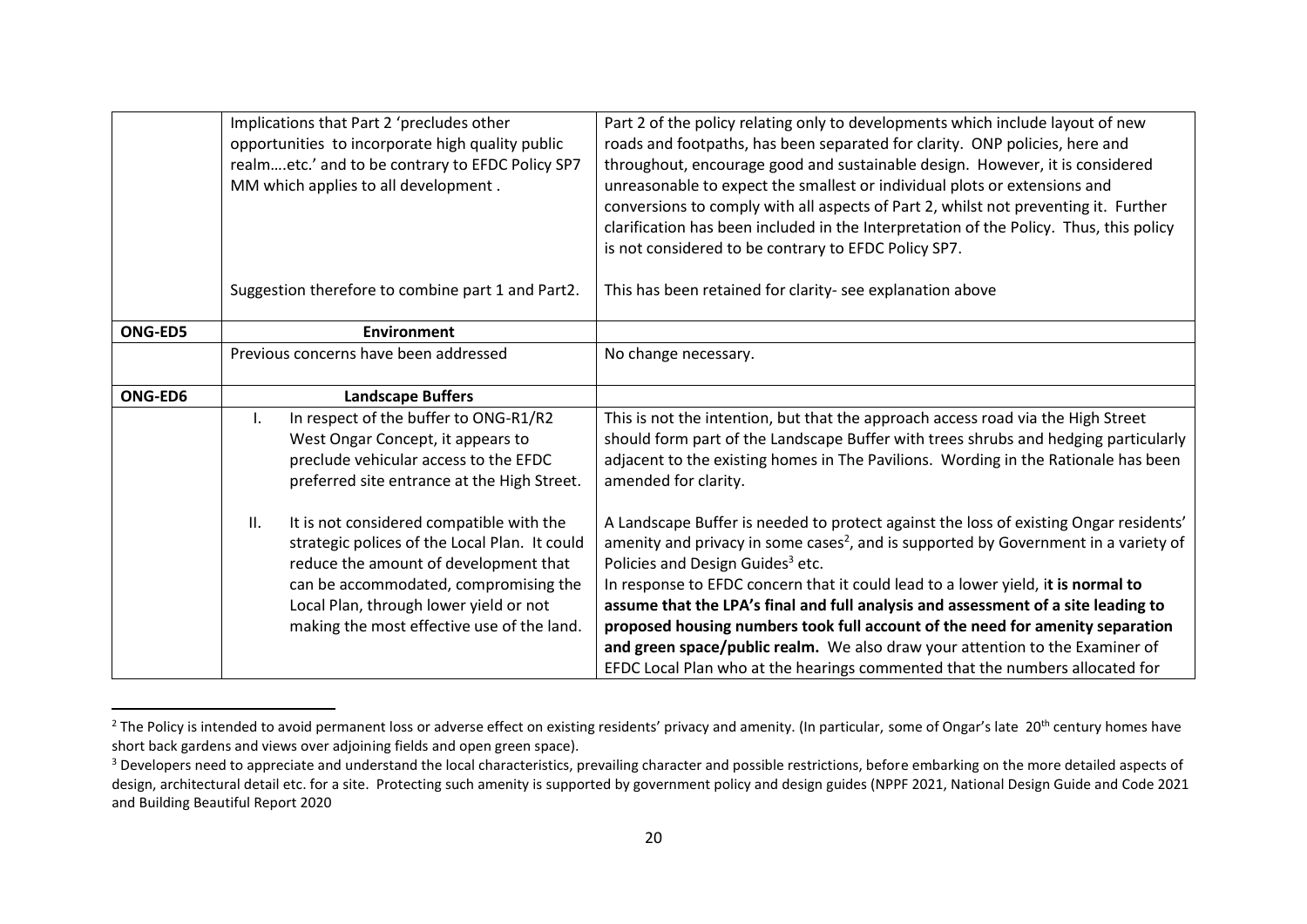|      |                                                                                                                             | sites (except the Masterplans which already had more extensive analysis) may have<br>to be revised if later fuller analysis of each site raised additional constraints or<br>restrictions. Planning applications should comply with updated NPPF 2021 and<br>National Design Guides etc. This equates with an area's prevailing character and<br>setting (including gardens, amenity space, open space and so on) and that effective<br>use of land does not mean high-density, high-rise housing in rural areas <sup>4</sup> . Any<br>reduction in originally suggested numbers on this site would undoubtedly be<br>allowed for within SHMA 2015 calculation. It should also be noted that Ongar has<br>a number of windfall sites recently approved. |
|------|-----------------------------------------------------------------------------------------------------------------------------|---------------------------------------------------------------------------------------------------------------------------------------------------------------------------------------------------------------------------------------------------------------------------------------------------------------------------------------------------------------------------------------------------------------------------------------------------------------------------------------------------------------------------------------------------------------------------------------------------------------------------------------------------------------------------------------------------------------------------------------------------------|
| III. | In Part 1 it is not clear whether the policy<br>is site specific.                                                           | Part I relates to all development that flanks existing housing, which must include<br>sufficient landscape or garden separation to protect the amenities of the occupiers<br>of that housing. Part 2 is site specific for ONG-R2 only. Policy wording has been<br>clarified accordingly.                                                                                                                                                                                                                                                                                                                                                                                                                                                                |
| IV.  | It is not considered appropriate to be<br>included in the early process of developing<br>the West Ongar Concept framework   | This comment from EFDC appears to be a discussion on development of Local Plan<br>policy rather than the ONP policy itself. We disagree with the statement though.<br>All government's recent policies relate to the use of National and local policies and<br>Design Guides (incl. Ongar's) and Codes at early stages of a development. Inclusion<br>of landscape buffers needs to be in the early design stages to ensure it is embedded<br>in the overall design. if introduced at a later stage, it would add unnecessary<br>developer costs. Government also supports early engagement of the community<br>with developers and the LPA.                                                                                                            |
| V.   | In Part 2 it is not clear what site specific<br>requirements are referring to at 'the south<br>and west boundary' of ONG-R2 | Part 2 rationale and interpretation has been reworded for clarity to refer to<br>ONG.R2 as being part of West Ongar Concept Area and the requirement for a<br>Landscape Buffer to the south and EAST (i.e. not 'west' which was incorrect and a                                                                                                                                                                                                                                                                                                                                                                                                                                                                                                         |

<sup>&</sup>lt;sup>4</sup> It was made clear in NPPF 2021 ch11 Effective use of land that that does not mean high-density, high-rise housing (see also letter from Sec of state for Housing). Various national guidelines now in force such as NPPF 2019, National Design Guide 2021, National Model Design Code 2021 and Building For Beauty 2020 make it clear that an area's prevailing character and setting including residential gardens should be retained; existing homes' privacy and amenity space should not be overlooked or compromised; open space should be included within an estate; biodiversity net gain should be achieved and so on. See also RR2, ED1, ED4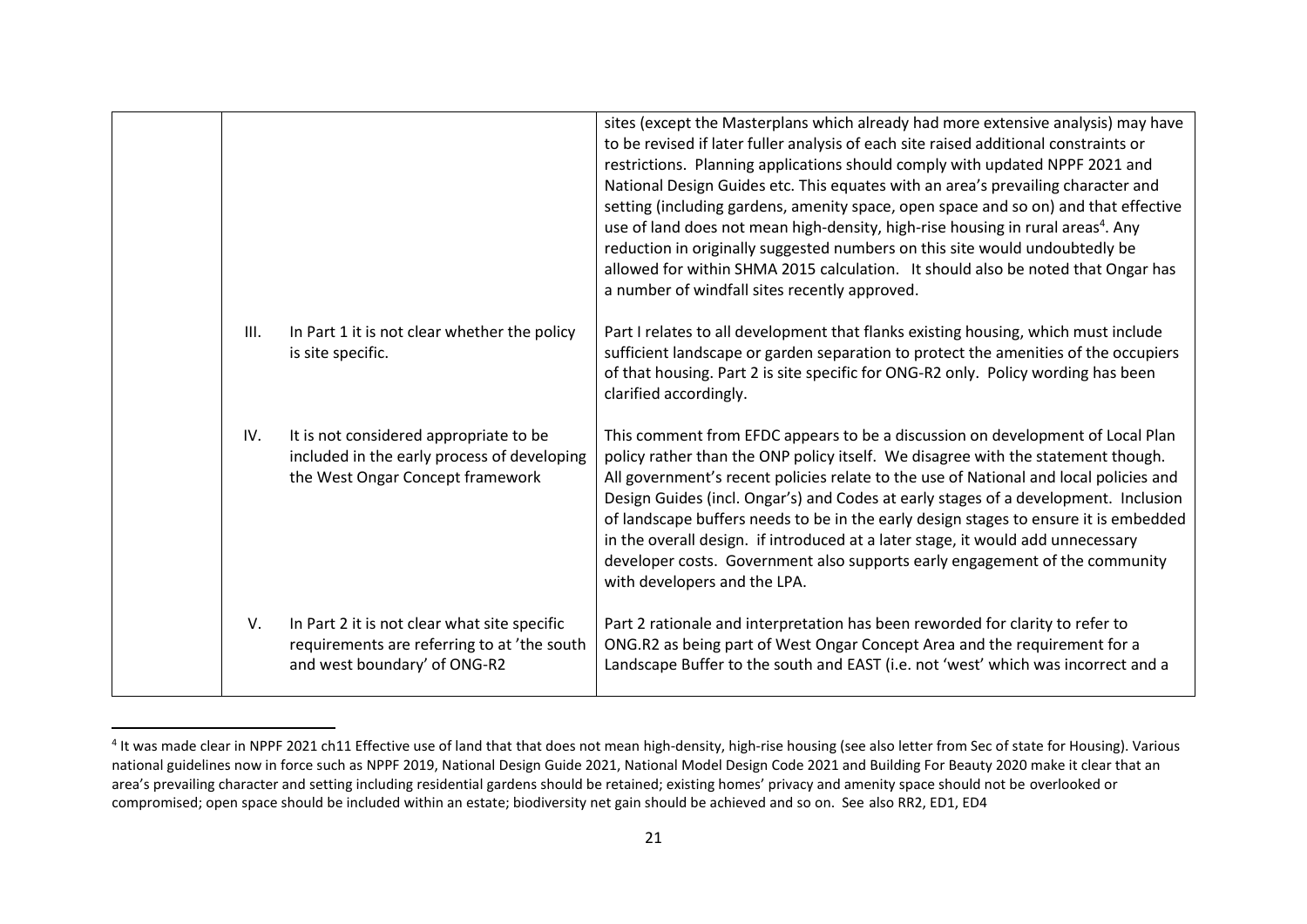|         |                                                                                                                                       | typing error) as illustrated on the plan inserted in section 7.7 (which has also been<br>amended for clarity)                                                                                                                                                                                                                                                                                                                                  |
|---------|---------------------------------------------------------------------------------------------------------------------------------------|------------------------------------------------------------------------------------------------------------------------------------------------------------------------------------------------------------------------------------------------------------------------------------------------------------------------------------------------------------------------------------------------------------------------------------------------|
|         | Suggestion to explain a Concept<br>VI.                                                                                                | This has been done, as a footnote in the rationale and with a reference to EFDC                                                                                                                                                                                                                                                                                                                                                                |
|         | Framework in more detail                                                                                                              | Local Plan Glossary                                                                                                                                                                                                                                                                                                                                                                                                                            |
|         |                                                                                                                                       |                                                                                                                                                                                                                                                                                                                                                                                                                                                |
| ONG-CT1 | <b>Local Green Space</b>                                                                                                              |                                                                                                                                                                                                                                                                                                                                                                                                                                                |
|         | Ongar Local Green Space Assessment (OLGSA) will                                                                                       | Reg 14 version includes maps and a summary of the more detailed OLGSA in the                                                                                                                                                                                                                                                                                                                                                                   |
|         | need to be reviewed against this Policy.                                                                                              | rationale. OLGSA is included in the Evidence Files.                                                                                                                                                                                                                                                                                                                                                                                            |
|         | Part 2 is incompatible with national policy, which<br>should treat LGS as Green Belt. It does not<br>preclude any development at all. | Disagree. Local Green Space is in chapter 8 NPPF paragraphs 101-103 Para 103.<br>"Policies for managing development within a Local Green Space should be<br>consistent with those for Green Belts." i.e. LGS has similar protection to green<br>belts. It does not preclude protective policies. It should also be noted that the<br>purpose of LGS is different from Green Belts, so it is legitimate to have specific<br>policies. No change |
| ONG-CT2 | <b>Community, Cultural, leisure and Sports Facilities</b>                                                                             |                                                                                                                                                                                                                                                                                                                                                                                                                                                |
|         | Part 2 is a list rather than policy.                                                                                                  | Policy wording has been amended to read "Particular regard should be made to<br>impacts on the following key facilities"                                                                                                                                                                                                                                                                                                                       |
|         | Consideration could be given to seeking Assets of                                                                                     | This will be considered at a future date, independently of the Neighbourhood                                                                                                                                                                                                                                                                                                                                                                   |
|         | Community Value status to increase levels of                                                                                          | Development Plan, together with other buildings or facilities already identified. See                                                                                                                                                                                                                                                                                                                                                          |
|         | protection for named facilities                                                                                                       | also no. 5 in ONP Appendix Projects and Actions 'Assets of Community Value'                                                                                                                                                                                                                                                                                                                                                                    |
| ONG-CT3 | <b>Transport and Movement</b>                                                                                                         |                                                                                                                                                                                                                                                                                                                                                                                                                                                |
|         | Part 1 and Part 3 Replace the word 'must' with<br>more flexible wording.                                                              | See previous comments on the use of 'must'.                                                                                                                                                                                                                                                                                                                                                                                                    |
|         | Part 2 (d) Local plan has a proposed MM relating                                                                                      | MM proposed additional wording of Policy T1 relating to electric vehicle charging                                                                                                                                                                                                                                                                                                                                                              |
|         | to charging requirements.                                                                                                             | points "All such spaces must have direct access to the charging points to be                                                                                                                                                                                                                                                                                                                                                                   |
|         |                                                                                                                                       | provided." Is slightly different to the wording and interpretation in ONP. It does                                                                                                                                                                                                                                                                                                                                                             |
|         |                                                                                                                                       | not conflict so there is no change.                                                                                                                                                                                                                                                                                                                                                                                                            |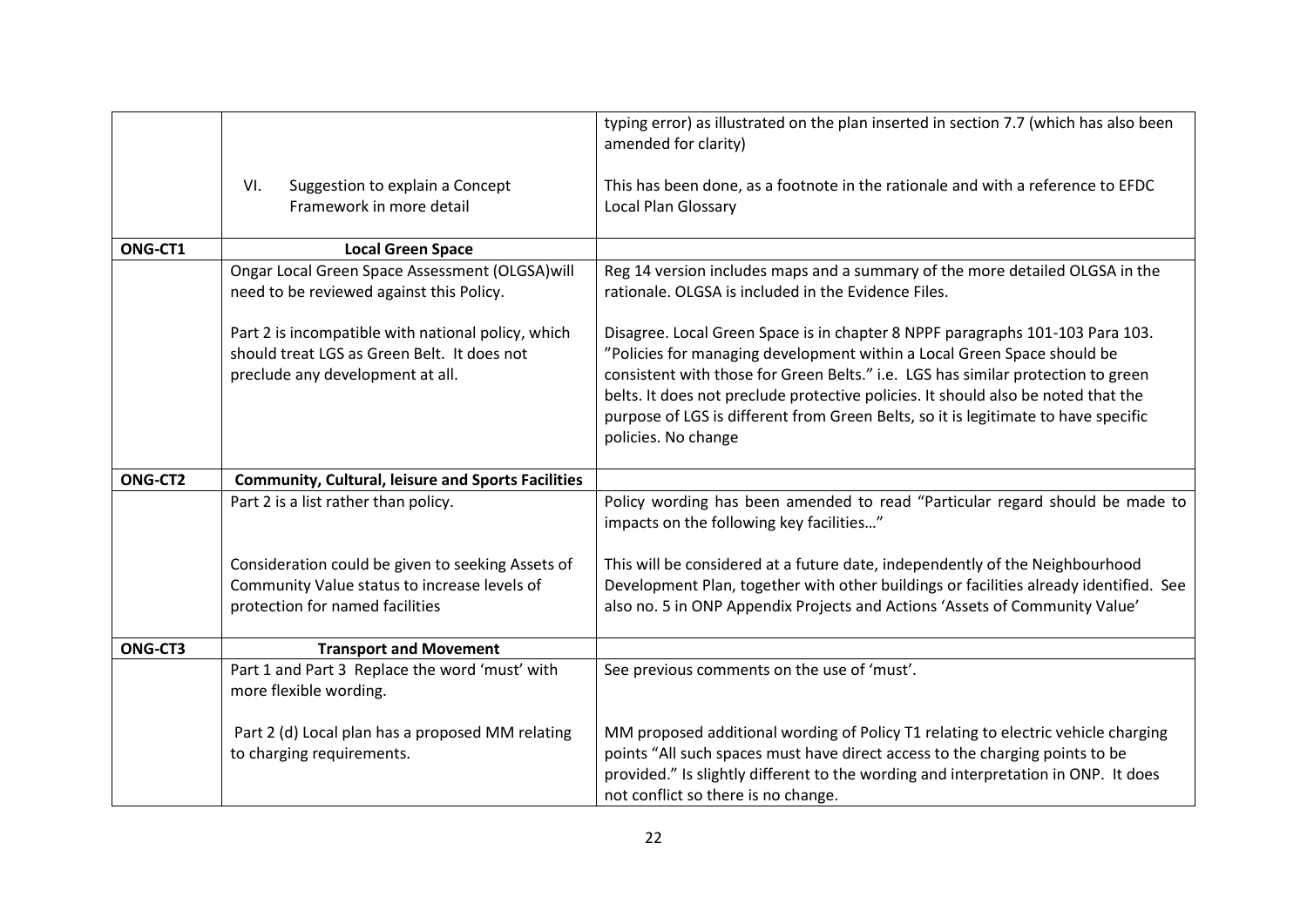|                | Suggestion that a reference to EFDC Policy T1<br>would be helpful<br>Connections could be made to Sustainable Design<br>and Chipping Ongar High Street policies. Merge<br>parts of the policy relating to layout.<br>Information that EFDC has a Sustainable Transport<br><b>Officer</b> | This is now referred to in the Rationale, which has also been edited for greater<br>clarity and relevance to the Policy ONG-CT3<br>References have been included in the Interpretation of ONG-CT3 to Sustainable<br>Design and Chipping Ongar High Street rationales and policies. Parts of the policy<br>are separate for clarity.<br>This is noted and welcomed, as will be future cooperation and working together.                                                                                                                                                                                                                                     |
|----------------|------------------------------------------------------------------------------------------------------------------------------------------------------------------------------------------------------------------------------------------------------------------------------------------|------------------------------------------------------------------------------------------------------------------------------------------------------------------------------------------------------------------------------------------------------------------------------------------------------------------------------------------------------------------------------------------------------------------------------------------------------------------------------------------------------------------------------------------------------------------------------------------------------------------------------------------------------------|
| ONG-CT4        | <b>Infrastructure Priorities</b>                                                                                                                                                                                                                                                         |                                                                                                                                                                                                                                                                                                                                                                                                                                                                                                                                                                                                                                                            |
|                | The LPA highlights the test for S106, suggesting it is<br>not compatible with national policy.<br>LPA also indicate that the Infrastructure Delivery<br>Programme could change deeming the policy<br>ineffective.                                                                        | Some S106 contributions are made in response to Local Plan requirements for<br>contributions, rather than being specific requirements for the development in<br>question. So the policy is compatible with national policy, (including any envisaged<br>government changes to replace s106) The rationale has been edited for clarity and<br>relevance to the policy.                                                                                                                                                                                                                                                                                      |
| <b>ONG-CT5</b> | <b>Footpaths and Cycle Routes</b>                                                                                                                                                                                                                                                        |                                                                                                                                                                                                                                                                                                                                                                                                                                                                                                                                                                                                                                                            |
|                | Part 1 (b) It is unclear why high enclosures should<br>be avoided.<br>Part 2 There is no accompanying map to show the<br>route to safeguard for a PROW or an indication of<br>how it will be funded or implemented                                                                       | Personal safety concerns with enclosing footpaths between high enclosures is now<br>included in the Rationale together with a reference to use Secured by Design and<br>National Design Guide and National Model Design Code 2021.<br>This relates to the map of land of LGS 3 which was a well walked area but recently<br>blocked off from access to the north and south. An additional map has been<br>included ONG-CT5 and an aerial view from google. The intention is to be<br>safeguarded for future use as a new or re-used permissive route as a footpath or<br>cycle route. Details for implementation cannot go ahead without first bringing in |
|                |                                                                                                                                                                                                                                                                                          | the safeguarding Policy. See also ONP Projects and Actions                                                                                                                                                                                                                                                                                                                                                                                                                                                                                                                                                                                                 |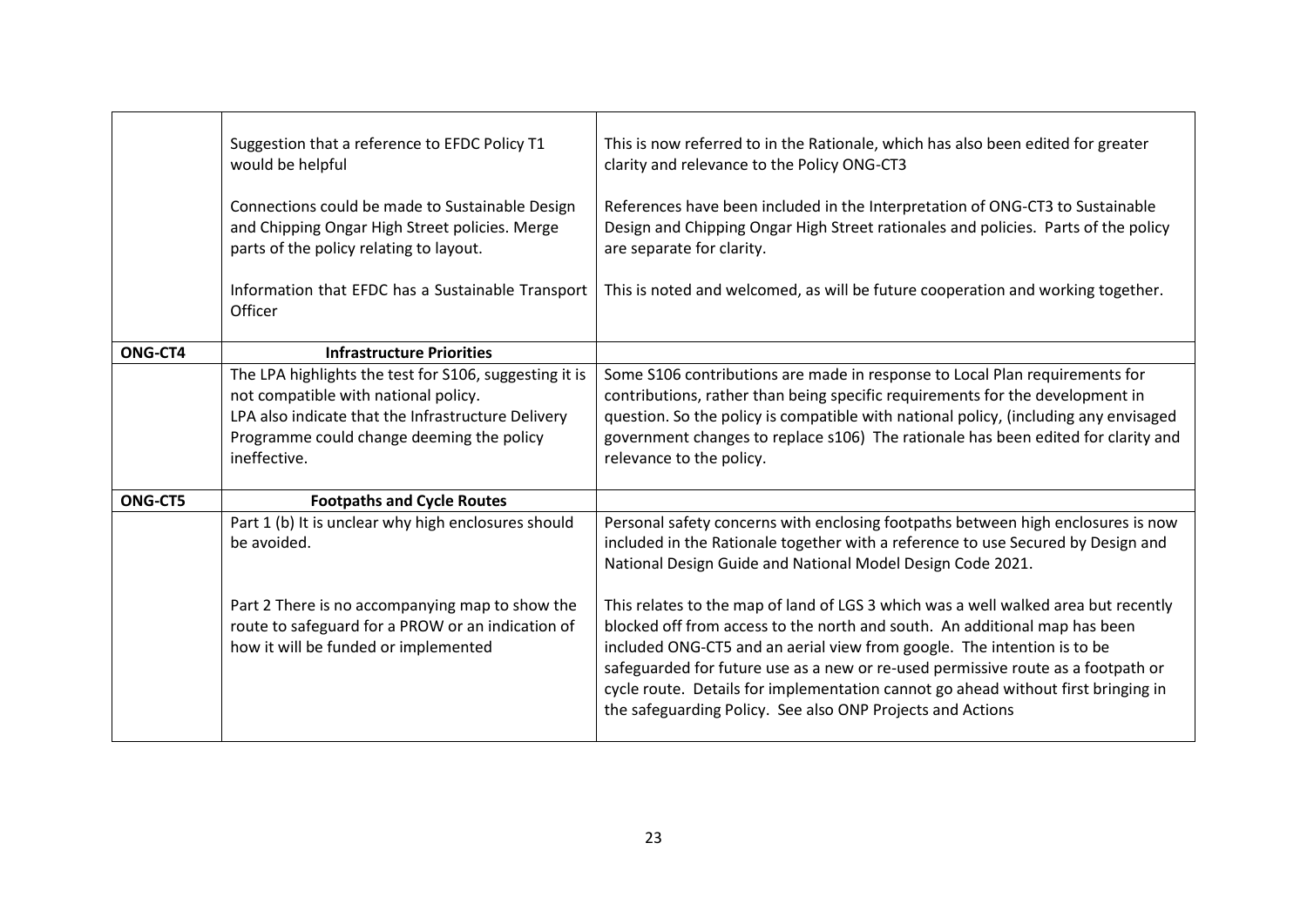#### **Historic England**

#### **General Points**

Historic England made the following comments, which are here with our responses

- It was suggested that: Government's best practice guidance 'Manual for Streets (1 and 2), and HE advice 'Streets for All' could be referred to.
	- **Response-**This was already in several parts of ONP but is also now in those parts specifically covering historical environment, both in Rationales and Interpretation
- A list of locally important neighbourhood heritage assets, (e.g. historic buildings, sites, views or places of importance to the local community) and an appropriately worded policy could be added.

**Response-**Section 7.4 Historic Buildings Rationale starts by explaining 'designated historic assets and also Locally Listed. It was not considered necessary to list everyone. Designated and Locally listed Assets are available via EFDC website.

• The plan could also include consideration of any Grade II listed buildings or locally designated heritage assets which are at risk or in poor condition, and which could then be the focus of specific policies aimed at facilitating their enhancement.

**Response-**It is unclear what such policies would achieve. EFDC has its own Conservation Officer who is proactive in successfully making and following up enforcement orders on privately owned heritage assets that are in poor condition.in our area.

• Suggestions are made for inclusion of various references to Historic England documents and guidance and that historic terminology is included in the glossary.

**Response-**Reference has been added in ED2 to HE guidance relating to Listed Building Consent and documents such as See Historic England Making Changes to Historic Assets Advice Note 2. Links have been added in the Evidence File and Background Documents and the NPPF glossary is being used.

• Overall Historic England is supportive, and we have generally acted on its advice.

| ONG-ED2 | Design and Character in Chipping Ongar                                                                                                                                                           |                                                                                                                                                      |
|---------|--------------------------------------------------------------------------------------------------------------------------------------------------------------------------------------------------|------------------------------------------------------------------------------------------------------------------------------------------------------|
|         | <b>Conservation Area</b>                                                                                                                                                                         |                                                                                                                                                      |
|         | Policy ED2 is amended slightly, because at<br>present although it insists modern shopfronts<br>should be 'very high quality' this implies that the<br>reinstatement of more traditional forms of | 'The use of for very high-quality design and materials will be expected throughout  <br>all work' has been added into the Interpretation to clarify. |
|         | shopfront might not be. We would recommend                                                                                                                                                       |                                                                                                                                                      |
|         | that a requirement for very high quality design                                                                                                                                                  |                                                                                                                                                      |
|         | and materials be present throughout                                                                                                                                                              |                                                                                                                                                      |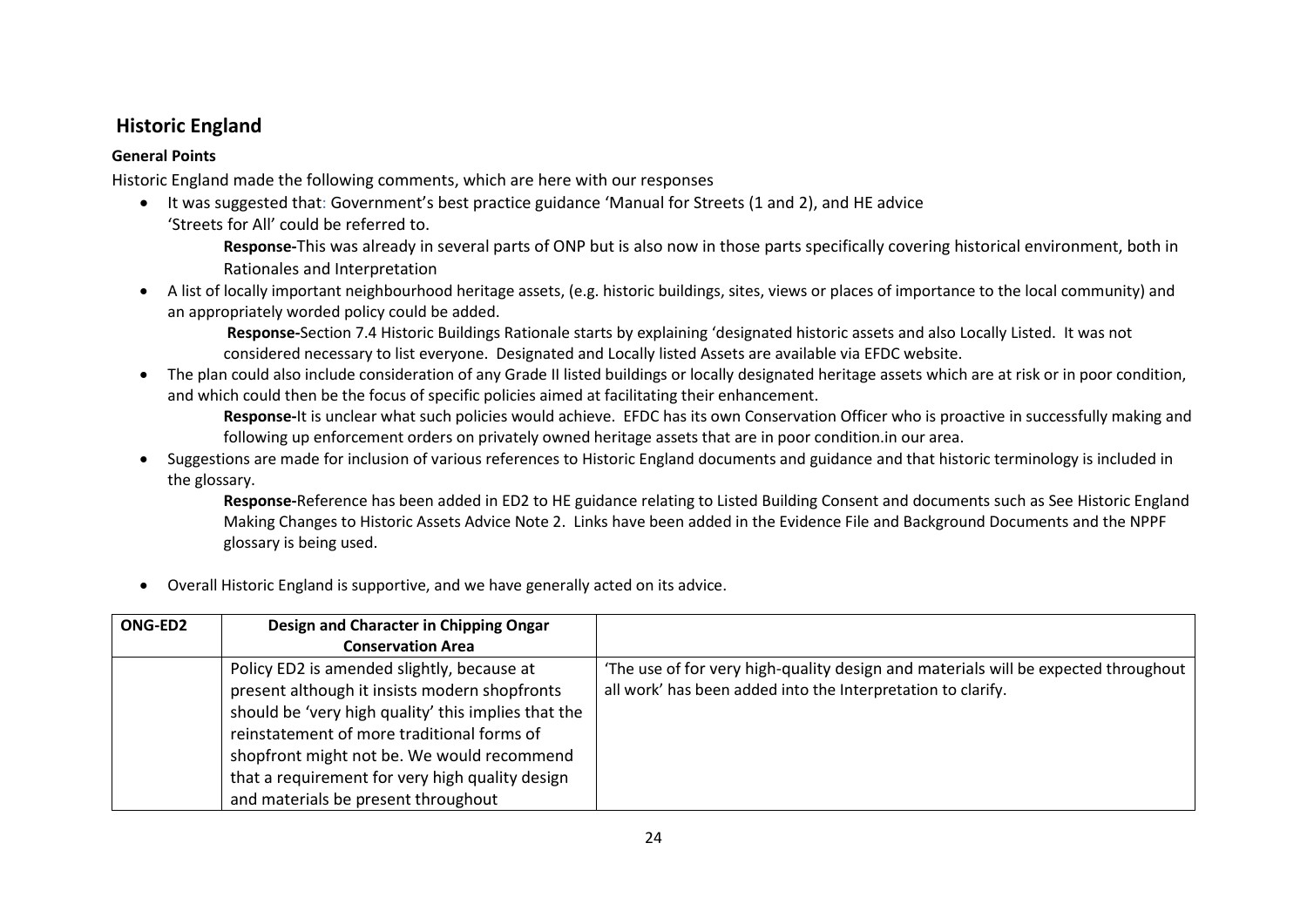#### **Generic advice from Natural England**

#### **General Points**

Much of the generic advice has already included been included into ONP where appropriate to our locality.

#### **Essex County Council**

#### **General Points**

- Thematic matters spanning several policies are considered after the specific policy comments
- Overall, the concluding comments are positive 'there is much in the NP that ECC can support/to which ECC does not raise an objection' Some comments are seeking to improve the NP in a positive manner. Specifics that ECC is concerned about are identified within the comments below. Similarly, we are appreciative of the detail of the suggestions made.
- Because of the detail in ECC comments on 'Transport, Sustainability and Climate Change' a fuller response has been made as below

| <b>Policy</b>  | <b>ECC comment</b>                                                                                                                                                                                                                                             | Response                                                                                                                                 |
|----------------|----------------------------------------------------------------------------------------------------------------------------------------------------------------------------------------------------------------------------------------------------------------|------------------------------------------------------------------------------------------------------------------------------------------|
|                | <b>Introduction 1.1 Ongar Neighbourhood Plan</b>                                                                                                                                                                                                               |                                                                                                                                          |
|                | Suggest reference to ECC as the Minerals and Waste<br>Authority as well as the adopted Essex Minerals Local<br>Plan (MLP) (2014) and the Essex and<br>Southend-on Sea Waste Local Plan (WLP) (2017) as<br>being part of the formal Development Plan for Epping | Reference is added as a footnote and information added at the end under Further<br>Guidance (from different agencies and official bodies |
|                | Forest District.                                                                                                                                                                                                                                               |                                                                                                                                          |
| <b>ONG-RR2</b> | <b>Chipping Ongar High Street</b>                                                                                                                                                                                                                              |                                                                                                                                          |
|                | ECC supports the potential redevelopment of                                                                                                                                                                                                                    | Wording has been changed to 'sufficient' provision. Supporting text in this and                                                          |
|                | surface car parks for uses supporting the vitality of                                                                                                                                                                                                          | throughout the ONP aims to reduce reliance on the car, especially for local                                                              |
|                | the High Street centre, but the caveat to this                                                                                                                                                                                                                 | journeys. Thus a flexible Policy is needed. This Policy aims to encourage more                                                           |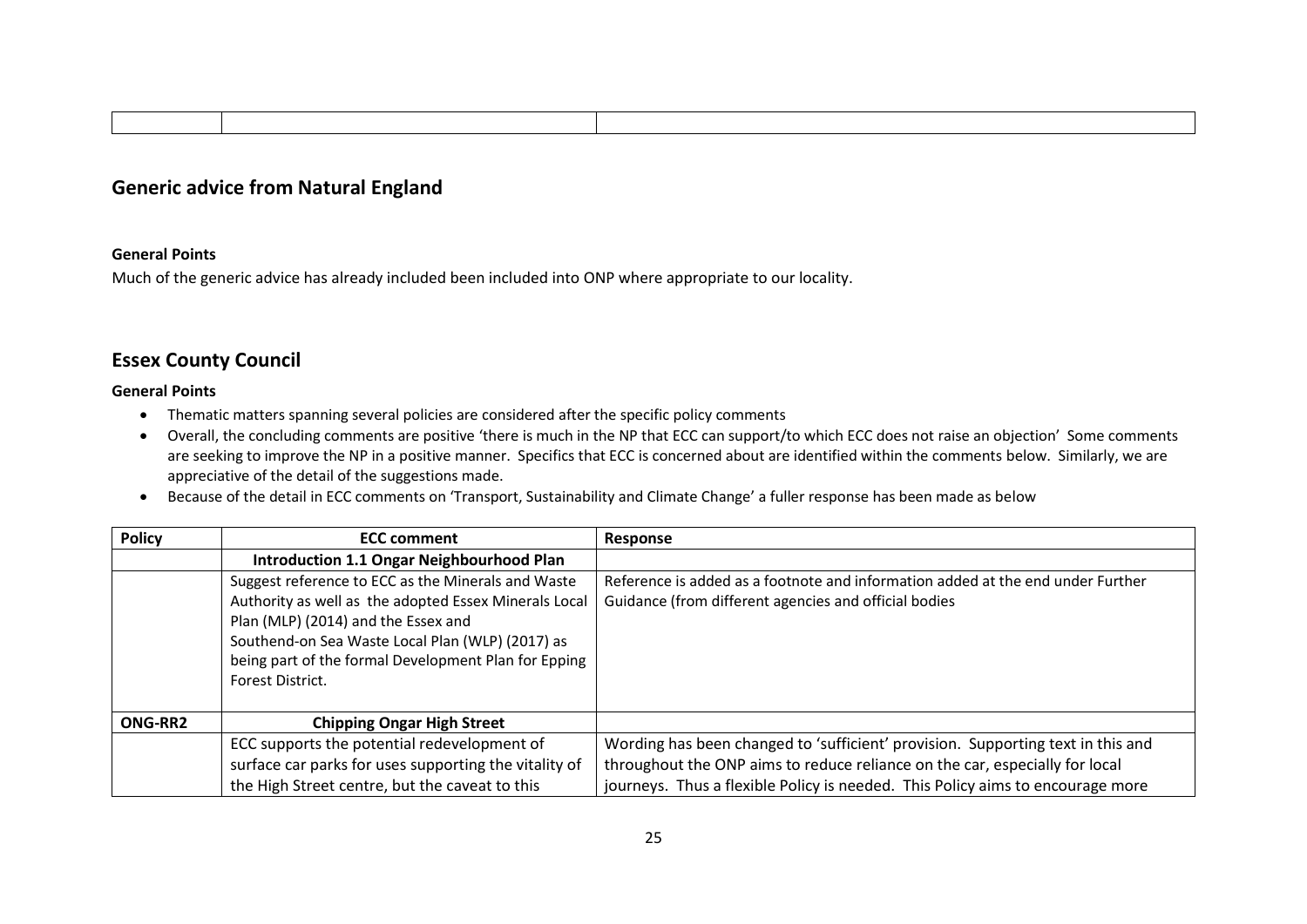|         | requiring provision of equivalent or better (which<br>might be interpreted to mean 'more') parking<br>within the development or nearby is not supported<br>given the need to reduce traffic impacts.                                                                                                                                                                                                     | efficient use of the land for a mixture of amenity and car parking space. This has<br>been made clearer in the Interpretation. However, there is also an aim to improve<br>the local visitor economy, which may result in the need for a greater number of car<br>and coach parking provision in the future (due to poor public transport links).<br>Much of the traffic issues relate to through traffic rather than local residents. See<br>comments below on Transport                                                                       |
|---------|----------------------------------------------------------------------------------------------------------------------------------------------------------------------------------------------------------------------------------------------------------------------------------------------------------------------------------------------------------------------------------------------------------|-------------------------------------------------------------------------------------------------------------------------------------------------------------------------------------------------------------------------------------------------------------------------------------------------------------------------------------------------------------------------------------------------------------------------------------------------------------------------------------------------------------------------------------------------|
| ONG-RR3 | <b>New Housing Mix and Standards</b>                                                                                                                                                                                                                                                                                                                                                                     |                                                                                                                                                                                                                                                                                                                                                                                                                                                                                                                                                 |
|         | Interpretation states 'Car parking Standards must<br>comply with Essex Design Guide & Essex Parking<br>Standards based on national standards, but more<br>generous provision would be expected due to the<br>lack of employment locally and reliance on cars.'<br>ECC would not support this proposal of increased<br>car parking provision in principle without a clear<br>and compelling justification | Interpretation of ONG-RR3 now refers parking provision to Policy ONG-CT3 and<br>Section 8.4 Transport and Movement, where car parking provision is also justified.                                                                                                                                                                                                                                                                                                                                                                              |
| ONG-ED4 | <b>Sustainable Design</b>                                                                                                                                                                                                                                                                                                                                                                                |                                                                                                                                                                                                                                                                                                                                                                                                                                                                                                                                                 |
|         | Part 3 Recommended that the Policy is amended to<br>include reference to promoting waste reduction,<br>re-use and recycling, sustainable building design<br>and the use of sustainable materials.                                                                                                                                                                                                        | The policy already supports design of high-performance buildings and aspects that<br>reduce environmental impact including recycled materials. We are advised that the<br>policy should not be over-prescriptive.                                                                                                                                                                                                                                                                                                                               |
|         | Make clear that the laying out and initial<br>maintenance and management of infrastructure<br>including open space, play areas, green<br>infrastructure, allotments, is the responsibility of<br>the developer.                                                                                                                                                                                          | The neighbourhood plan cannot prescribe maintenance requirements in a Policy.<br>However, several policy rationales and interpretations do convey this expectation.<br>There is also an NPPF expectation for the LPA to involve the local community when<br>decisions are made relating to developer contributions to community-based<br>infrastructure. See ONG-CT4 Infrastructure Priorities and Interpretation<br>Environment section 7.6 also indicates the expectation for development on<br>greenfield sites to ensure future stewardship |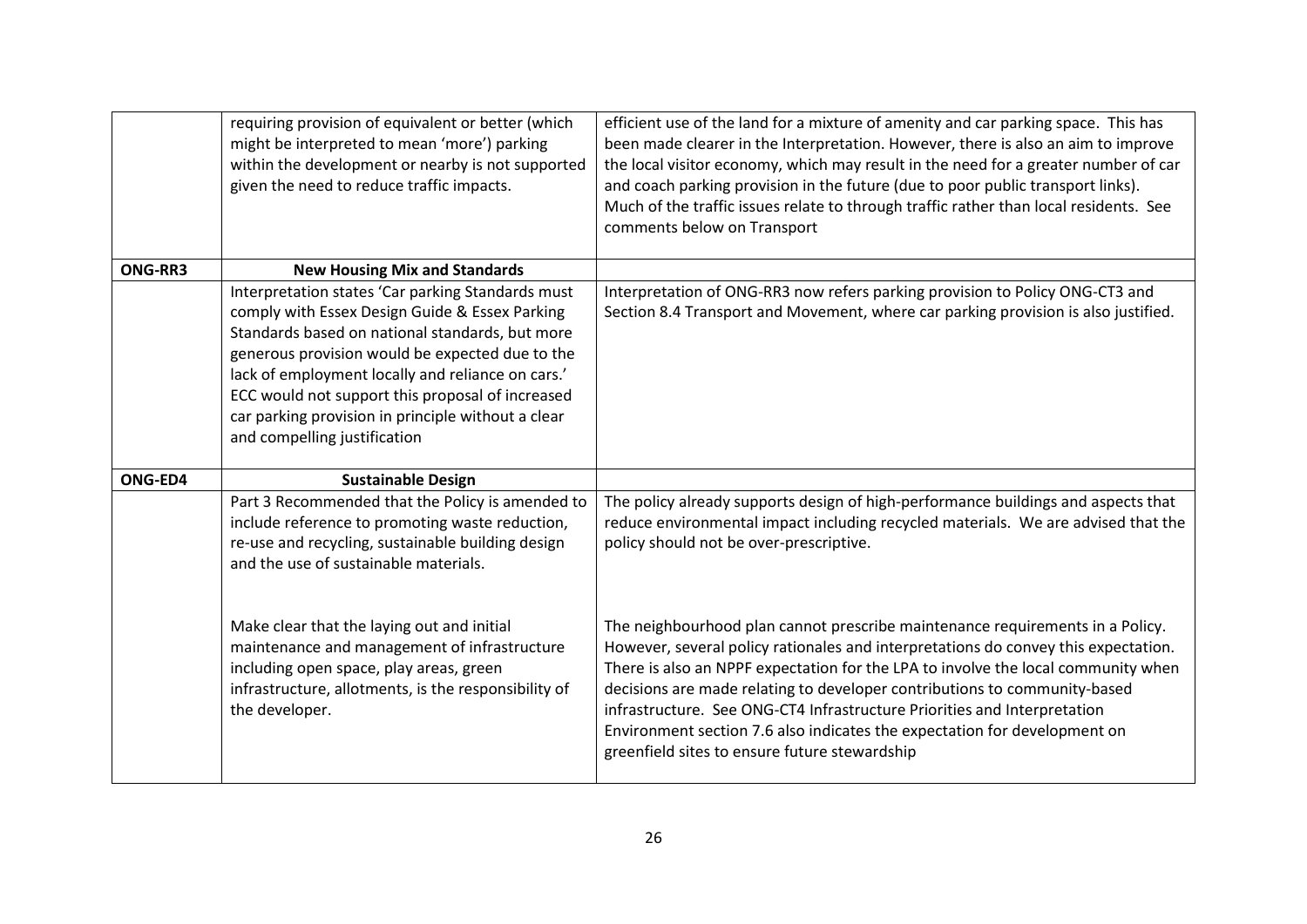|                | Part 4 ECC suggests a separate policy is created for                                          | We are acutely aware of flood problems in the Ongar civil parish. But, an additional                                              |
|----------------|-----------------------------------------------------------------------------------------------|-----------------------------------------------------------------------------------------------------------------------------------|
|                | flood management and climate change.                                                          | policy at this stage would require Regulation 14 consultation to be repeated.                                                     |
|                |                                                                                               | Furthermore, we do not have the expertise in house to provide the necessary                                                       |
|                |                                                                                               | evidence in support such a policy. However, the recently updated NPPF July 2021,                                                  |
|                |                                                                                               | and National Design Guide and National Model Design Code 2021 have                                                                |
|                |                                                                                               | strengthened this aspect. EFDC has also adopted a Green and Blue Infrastructure                                                   |
|                |                                                                                               | and declared a Climate Change emergency. Its Local Plan 2011-2033 has Major                                                       |
|                |                                                                                               | Modifications that will strengthen flood management. It is expected that these will                                               |
|                |                                                                                               | be enough to protect vulnerable land and prevent new development from causing                                                     |
|                |                                                                                               | further surface water flooding issues. Rationale in this Policy and Environment                                                   |
|                |                                                                                               | Policy ED5 have included more evidence relating to local flooding. Comments have                                                  |
|                |                                                                                               | been noted, flooding policies at Local Plan level and national level will be                                                      |
|                |                                                                                               | monitored for effectiveness in forthcoming planning applications. It will be<br>reviewed when the Plan is reviewed in due course. |
|                |                                                                                               |                                                                                                                                   |
| <b>ONG-ED5</b> | <b>Policy: Environment</b>                                                                    |                                                                                                                                   |
|                | Part 2 (a) All developments should demonstrate                                                | A clear requirement has been added to 'create net gains in biodiversity' for all                                                  |
|                | the environmental net gains, and where there is a                                             | development to achieve biodiversity net gain. It is also included in July 2021 NPPF                                               |
|                | net loss from the development to secure provision                                             | and other government recent documents. Reference has been made to the                                                             |
|                | through offsetting A new set of standards has been                                            | 'Building with Nature' standard in the rationale of the policy, as being useful in                                                |
|                | developed by Building with Nature.                                                            | complying with the policy's requirements.                                                                                         |
|                |                                                                                               |                                                                                                                                   |
| ONG-CT1        | <b>Local Green Space</b>                                                                      |                                                                                                                                   |
|                | Part 1 The policy wording could be amended to                                                 | The designation of Local Green Space does give protection for community                                                           |
|                | include the following: "The following spaces are                                              | enjoyment. However, we are advised that the other wording is beyond the scope                                                     |
|                | designated as Local Green Space and will be<br>protected, managed, maintained and improved to | of our Neighbourhood Plan Policy. The suggested wording is not added.                                                             |
|                | promote regular use and community enjoyment."                                                 |                                                                                                                                   |
|                |                                                                                               |                                                                                                                                   |
| ONG-CT3        | <b>Transport and Movement</b>                                                                 |                                                                                                                                   |
|                | Policy omits any mention of public transport.                                                 | Provision of public transport falls outside of the developer's control. However,                                                  |
|                |                                                                                               | EFDC's T1 Policy Sustainable Transport Choices is fairly comprehensive and also                                                   |
|                |                                                                                               |                                                                                                                                   |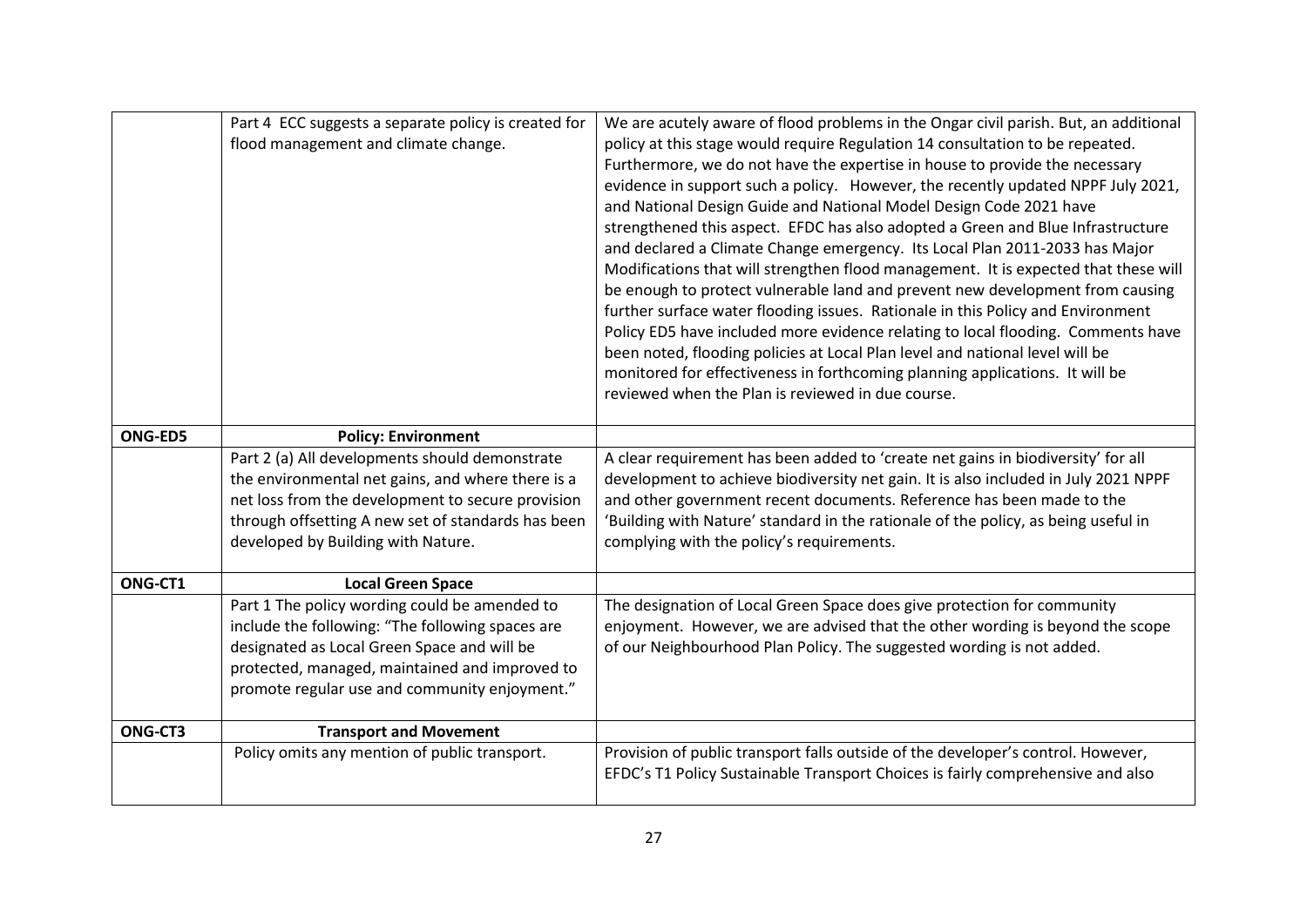|         | ECC claims that ONP does "not seek to address<br>private vehicle use and is inherently unsustainable"<br>See later ECC comment in 'Transport,<br>sustainability and Climate Change' answered<br>below | requires developers to provide Travel Plans. EFDC has also appointed a Sustainable<br>transport Officer, which includes supporting public transport.<br>Disagree. ONG-CT3 addresses private vehicle 'use' with policies to provide cycle<br>storage (part 1), provide links to surrounding PROWS, pedestrian routes within a<br>site, safe crossings to link to bus stops schools etc. (Part 2) in particular. Rationale<br>in 8.4 has been edited to make this clearer. It should be noted however, that ONP<br>can only provide Policies to support reducing car local journeys and that private<br>vehicles will still be required to commute to work, due to the lack of employment<br>locally and poor public transport links to places of work. It complies with NPPF<br>2021 Ch. 9 Promoting Sustainable Transport |
|---------|-------------------------------------------------------------------------------------------------------------------------------------------------------------------------------------------------------|---------------------------------------------------------------------------------------------------------------------------------------------------------------------------------------------------------------------------------------------------------------------------------------------------------------------------------------------------------------------------------------------------------------------------------------------------------------------------------------------------------------------------------------------------------------------------------------------------------------------------------------------------------------------------------------------------------------------------------------------------------------------------------------------------------------------------|
| ONG-CT5 | <b>Footpaths and Cycle Route</b>                                                                                                                                                                      |                                                                                                                                                                                                                                                                                                                                                                                                                                                                                                                                                                                                                                                                                                                                                                                                                           |
|         | Plan of proposed new cycleway /footpath is not<br>included in the consultation documents.                                                                                                             | This is described in the text and relates to the map of land of proposed Local Green<br>Space LGS 3 which was a well walked area but recently blocked off from access to<br>the north and south. The map was inadvertently omitted but now added as map<br>ONG-CT5 and an aerial view from google                                                                                                                                                                                                                                                                                                                                                                                                                                                                                                                         |

| ECC- Thematic matters spanning several policies of the NP |                                                                                               |                                                                                                                                                                                                                                                                                                                                                                                                                                                                                                                                                                                                                                                                                                                                                      |
|-----------------------------------------------------------|-----------------------------------------------------------------------------------------------|------------------------------------------------------------------------------------------------------------------------------------------------------------------------------------------------------------------------------------------------------------------------------------------------------------------------------------------------------------------------------------------------------------------------------------------------------------------------------------------------------------------------------------------------------------------------------------------------------------------------------------------------------------------------------------------------------------------------------------------------------|
|                                                           | <b>Green Infrastructure</b>                                                                   |                                                                                                                                                                                                                                                                                                                                                                                                                                                                                                                                                                                                                                                                                                                                                      |
|                                                           | Recommend a further green infrastructure/natural<br>environment policy is included in the NP. | An additional policy at this late stage would require Regulation 14 consultation to<br>be repeated. It is only relatively recently that EFDC and ECC's Green Infrastructure<br>Strategies have been approved after much consultation. NPPF 2021 and various<br>recent Design Guides and Codes also include additional green policies. Defining<br>additional policies may not be needed. However, all the above are referred to and<br>many green issues are dealt with at various parts of ONP with accompanying<br>Policies e.g. Natural Environment, Local Green Space, Character and design and<br>Sustainable Design. In addition, we have noted the suggestion to be considered<br>again when the ONP is monitored and reviewed in due course. |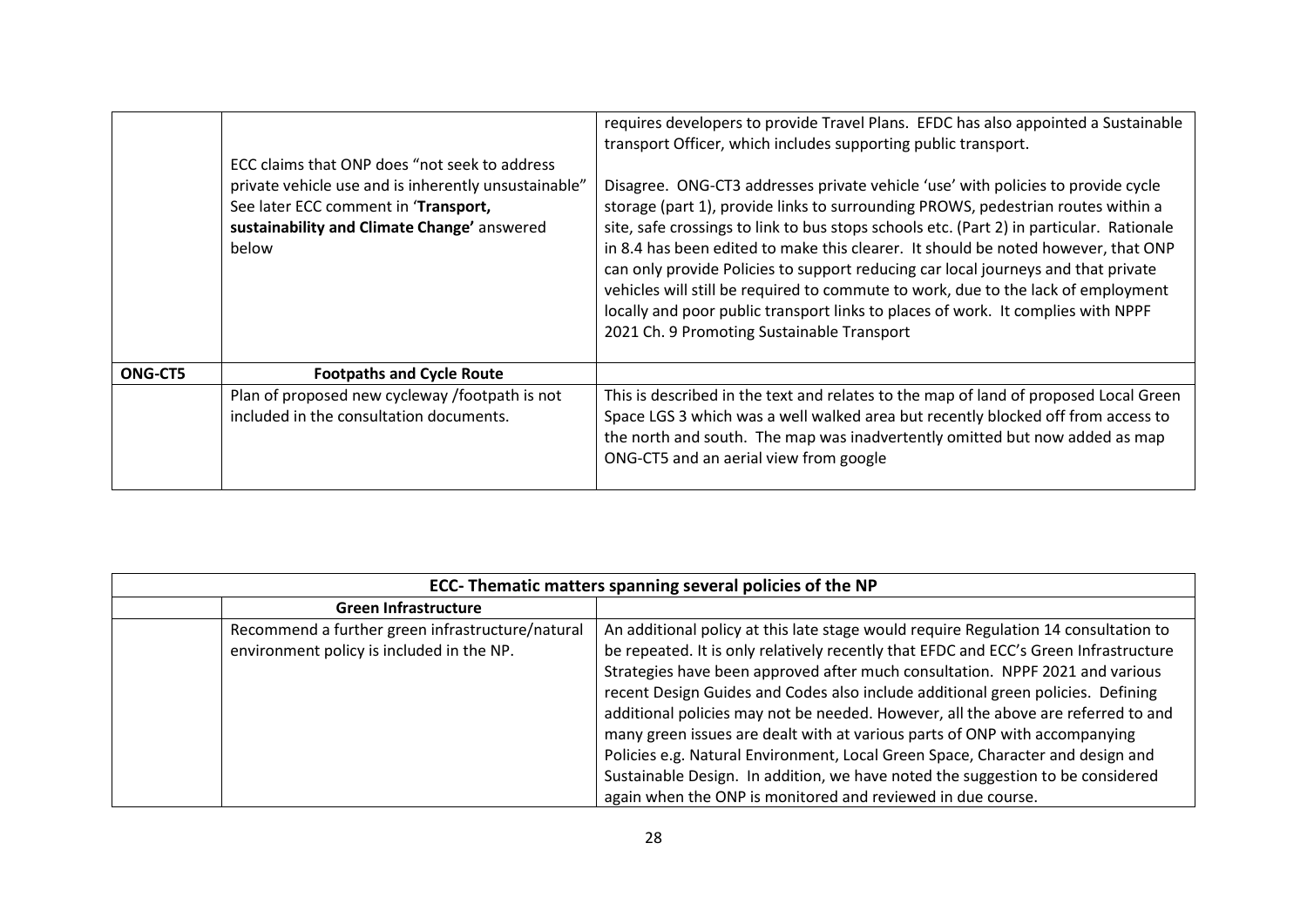| An opportunity to identify GI deficiencies, which<br>can be addressed through planning, such as<br>improved connectivity to existing and new green<br>spaces and types of green facilities in need (e.g.<br>play parks, Sustainable Urban Drainage), as well as<br>the provision of new open space as part of the new<br>development. It also gives scope for any<br>developments to contribute to improvements to a<br>green space based on community need. | GI deficiencies were identified at the beginning of our planning and many of the<br>examples quoted are addressed, where they are not covered by EFDC, and we have<br>evidence to support them e.g. Local Green Space. See ONG-CT4 Infrastructure<br>Priorities which includes a town park. Other aspects including green corridors are<br>included as ONP Projects and Actions in our appendix.                           |
|--------------------------------------------------------------------------------------------------------------------------------------------------------------------------------------------------------------------------------------------------------------------------------------------------------------------------------------------------------------------------------------------------------------------------------------------------------------|----------------------------------------------------------------------------------------------------------------------------------------------------------------------------------------------------------------------------------------------------------------------------------------------------------------------------------------------------------------------------------------------------------------------------|
| The NP also makes no reference to the Essex Green<br>Infrastructure Strategy (EGIS).                                                                                                                                                                                                                                                                                                                                                                         | This comment is incorrect. ONP does refer to Green Infrastructure matters and<br>Strategies of both EFDC and ECC in several places incl. 7.6 Natural Environment and<br>8.2 Local Green Space and in the Appendix Projects and Actions. They were<br>invaluable in helping to inform our policies (although at that stage ECC and EFDC's<br>were in draft form) and are listed in our Evidence File                        |
| <b>Renewable Energy</b>                                                                                                                                                                                                                                                                                                                                                                                                                                      |                                                                                                                                                                                                                                                                                                                                                                                                                            |
| Not addressed by ONP. A separate renewable<br>policy would be a positive way of communicating<br>the communities' position on renewable energy<br>and the type of technologies that could be<br>considered.                                                                                                                                                                                                                                                  | Our initial SWOT analysis with various groups in Ongar did not raise this issue, and<br>without in- house expertise to find sufficient evidence to support a specific policy<br>for Ongar in this fast moving field, we are relying on policies in the NPPF, EFDC<br>Local Plan (Policy DM20) and various national guides for the ONP 2020-2033. ECC<br>suggestions will be considered within the NP review in due course. |
| <b>Electric Vehicles</b>                                                                                                                                                                                                                                                                                                                                                                                                                                     |                                                                                                                                                                                                                                                                                                                                                                                                                            |
| Consider the provision for and promotion of<br>electric vehicles through the NP.                                                                                                                                                                                                                                                                                                                                                                             | Transport and Movement Policy CT3 already includes requirements for electric<br>vehicle charging points for residential developments and also for businesses that<br>have at least 10 car park spaces. See also EFDC comments and the Local Plan MMs<br>It is unclear how a Planning Policy would 'promote' electric vehicles.                                                                                             |
| <b>Transport, Sustainability and Climate Change</b>                                                                                                                                                                                                                                                                                                                                                                                                          |                                                                                                                                                                                                                                                                                                                                                                                                                            |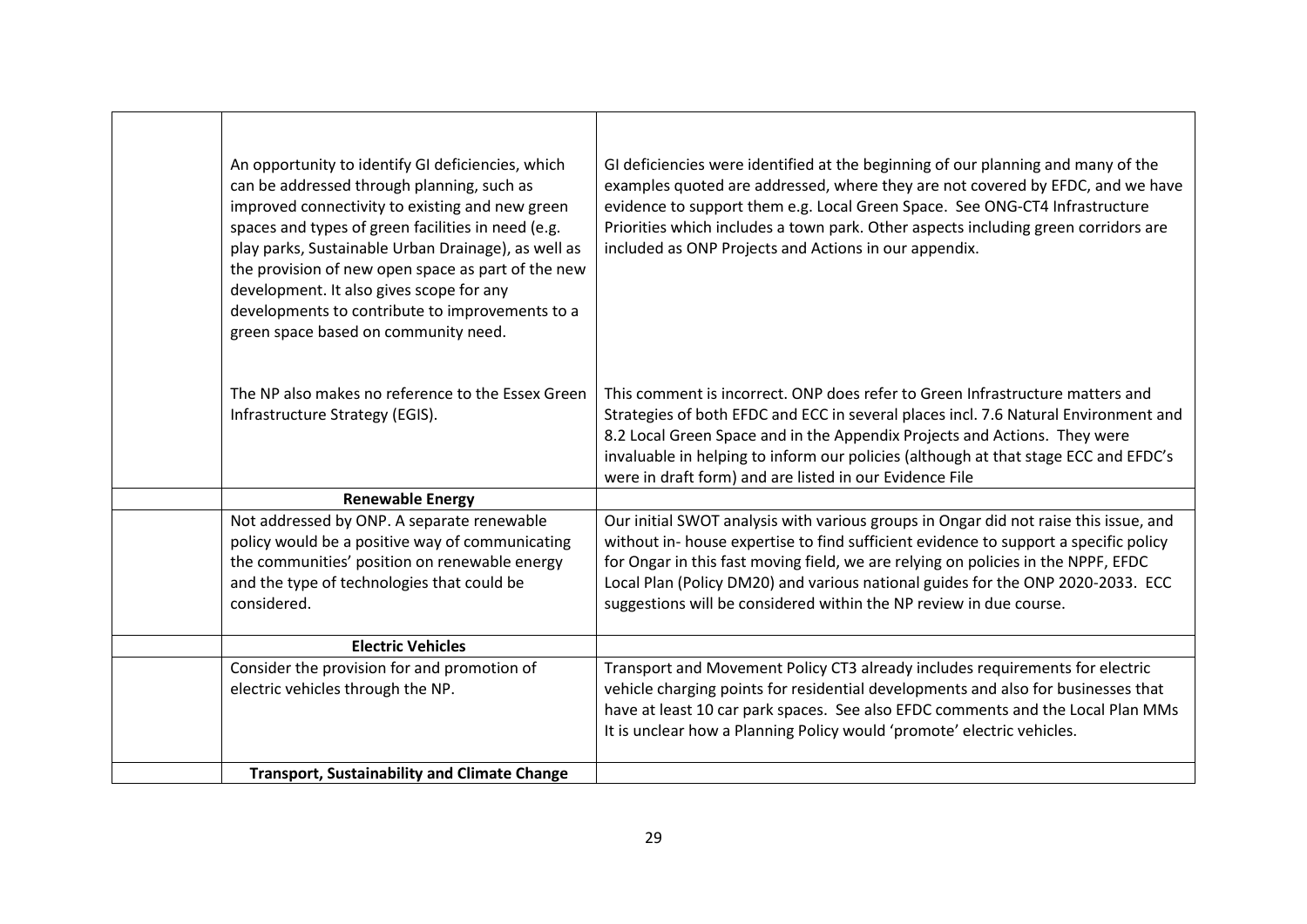| Summary: ECC is particularly critical in areas of Transport, Sustainability and Climate Change, much of which is outside the scope and                                                                                                                                                 |
|----------------------------------------------------------------------------------------------------------------------------------------------------------------------------------------------------------------------------------------------------------------------------------------|
| remit of neighbourhood plans and ONP in particular. It also claims that ONP is perpetuating and exacerbating the use of private vehicles                                                                                                                                               |
| General response: As explained in ONP:                                                                                                                                                                                                                                                 |
| few working local residents have an alternative to private vehicles due to the rural location, lack of local employment and poor<br>public transport accessibility.                                                                                                                    |
| Existing traffic congestion (and pollution) issues in Ongar are due to through-traffic, not traffic within the parish (evidenced in<br>surveys including Jacobs Ringway Jan 2017 <sup>5</sup> ).                                                                                       |
| Arguably the new Housing Sites allocated for Ongar in EFDC Local Plan are not in suitable locations for sustainable development as per                                                                                                                                                 |
| NPPF 2021 criteria.                                                                                                                                                                                                                                                                    |
| In this respect, ONP Steering Group considered ways to                                                                                                                                                                                                                                 |
| reduce dependence on private vehicles                                                                                                                                                                                                                                                  |
| reduce the congestion (and pollution) effects from through traffic                                                                                                                                                                                                                     |
| avoid future issues from lack of on-street parking provision for new housing (identified as an existing problem in parts of Ongar).<br>$\bullet$                                                                                                                                       |
| But, ONP cannot provide local employment or public transport. It has a policy to try to prevent further loss of employment (ONG-RR2                                                                                                                                                    |
| part 2), which relates to ONP Aim 5 to promote a better sustainable live-work patterns. Projects relating to sustainable transport options                                                                                                                                             |
| are in ONP Appendix Projects and Actions part 2 Transport. Already surveys indicate that the majority of local journeys are on foot.                                                                                                                                                   |
| Policies including ONG-CT3 part2 include provision of pedestrian routes and links from new estates.                                                                                                                                                                                    |
| Sustainable Design includes the social objective Para 8 (a) NPPF 2021 for 'well deigned, beautiful and safe places' This includes providing<br>sufficient car park provision for the needs of the community (see also National Design Guide and Code) The parking standards are not to |
| encourage car use but to prevent blight of our street scene when insufficient off street car parking is provided. For instance, recently                                                                                                                                               |
| built Walter Mead Close as an example of several in Ongar where the street scene is dominated by cars, also preventing access for                                                                                                                                                      |
| essential services. This is a result of insufficient parking provision at the planning stage.                                                                                                                                                                                          |
| Over the lifetime of ONP, the sale of petrol and diesel fuelled vehicles will be restricted or prohibited, thus reducing air pollution.                                                                                                                                                |
| However, it is expected that electric cars and hydrogen based, or other green energy vehicles will replace them in Ongar, because of this                                                                                                                                              |
| rural relatively isolated location, lack of local employment and poor public transport to the varied places of work. Retention of cars by                                                                                                                                              |
| society, especially in rural areas is also acknowledged in various more recent government documents. Thus the need for car park                                                                                                                                                        |
| provision will remain in Ongar at least for foreseeable future and needs to be addressed.                                                                                                                                                                                              |

<sup>&</sup>lt;sup>5</sup> More evidence can be supplied including from census and traffic flow data and local surveys. Despite there only being around 2,500 households in the whole of the parish, there were around 17,500 daily journeys even in Jan 2017, with over 10% lorries and around 200 of 44 tonners. Solutions will need to be approved and implemented by ECC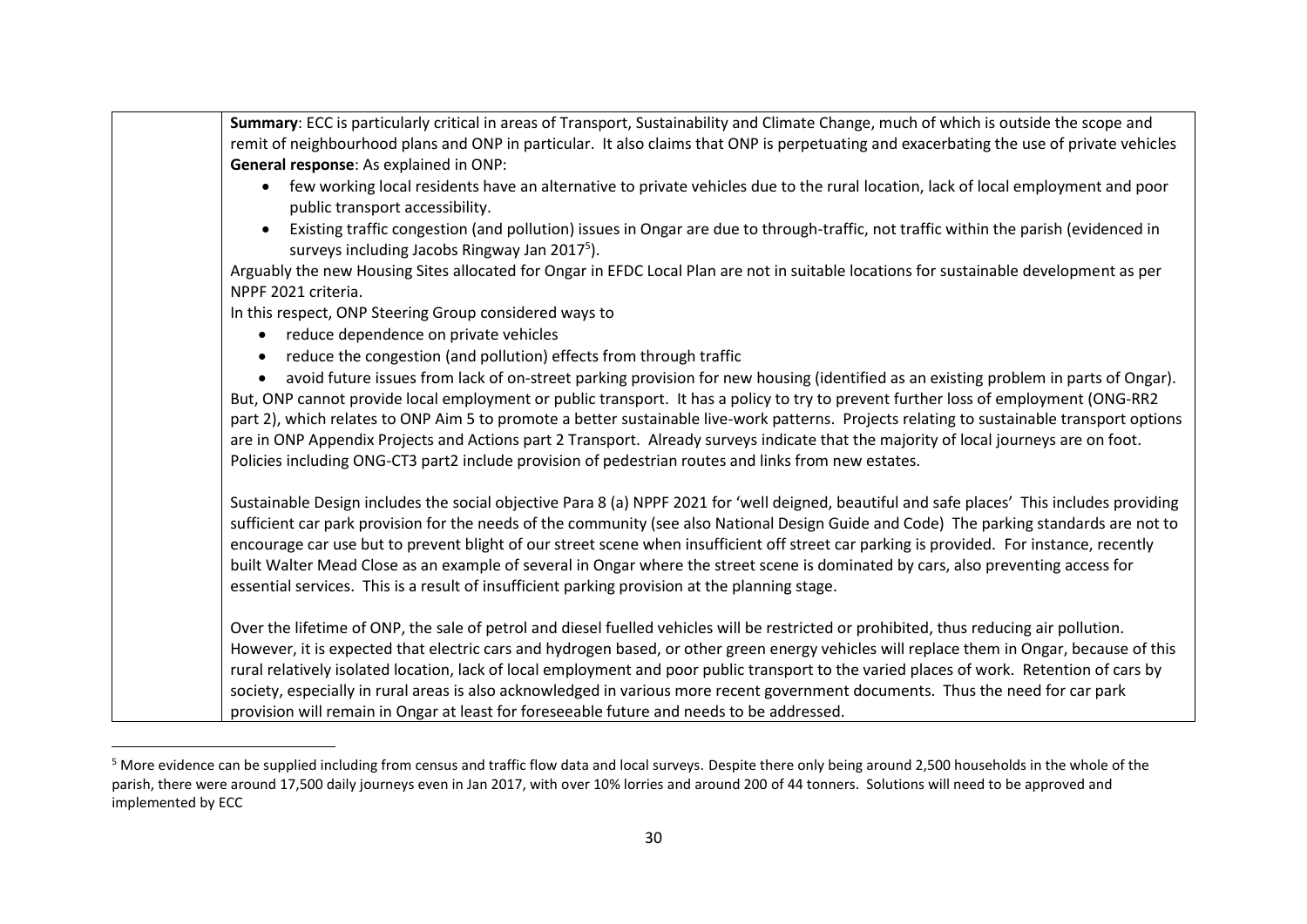| ECC recommends reviewing and reconsidering the<br>NP strategically and in detail relating to Transport,<br>Sustainability and Climate Change, to take the<br>opportunity to look beyond the parish towards<br>concerted approaches and actions with other<br>partners, EFDC and ECC. | We have reviewed our strategy and detail in the light of a changing emphasis from<br>Government, NPPF July 2021, the 2019 government and its revised NPPF, National<br>Design Guide and National Model Design Code 2021 and are confident that our<br>aims and policies are in alignment with these as well as the Local Plan. Section 8.4<br>Transport and Movement rationale has been edited accordingly for clarity. Policy<br>ONG-CT3 remains the same. See general response as above. Climate change<br>aspects have been answered in response to comments re ONG-ED4 above.<br>Sustainability See general response as above and various specific responses<br>throughout and below<br>As already stated, some of ECC suggestions are included in our Policies, whilst<br>others lie outside the remit of a NP generally and our ONP in particular. Those that<br>lie outside ONP policies are largely being addressed (where local opinion supports<br>this) in ONP Appendix Projects and Actions. Already work is underway with a range<br>of partners, local organisations, other local councils, EFDC and ECC relating to:-<br>Sustainable transport, regenerating the High Street, regenerating Shelley housing<br>estate, Economic Growth aspects, well-being (through the Live Well initiative), |
|--------------------------------------------------------------------------------------------------------------------------------------------------------------------------------------------------------------------------------------------------------------------------------------|--------------------------------------------------------------------------------------------------------------------------------------------------------------------------------------------------------------------------------------------------------------------------------------------------------------------------------------------------------------------------------------------------------------------------------------------------------------------------------------------------------------------------------------------------------------------------------------------------------------------------------------------------------------------------------------------------------------------------------------------------------------------------------------------------------------------------------------------------------------------------------------------------------------------------------------------------------------------------------------------------------------------------------------------------------------------------------------------------------------------------------------------------------------------------------------------------------------------------------------------------------------------------------------------------------------|
|                                                                                                                                                                                                                                                                                      | reducing through traffic from Chipping Ongar High Street, Climate change initiatives<br>such as tree planting and so on.<br>A neighbourhood plan has limited scope to influence sustainable development<br>beyond those policies and Projects that we have included<br>However, with an expected increase by a third (800 new homes since 2011 &<br>allocated by EFDC-with around 70% 3+ bedrooms) we are realistic about the need<br>to provide sufficient off street car parking for households at home and to some<br>extent at key destinations within the parish. Thus our policies will also look after<br>the well- being, by ensuring that new homes are not marred with indiscriminate on<br>street parking. It is well known that insufficient car park spaces also leads to<br>friction amongst neighbouring households.                                                                                                                                                                                                                                                                                                                                                                                                                                                                          |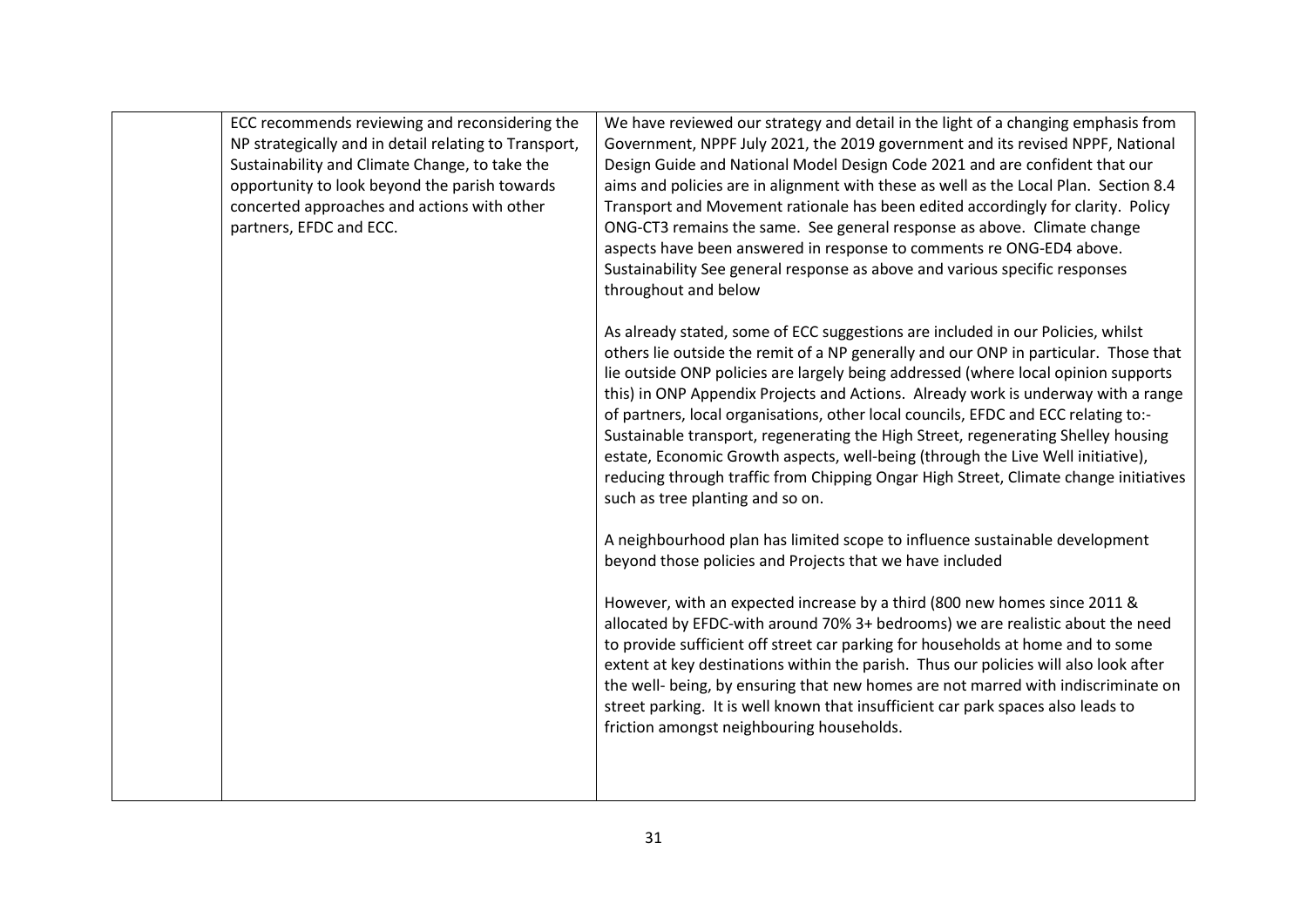|                                                                                                                          | We would welcome more constructive approach from ECC to resolving Ongar's<br>traffic congestion problems, which to date has not been forthcoming. This is top of<br>the residents' concerns.                                                                                                                                                                                                                                                                                                                                                                                                                                                                                                                                                                                                                                                                                                                                                                                             |
|--------------------------------------------------------------------------------------------------------------------------|------------------------------------------------------------------------------------------------------------------------------------------------------------------------------------------------------------------------------------------------------------------------------------------------------------------------------------------------------------------------------------------------------------------------------------------------------------------------------------------------------------------------------------------------------------------------------------------------------------------------------------------------------------------------------------------------------------------------------------------------------------------------------------------------------------------------------------------------------------------------------------------------------------------------------------------------------------------------------------------|
|                                                                                                                          | As indicated above in the general response, most of Ongar's traffic congestion and<br>vehicle related pollution problems come through traffic using Chipping Ongar High<br>Street as a short cut. Despite only around 2,500 Ongar households, around 17,500<br>daily journeys were made daily 4 years ago in Jan 2017. Over were 10% lorries and<br>around 200 were 44 tonners.                                                                                                                                                                                                                                                                                                                                                                                                                                                                                                                                                                                                          |
|                                                                                                                          | Solutions will need to be approved and implemented by ECC.<br>OTC, ONPCG, local residents and our MP have all campaigned over many years to<br>resolve the High Street traffic problems. A bypass has been refused many times;<br>the traffic calming coloured paviours removed; an HGV weight restriction stalled<br>(despite being recommended by Cllr Bentley several years ago); a recommended<br>lorry route not put in place; no other traffic calming methods put in place; no<br>widening of the pavements has been put in place nor 20mph restriction (even<br>during covid). The A414 approach to the 4 Wantz roundabout in the parish needs<br>ECC to review on pedestrian safety and pollution grounds.                                                                                                                                                                                                                                                                      |
| It also questions that the NP serves to perpetuate<br>or exacerbate the issue of Ongar residents being<br>car dependent. | As stated above, ONP is NOT 'perpetuating or exacerbating the issue'. Car<br>dependency in Ongar is dictated by the need from fairly isolated location, lack of<br>local employment and poor public transport to places of work. ONP is not<br>allocating more housing sites and does not have the power to improve local<br>employment or public transport.<br>Within the remit of a NP, ONP provides realistic policies to enable more local<br>journeys can be on foot for new residents and to provide sufficient parking to<br>enable good urban design. As stated above, ONP Appendix outlines various<br>possible Projects and Actions alongside these. We would welcome ECC to work<br>constructively with us to resolve these immediate issues identified above, and to<br>plan and implement some of the proposals within the Projects and Actions<br>Appendix and to provide a more joined up network of footways and cycle tracks<br>linking the parish with the wider area. |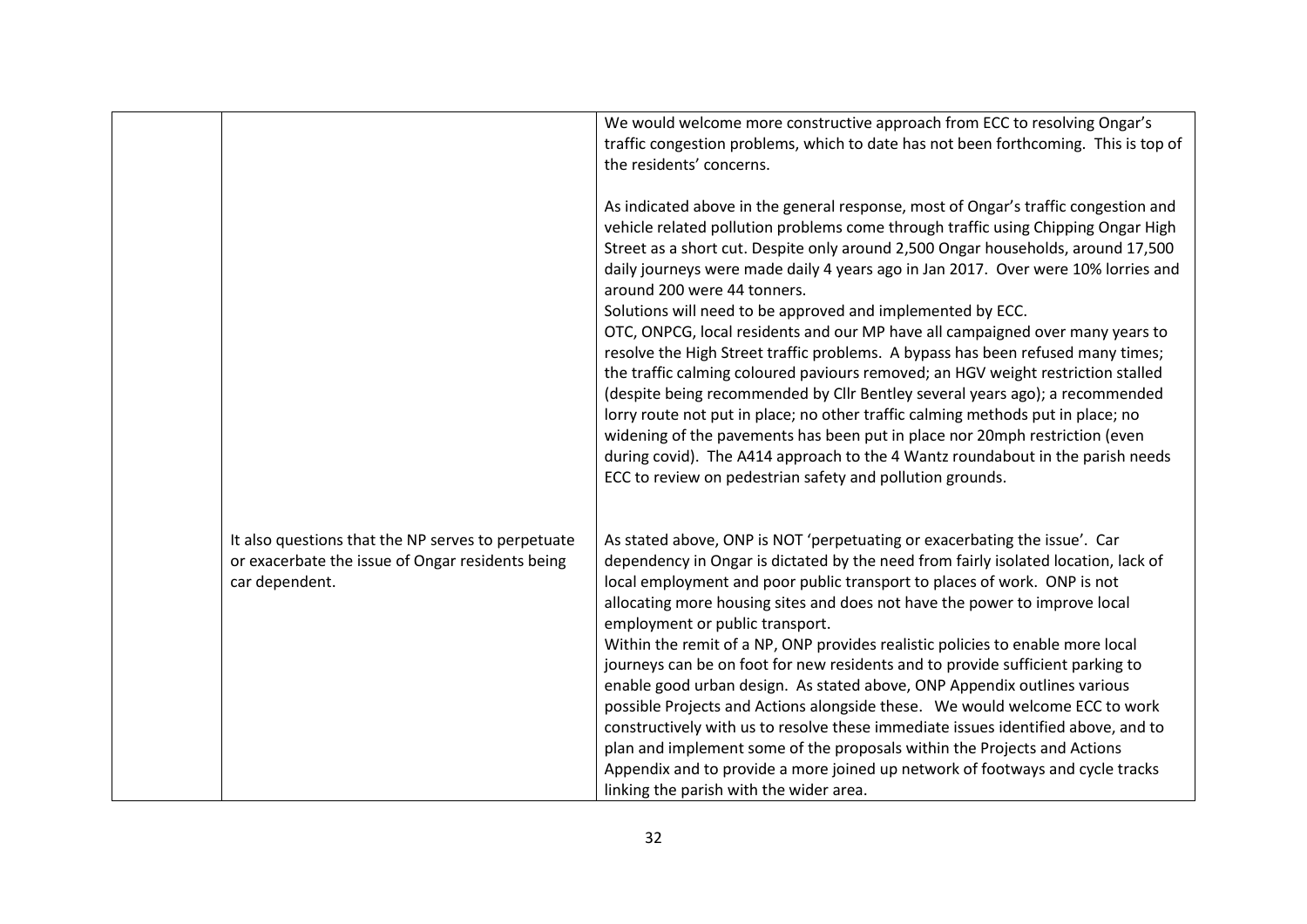| ECC suggests that ONP "fails to address any local<br>level progress in tackling climate change"                                                                                            | See previous comments. ONP does include various aspects within various Policies<br>which will lessen the effects of climate change, including within the Environment<br>and Sustainable Design policies. These measures include flood mitigation,<br>protection and planting of trees hedges and vegetation etc. Aspects of addressing<br>air quality due to through traffic, especially from HGVs are limited to Landscape<br>Buffers, which the Local Plan Examiner had already called for ONG.R1 and ONG.R2<br>alongside the busy A414 outside the remit of the NP.<br>Considerations had been given to safeguarding a route for a By-Pass, but ECC had<br>dismissed the idea of a By-pass for Ongar on reasons of priorities of its funding, so<br>this was dropped from ONP Policies. Despite this, ONP Projects and Actions have<br>been put forward to have a weight restriction on the High Street and other traffic<br>calming measures to reduce pollution and deter through traffic. Ongoing talks and<br>agreed proposals over many years with ECC and EFDC have stalled and yet to<br>produce any action. It remains high on Ongar residents' concerns to be addressed.<br>ONP Projects and Actions includes a variety of ways to help address climate change<br>in section 3. Environment. |
|--------------------------------------------------------------------------------------------------------------------------------------------------------------------------------------------|----------------------------------------------------------------------------------------------------------------------------------------------------------------------------------------------------------------------------------------------------------------------------------------------------------------------------------------------------------------------------------------------------------------------------------------------------------------------------------------------------------------------------------------------------------------------------------------------------------------------------------------------------------------------------------------------------------------------------------------------------------------------------------------------------------------------------------------------------------------------------------------------------------------------------------------------------------------------------------------------------------------------------------------------------------------------------------------------------------------------------------------------------------------------------------------------------------------------------------------------------------------------------------------------------------|
| Concluding, ECC states "It is considered imperative<br>to review and reconsider the content and approach<br>towards the related issues of transport,<br>sustainability and climate change" | NPPF 2021 has been carefully considered including Ch. 9 Promoting Sustainable<br>Transport and believe that our ONP has responded with Policies to meet those<br>requirements, including Paragraphs 104 (c), 105,106 (d), and 107 where permissible<br>within a NP remit and also goes further in ONP Projects and Actions proposals. It<br>should be noted that Para 142 guides LPAs that sustainable development is likely to<br>channel development towards urban areas and where it is deemed necessary to<br>release Green Belt land for development (as is being done in Ongar) first<br>consideration should be previously developed land and/or well served by public<br>transport. Compensatory improvements to environmental quality and accessibility<br>of remaining Green Belt land should be considered. The LPA (EFDC) and ECC is<br>aware of the poor public transport availability for Ongar residents and the lack of<br>employment nearby. It could be argued that development in this location does not<br>meet the sustainability criteria. A NP is limited in how it can compensate for the                                                                                                                                                                                        |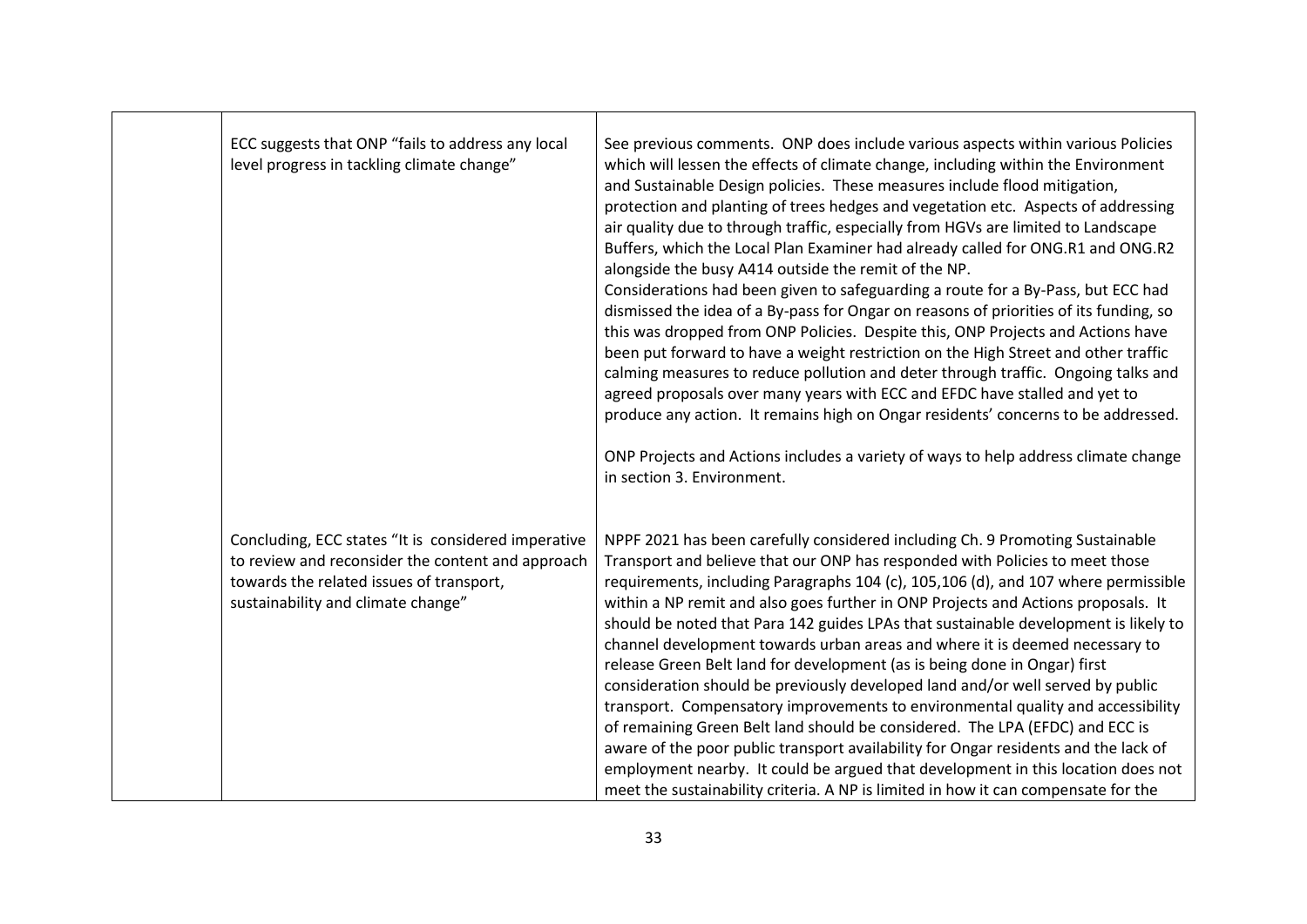|  | I decision to increase the housing by a third (around 800 homes) in this rural area, |
|--|--------------------------------------------------------------------------------------|
|  | other than how it has done.                                                          |

#### **Environment Agency**

#### **Main Points**

- Various references are made to the SEA for the Ongar NP. EFDC has responded confirming that an SEA is not required
- Flood risk, River Water Quality, Aquifers, Waste and Waste water were commented on **Respons**e-References are made in a new section "Further Guidance from…."at the end of the ONP document
- General Opportunities were suggested including : new green spaces or improvements to public space through new development; recognising the value of certain environmental features to help bring forward environmental projects without development to help secure wider funding; helping to manage the risk of flooding by providing landscaping to manage and store water, and by promoting the use of sustainable drainage systems (SuDS); encourage energy and water efficiency measures for new builds.

**Response**-The various suggestions are a mix of projects and development requirements. Some are included in the Policies or ONP Projects and Actions. Others are noted for future consideration included in a new section "Further Guidance from…."at the end of the ONP document.

#### **The National Grid**

• Useful comments from National Grid are now included in a new section "Further Guidance from…."at the end of the ONP document

#### **Thames Water**

• Useful comments from Thames Water are now included in a new section "Further Guidance from…."at the end of the ONP document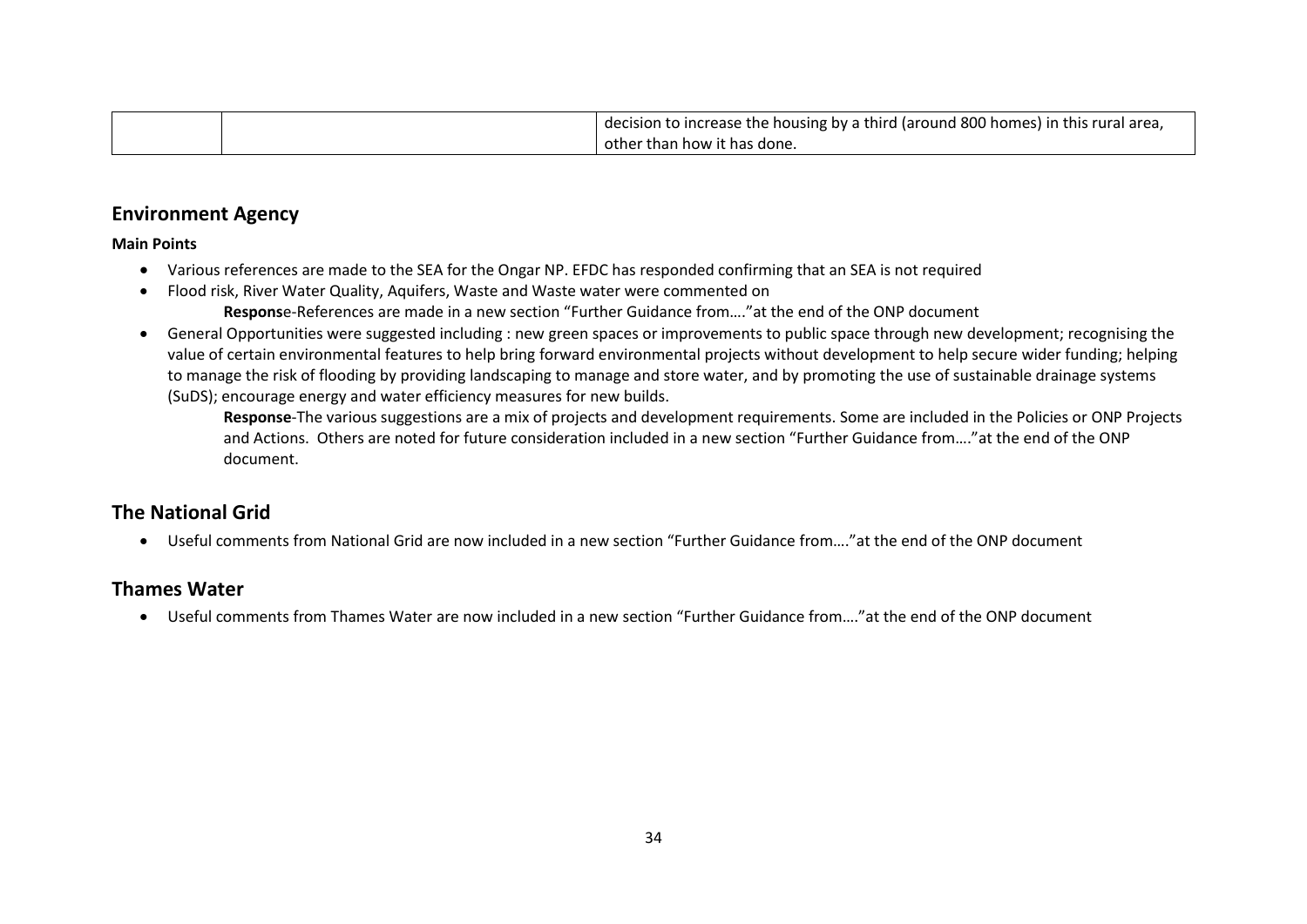## **Appendix**

#### **ONP Reg 14 Questions relating to personal information**

#### The start page stated –

"First, we would like to know a bit about you to see if we have a good cross-section of the population with everyone having their say. We will not use the identifying information for any other purpose, nor will we share with other people. For more information see our privacy policy. Although you have the power to use and forward the contact details to Epping Forest District Council, the safest option is to send them through [NP@ongartowncouncil.gov.uk](mailto:NP@ongartowncouncil.gov.uk) and forward the results to District."

| Q1 | Where in Ongar do you live? (please tick) | Answered: 30 Skipped: 0 |  |
|----|-------------------------------------------|-------------------------|--|
|----|-------------------------------------------|-------------------------|--|

- Q2 What is your postcode? (optional)
- Q3 what is your email address? (optional)
- Q4 Are you responding as an individual, or an organisation?
- $Q5$  What is your age?
- Q6 How long have you lived in Ongar
- Q7 What is your work-related status?
- Q8 If you are in employment, do you work in Ongar?
- Q9 Do we have your consent to store this information

#### **Ongar Town Council GDPR policy**



GDPR privacy notice published.pdf

#### **Questions Numbers who answered or skipped the question**

| Answered: 30 | Skipped: 0  |
|--------------|-------------|
| Answered: 24 | Skipped: 6  |
| Answered: 18 | Skipped: 12 |
| Answered: 30 | Skipped: 0  |
| Answered: 28 | Skipped: 2  |
| Answered: 29 | Skipped: 1  |
| Answered: 29 | Skipped: 1  |
| Answered: 19 | Skipped: 11 |
| Answered: 28 | Skipped: 2  |